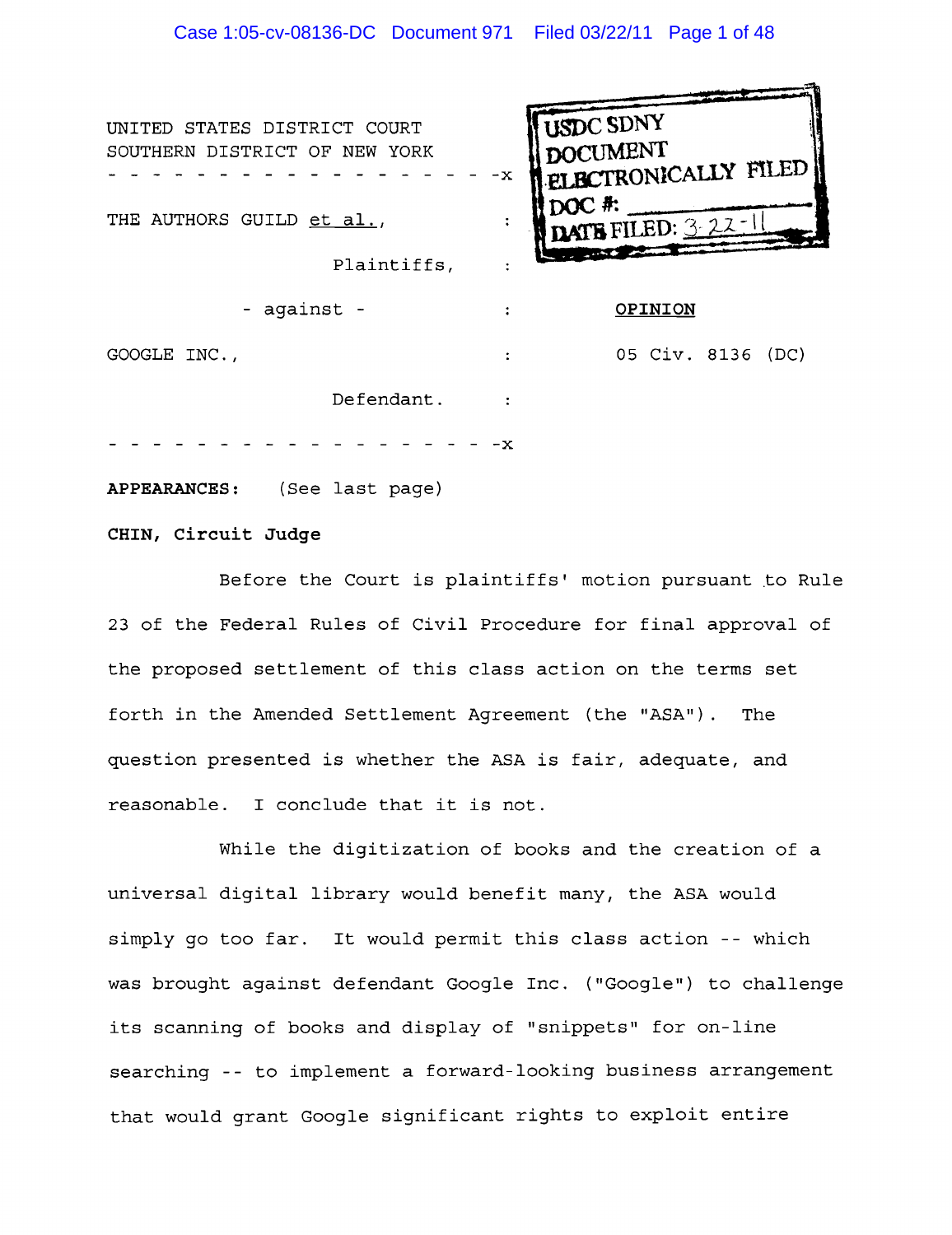# Case 1:05-cv-08136-DC Document 971 Filed 03/22/11 Page 2 of 48

books, without permission of the copyright owners. Indeed, the ASA would give Google a significant advantage over competitors, rewarding it for engaging in wholesale copying of copyrighted works without permission, while releasing claims well beyond those presented in the case.

Accordingly, and for the reasons more fully discussed below, the motion for final approval of the ASA is denied. The accompanying motion for attorneys' fees and costs is denied, without prejudice.

#### **BACKGROUND**

## **A. The Facts and Prior Proceedings**

In 2004, Google announced that it had entered into agreements with several major research libraries to digitally copy books and other writings in their collections. Since then, Google has scanned more than 12 million books. It has delivered digital copies to the participating libraries, created an electronic database of books, and made text available for online searching. See generally Emily Anne Proskine, Google's Technicolor Dreamcoat: A Copyright Analysis of the Google Book Search Library Project, 21 Berkeley Tech. L.J. 213, 220-21 (2006) (describing project). Google users can search its "digital

$$
-2-
$$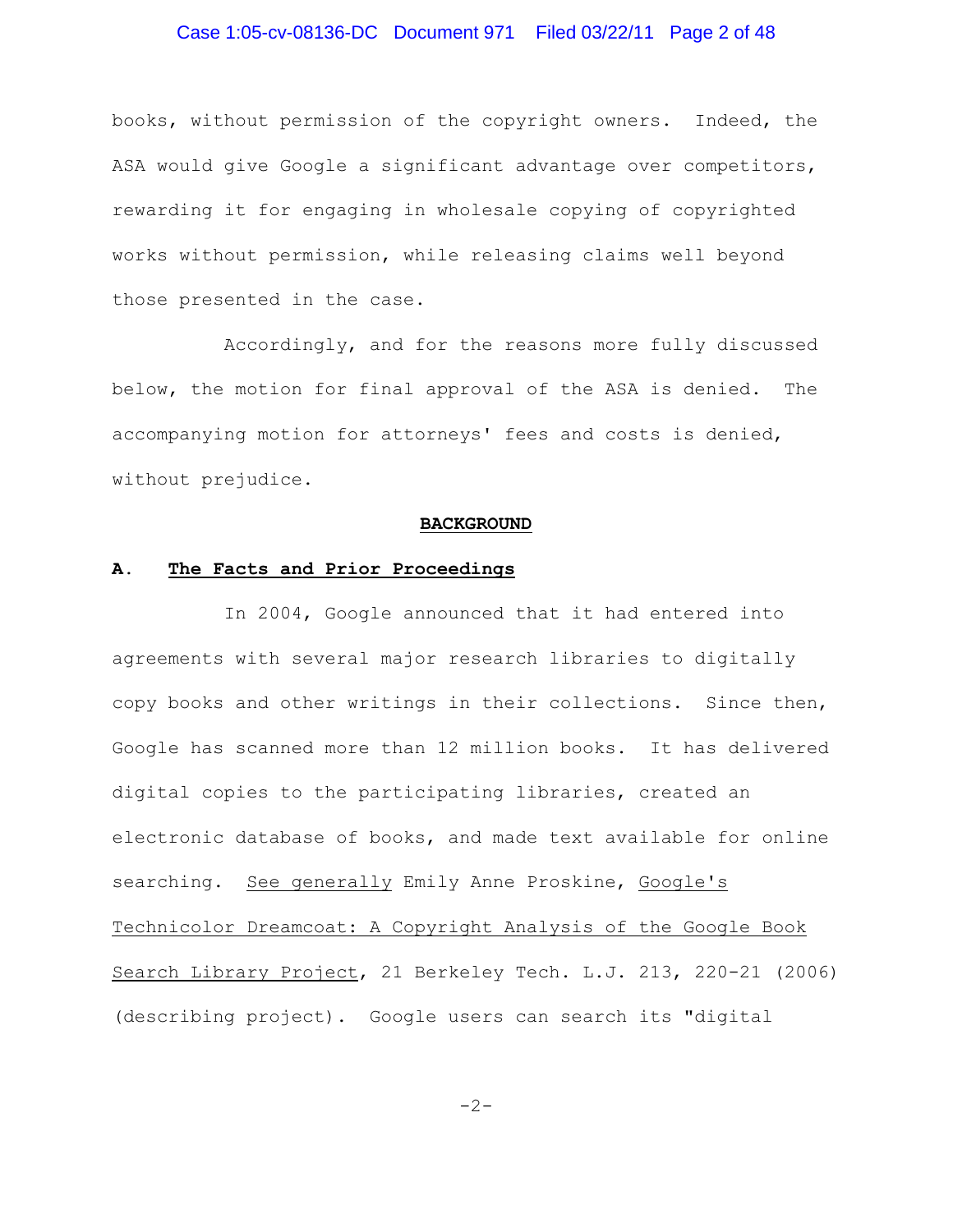### Case 1:05-cv-08136-DC Document 971 Filed 03/22/11 Page 3 of 48

library" and view excerpts -- "snippets" -- from books in its digital collection. 1

The benefits of Google's book project are many. Books will become more accessible. Libraries, schools, researchers, and disadvantaged populations will gain access to far more books. Digitization will facilitate the conversion of books to Braille and audio formats, increasing access for individuals with disabilities. Authors and publishers will benefit as well, as new audiences will be generated and new sources of income created. Older books -- particularly out-of-print books, many of which are falling apart buried in library stacks -- will be preserved and given new life.<sup>2</sup>

 $1$  The term "digital library" apparently first appeared in the 1980s, see Mary Murrell, Digital + Library: Mass Book Digitization as Collective Inquiry, 55 N.Y.L. Sch. L. Rev. 221, 230 (2010), although the notion of a "universal library -- the utopian dream of gathering [] all human knowledge and, especially, all the books ever written in one place" -- has been with us for many centuries, id. at 226; see also id. at 226-36 (detailing that history). It is estimated that there are 174 million unique books. (Clancy Decl. ¶ 11, ECF No. 946). The Republic of Germany reports that certain "European nations have taken affirmative steps to create a European Digital Library ('Europeana') that balances the needs of authors and publishers with those of users in a way that meets the interests of both." (Mem. in Opp'n to ASA of Republic of Germany 2, ECF No. 852 ("Germany Mem.")).

 $\frac{1}{2}$  See, e.g., Matthew Sag, The Google Book Settlement & the Fair Use Counterfactual, 55 N.Y.L. Sch. L. Rev. 19, 73 (2010)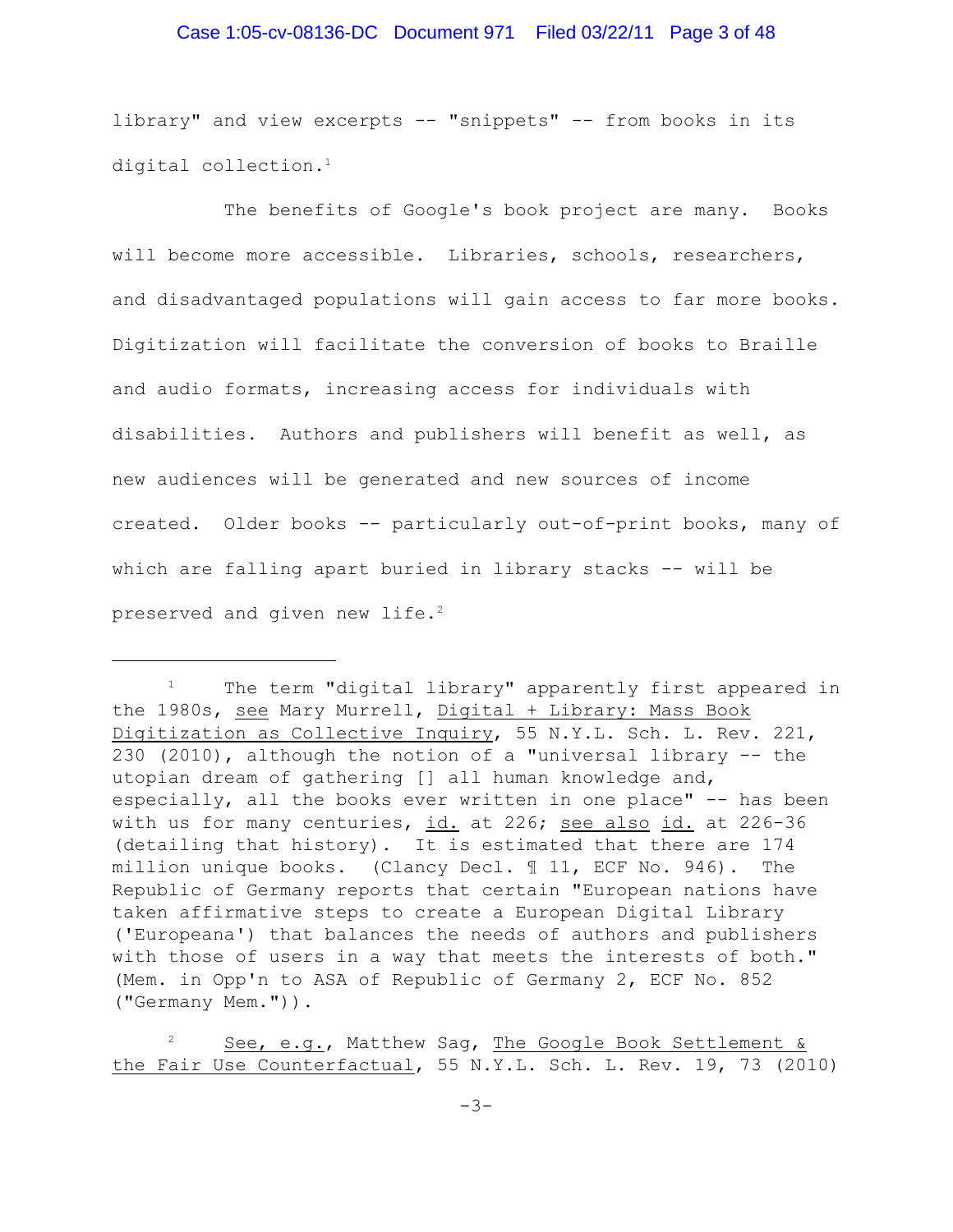Millions of the books scanned by Google, however, were still under copyright, and Google did not obtain copyright permission to scan the books.<sup>3</sup> As a consequence, in 2005, certain authors and publishers brought this class action and the related case, respectively, charging Google with copyright infringement. The authors seek both damages and injunctive relief, and the publishers seek injunctive relief. Google's principal defense is fair use under § 107 of the Copyright Act, 17 U.S.C. § 107.

The parties engaged in document discovery and, in the fall of 2006, began settlement negotiations. On October 28,

<sup>(&</sup>quot;There is no doubt that approval of the settlement will yield enormous cultural, intellectual, and educational benefits. It will expand access to millions of out-of-print books for all readers; it will also facilitate a revolution in access for print-disabled persons and users in remote locations without immediate geographic access to the nation's marquee research libraries. . . . From the perspective of authors and publishers, the GBS [Google Book Search] settlement promises new ways to profit from out-of-print works, as well as the possibility that increased access will draw in new readers and open up new niche markets.").

<sup>&</sup>lt;sup>3</sup> "Google proceeded to scan, digitize, and copy books . . . without attempting to contract with rightsholders beforehand to obtain rights and licenses to copy in-copyright books and display portions of them on its website. In doing so, Google reversed the default copyright arrangement by shifting the burden to rightsholders to assert their rights." Alessandra Glorioso, Google Books: An Orphan Works Solution, 38 Hofstra L. Rev. 971, 992 (2010) (footnotes omitted).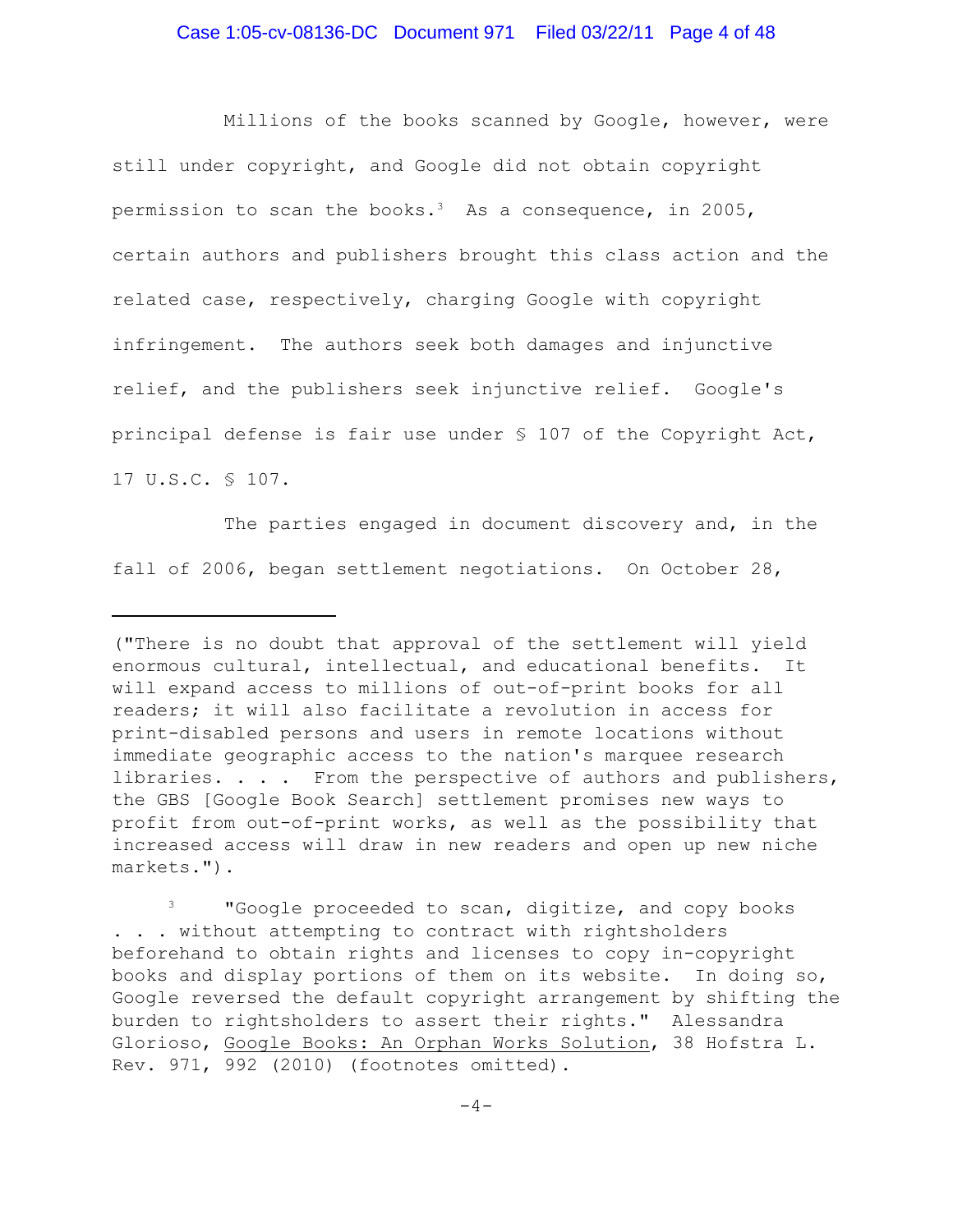# Case 1:05-cv-08136-DC Document 971 Filed 03/22/11 Page 5 of 48

2008, after extended discussions, the parties filed a proposed settlement agreement. The proposed settlement was preliminarily approved by Judge John E. Sprizzo by order entered November 17, 2008 (ECF No. 64). Notice of the proposed settlement triggered hundreds of objections. As a consequence, the parties began discussing possible modifications to the proposed settlement to address at least some of the concerns raised by objectors and others. On November 13, 2009, the parties executed the ASA and filed a motion for final approval of the ASA pursuant to Federal Rule of Civil Procedure 23(e) (ECF No. 768). I entered an order preliminarily approving the ASA on November 19, 2009 (ECF No. 772).

Notice of the ASA was disseminated. As was the case with the original proposed settlement, hundreds of class members objected to the ASA. A few wrote in its favor. The Department of Justice ("DOJ") filed a statement of interest raising certain concerns (ECF No. 922). Amici curiae weighed in, both for and against the proposed settlement. The Court conducted a fairness hearing on February 18, 2010.

#### **B. The ASA**

The ASA is a complex document. It is 166 pages long, not including attachments. Article I sets forth 162 definitions,

 $-5-$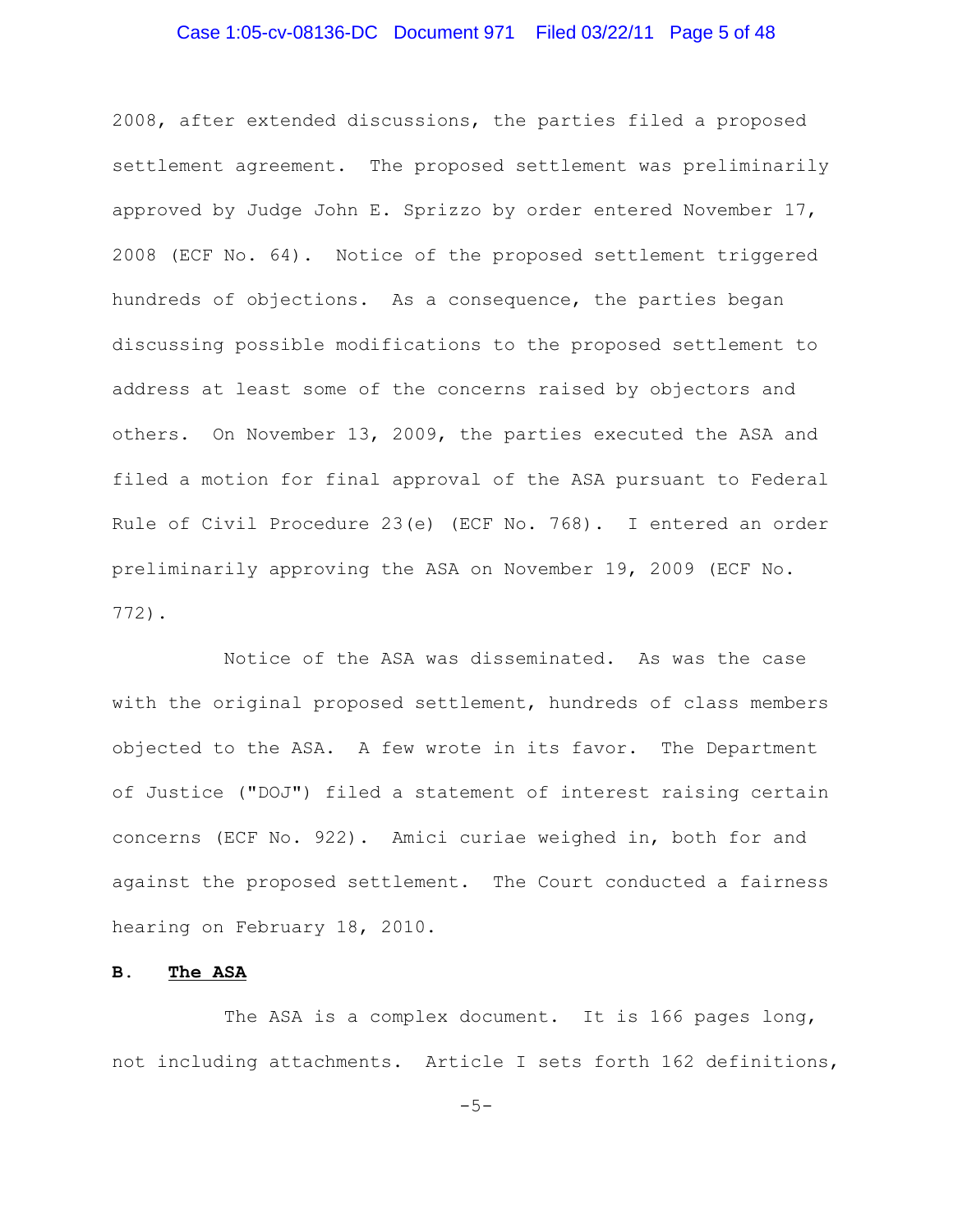### Case 1:05-cv-08136-DC Document 971 Filed 03/22/11 Page 6 of 48

including the capitalized terms discussed below. I will not describe the ASA in detail, but will summarize its principal provisions.

The Class consists of all persons (and their heirs, successors, and assigns) who, as of January 5, 2009, own a U.S. copyright interest in one or more Books or Inserts<sup>4</sup> implicated by a use authorized by the ASA. Certain individuals and entities are excluded. (ASA  $\frac{1}{3}$  1.13). The Author Sub-Class consists principally of members of the Class who are authors and their heirs, successors, and assigns. (ASA  $\S$  1.17). The Publisher Sub-Class consists of all members of the Class that are publishing companies that own a U.S. copyright interest in an Insert or have published a Book. (ASA § 1.122).

Under the ASA, Google is authorized to (1) continue to digitize Books and Inserts, (2) sell subscriptions to an electronic Books database, (3) sell online access to individual Books, (4) sell advertising on pages from Books, and (5) make certain other prescribed uses. (ASA §§ 3.1, 4.1-4.8; see also ASA § 1.149). The rights granted to Google are non-exclusive;

An Insert includes, for example, a foreword, prologue, or essay that is independently copyrighted, if certain other requirements are met. (ASA § 1.75).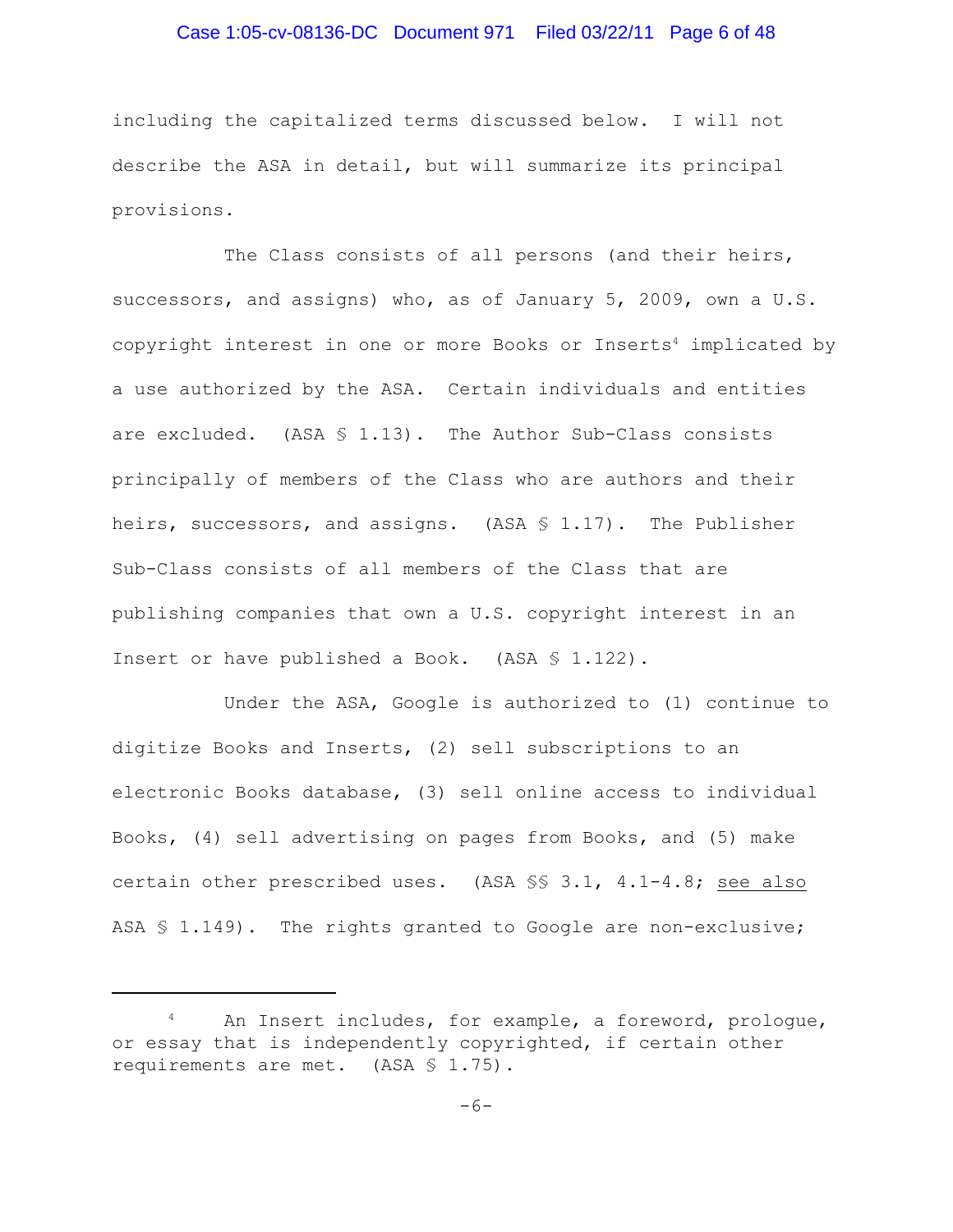### Case 1:05-cv-08136-DC Document 971 Filed 03/22/11 Page 7 of 48

Rightsholders retain the right to authorize others, including competitors of Google, to use their Books in any way. (ASA §§ 2.4, 3.1(a)). Google will pay to Rightsholders 63% of all revenues received from these uses, and revenues will be distributed in accordance with a Plan of Allocation and Author-Publisher Procedures. (ASA §§ 2.1-2.4, 4.5, 5.4 & Attachs. A,  $C)$ .

The ASA will establish a Book Rights Registry (the "Registry") that will maintain a database of Rightsholders, and the Registry will administer distributions of revenues. (ASA § 6.1(b)). Google will fund the establishment and initial operations of the Registry with a payment of \$34.5 million (which will also cover the costs of notice to the Class). (ASA  $\S$  2.1(c)). The Registry will be managed by a Board consisting of an equal number of Author Sub-Class and Publisher Sub-Class representatives (at least four each). (ASA  $\frac{1}{5}$  6.2(b)). The ASA will also create an "independent" Unclaimed Works Fiduciary to represent interests with respect to, and assume responsibility for certain decisions pertaining to, unclaimed works, including pricing and book classification. (ASA §§ 3.2(e)(i), 3.3, 3.10, 4.2(c)(i), 4.3, 4.5(b)(ii), 4.7, 6.2(b)(ii)).

-7-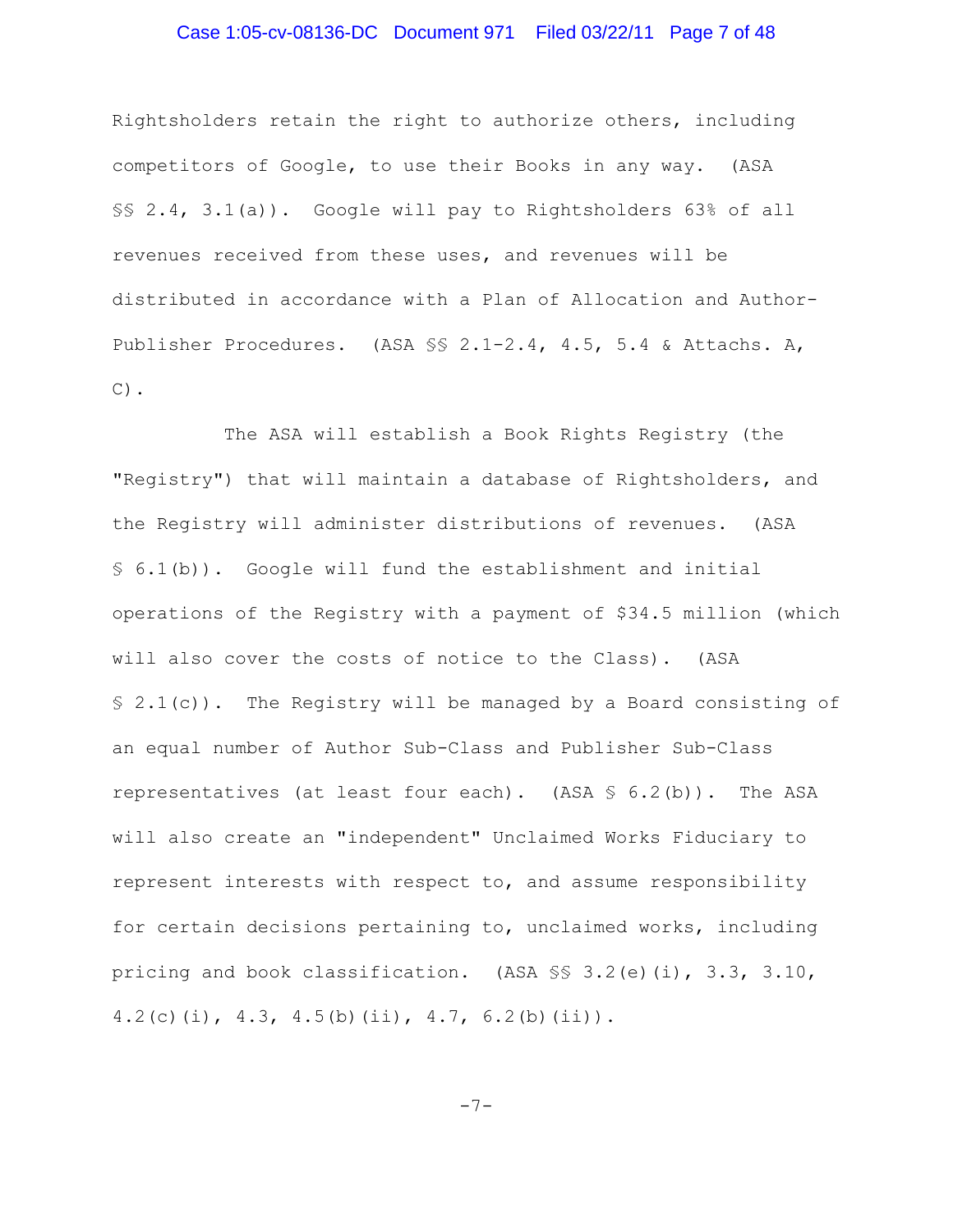# Case 1:05-cv-08136-DC Document 971 Filed 03/22/11 Page 8 of 48

Rightsholders can exclude their Books from some or all of the uses listed above, and they can remove their Books altogether from the database. At any time Rightsholders can ask Google not to digitize any Books not yet digitized, and Google will use "reasonable efforts" not to digitize any such Books. (ASA §§ 1.124, 3.5(a)(i)). A Rightsholder may also request removal from the Registry of a Book already digitized, and Google is obligated to remove the Book "as soon as reasonably practicable, but it any event no later than thirty (30) days."  $(ASA \S 3.5(a)(i))$ .

As for Books and Inserts digitized before May 5, 2009, Google will pay \$45 million into a Settlement Fund to make Cash Payments to Rightsholders -- at least \$60 per Principal Work, \$15 per Entire Insert, and \$5 per Partial Insert, for which at least one Rightsholder has registered a valid claim on or before the agreed-upon deadline. (ASA §§ 2.1(b), 13.4; see also Stip. & Order to Extend Cash Payment Deadline 1-2, Feb. 18, 2011, ECF No. 970). These are minimum amounts, and if more than \$45 million becomes necessary to pay all eligible claims, Google will provide additional funds. If payment of all eligible claims requires less than \$45 million, the Registry will distribute greater amounts up to a maximum of \$300 per Principal Work, \$75 per Entire Insert, and \$25 per Partial Insert. (ASA § 5.1).

-8-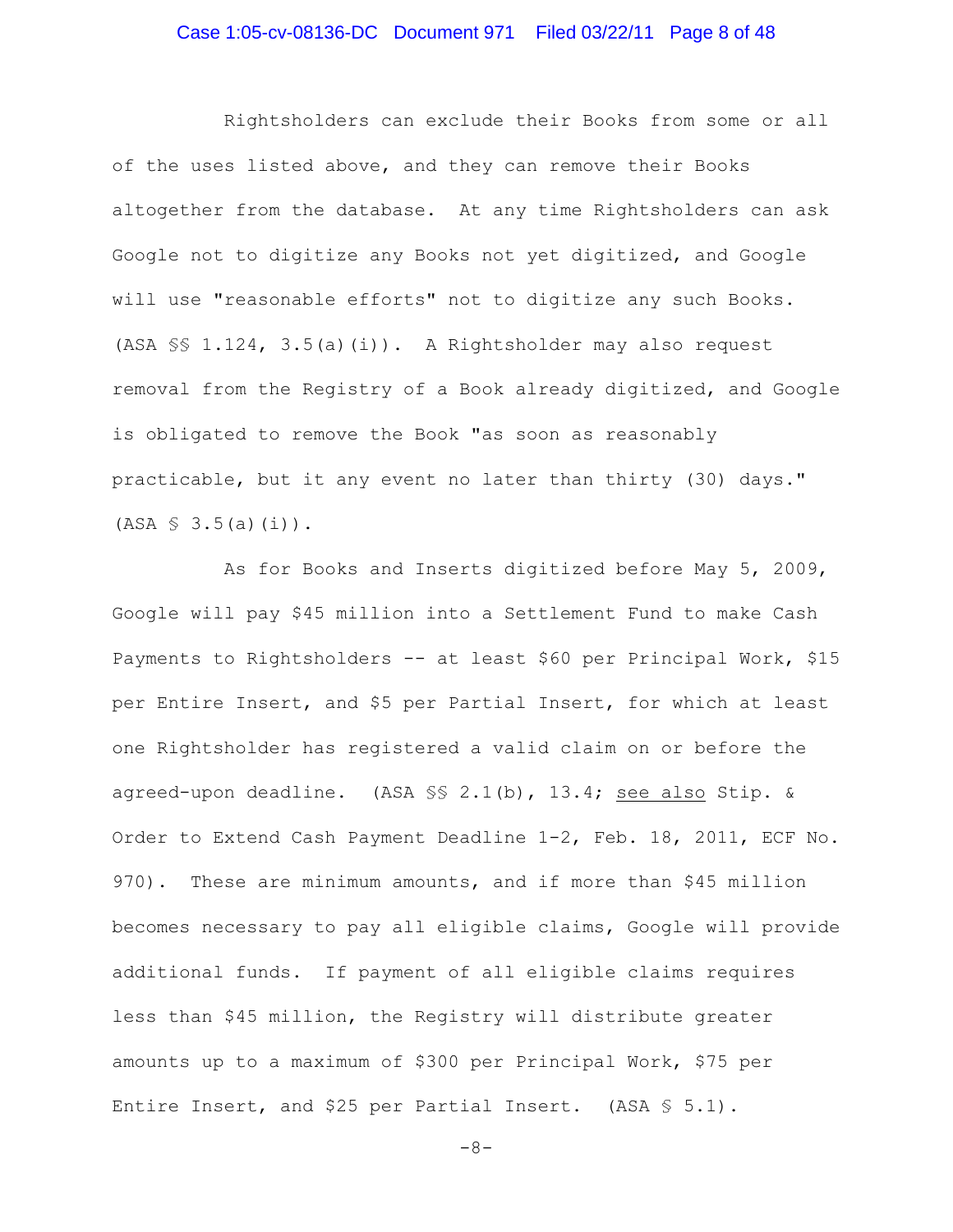### Case 1:05-cv-08136-DC Document 971 Filed 03/22/11 Page 9 of 48

Going forward, the ASA provides for Google to split revenues with Rightsholders. For works covered by the ASA, Google will pay to the Registry, on behalf of Rightsholders, 70% of net revenues from sales and advertising; net revenues reflect a 10% deduction for Google's operating costs. (ASA §§ 1.89, 1.90,  $4.5(a)(i) - (ii)$ . Revenue splits can be renegotiated by individual Rightsholders. (ASA § 4.5(a)(iii)).

The ASA obligates the Registry to use "commercially reasonable efforts" to locate Rightsholders. (ASA § 6.1(c)). The Registry will receive payments from Google on behalf of Rightsholders and will in turn distribute them to registered Rightsholders. (ASA  $\frac{1}{3}$  6.1(d)). Funds unclaimed after five years may be used, in part, to cover the expense of locating owners of unclaimed works. (ASA  $\frac{1}{2}$  6.3(a)(i)(2)). After ten years, unclaimed funds may be distributed to literary-based charities.  $(ASA \, \S \, 6.3(a)(i)(3))$ .<sup>5</sup>

The States of Connecticut, Massachusetts, Pennsylvania, Texas, and Washington objected specifically to provisions of the ASA dealing with unclaimed funds. (See Objection to ASA of Massachusetts, Pennsylvania & Washington, ECF No. 860; Objection of Connecticut to ASA, ECF No. 851; Letter from Att'y Gen. of Tex. to Court (Jan. 27, 2010) (ECF No. 887)). I need not rule on these objections at this time, as no unclaimed funds yet exist (see Pls.' Suppl. Mem. Responding to Specific Objections 154-55,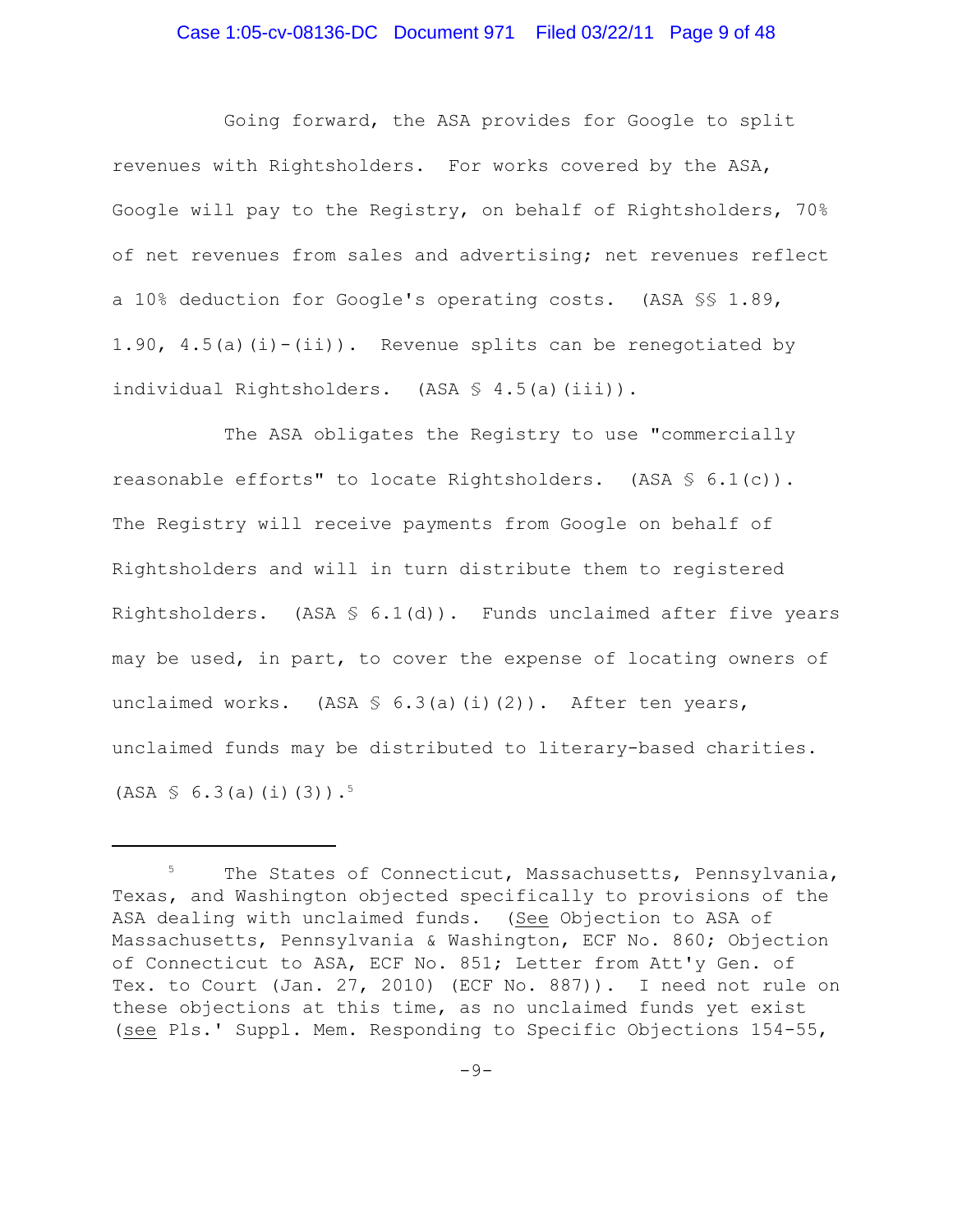### Case 1:05-cv-08136-DC Document 971 Filed 03/22/11 Page 10 of 48

The ASA distinguishes between in-print (Commercially Available) and out-of-print (not Commercially Available) Books. (ASA §§ 1.31, 3.2, 3.3). Google may not display in-print Books at all unless and until it receives prior express authorization from the Books' Rightsholders. The ASA does give Google the right to make Non-Display Uses of in-print Books. (ASA § 3.4). Google may display out-of-print Books without the prior express authorization of the Books' Rightsholders, but its right to do so ceases when and if the Rightsholder directs Google to stop.

## **C. The Objections**

Approximately 500 submissions were filed commenting on the ASA and the original proposed settlement. The vast majority objected to the ASA.<sup>6</sup> Some 6800 class members opted out.

ECF No. 955 ("Pls.' Suppl. Mem.")), and in light of my rulings below.

 $6$  Plaintiffs argue that the number of objections received is small when "viewed in light of the size of the Class, which numbers in the hundreds of thousands, or millions." (Pls.' Suppl. Mem. 1-2 & n.2, ECF No. 955). Some wrote in support of the ASA. (See, e.g., Letter from Gregory Crane to Court 1 (Aug. 7, 2009) (ECF No. 898) ("I am writing to support making the millions of books that Google has digitized reach the widest possible audience as quickly as possible.  $\ldots$  . This is a watershed event and can serve as a catalyst for the reinvention of education, research and intellectual life."); Letter from Nat'l Fed'n of the Blind to Court 2 (Jan. 19, 2010) (ECF No. 858) ("[I]f this Court approves the settlement, the NFB and its members, as well as the estimated thirty million Americans who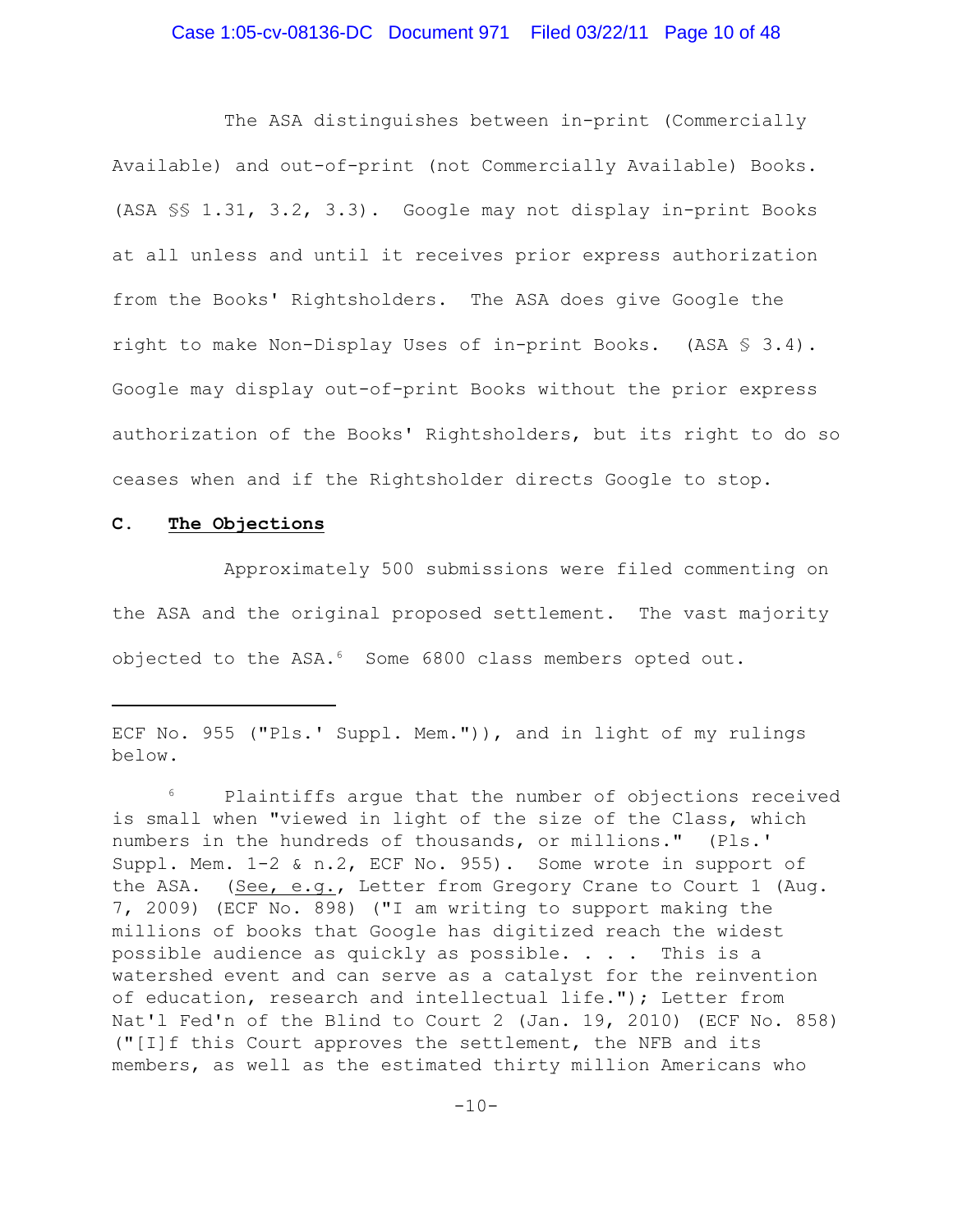# Case 1:05-cv-08136-DC Document 971 Filed 03/22/11 Page 11 of 48

(Fairness Hr'g Tr. 166, Feb. 18, 2010 (Michael J. Boni)). The major objections are as follows:

#### **1. Adequacy of Class Notice**

Certain objectors contend that class members were given inadequate notice of the original proposed settlement as well as of the ASA. For example, the Science Fiction and Fantasy Writers of America, Inc., the American Society of Journalists and Authors, Inc., and certain foreign publisher and authors associations object to the adequacy of notice.

### **2. Adequacy of Class Representation**

Certain objectors, including some foreign authors, academic authors, Insert authors, and others object to the adequacy of representation, contending that their interests are at odds with the interests of the representative plaintiffs.

#### **3. Scope of Relief Under Rule 23**

Certain objectors as well as the United States argue that the ASA will improperly use Rule 23 to shape a "forwardlooking" business arrangement that would release claims not

cannot read print due to other disabilities, will benefit from unprecedented access to information."); Letter from Publishers Ass'n to Court 1-2 (Jan. 27, 2010) (ECF No. 825); Letter from Canadian Publishers' Council to Court (Jan. 27, 2010) (ECF No. 826)).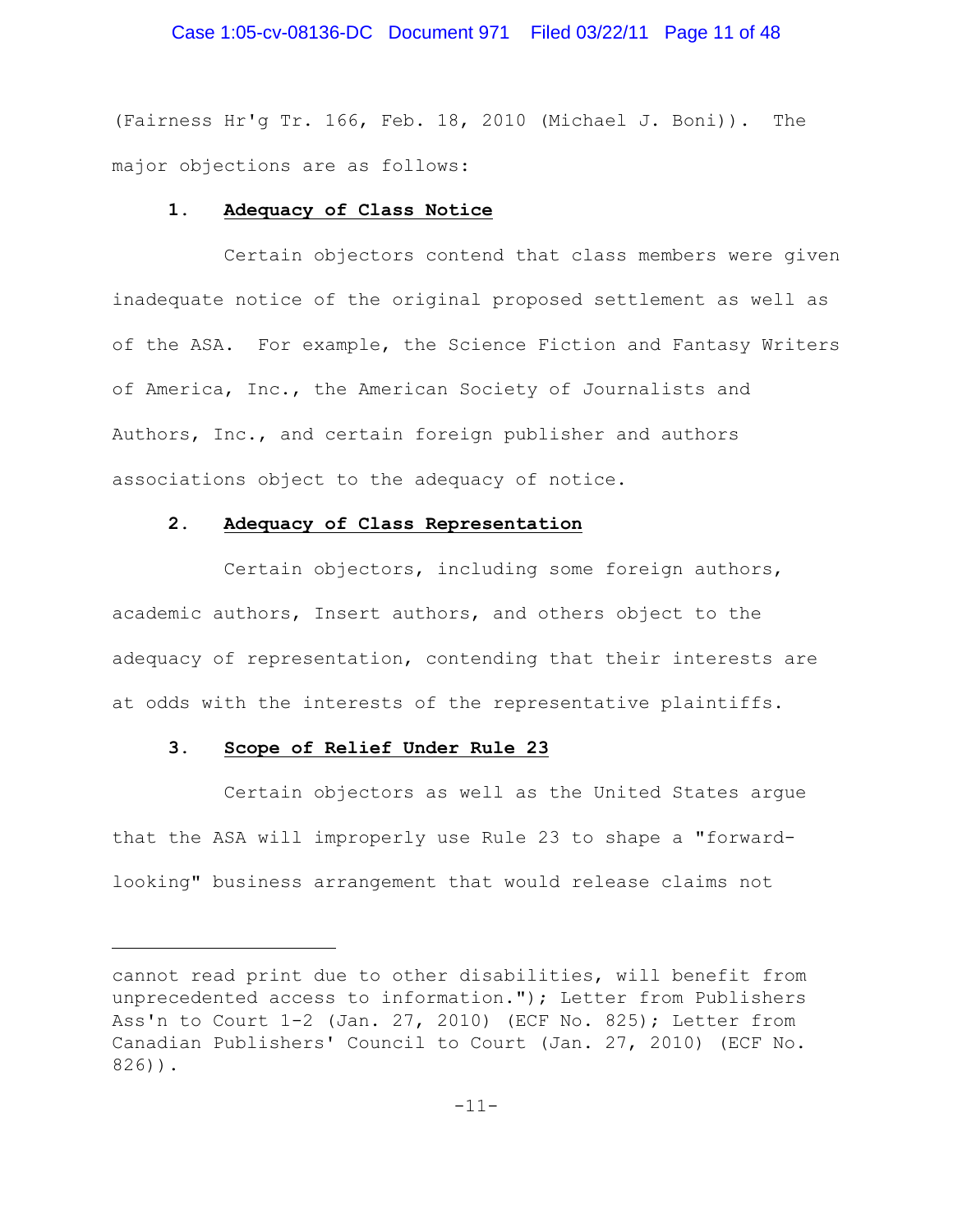before the Court. They contend that the case is about the scanning of books and the display of "snippets," while the ASA will release claims regarding the display and sale of entire books.

#### **4. Copyright Concerns**

Certain objectors, including two of Google's major competitors, Amazon.com, Inc. ("Amazon") and Microsoft Corp. ("Microsoft"), object to the ASA on the grounds it would violate existing copyright law. They contend, for example, that judicial approval of the ASA would infringe on Congress's constitutional authority over copyright law. They contend further that the provisions of the ASA pertaining to "orphan works" would result in the involuntary transfer of copyrights in violation of the Copyright Act, as copyrighted works would be licensed without the owners' consent. See 17 U.S.C. § 201(e).

### **5. Antitrust Concerns**

Certain objectors oppose the ASA on antitrust grounds, arguing that (1) certain pricing mechanisms would constitute horizontal agreements that would violate the Sherman Act; (2) the ASA would effectively grant Google a monopoly over digital books, and, in particular, orphan books; and (3) such a monopoly would

-12-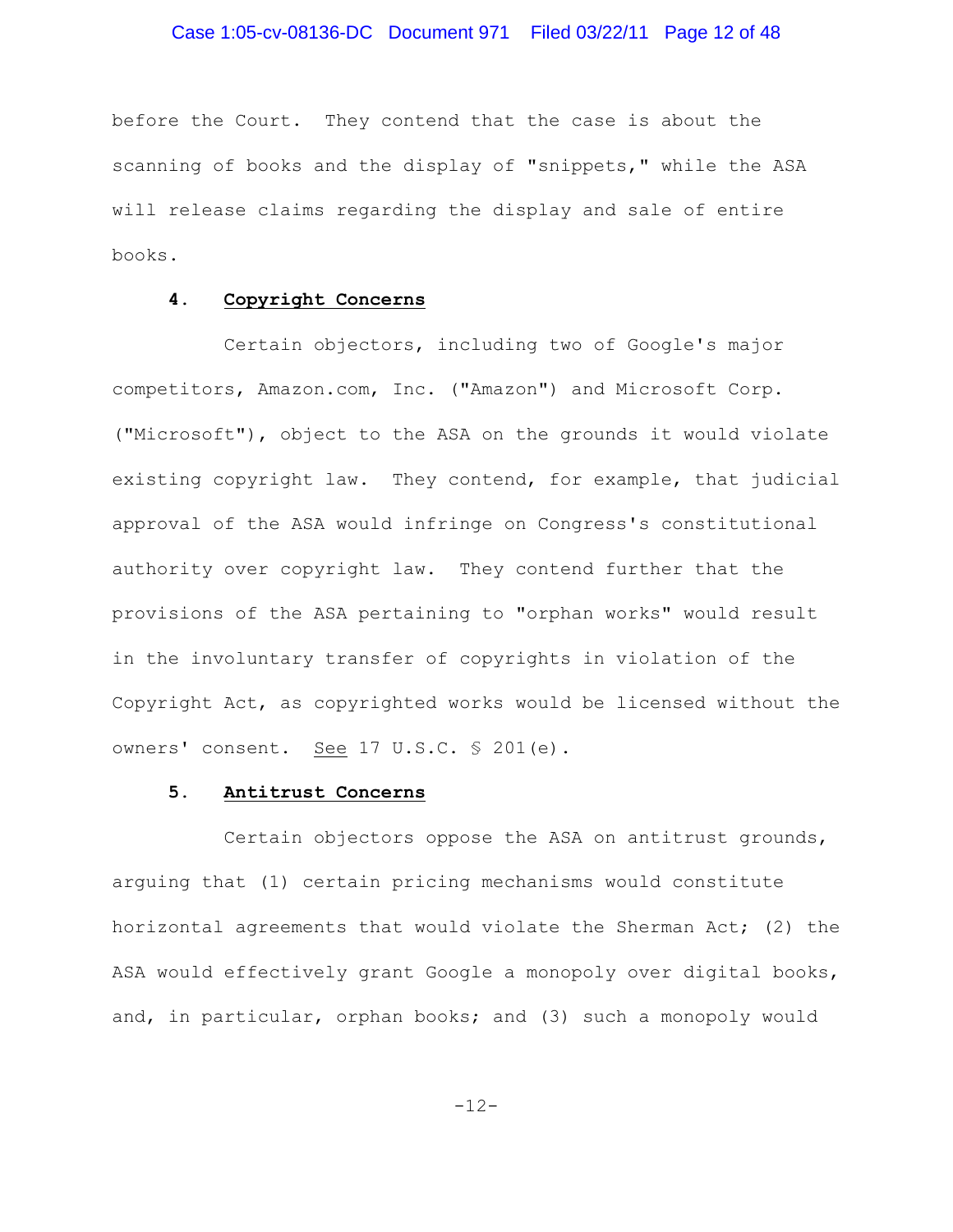# Case 1:05-cv-08136-DC Document 971 Filed 03/22/11 Page 13 of 48

further entrench Google's dominant position in the online search business.

#### **6. Privacy Concerns**

Certain objectors, including the Center for Democracy and Technology and the Electronic Privacy Information Center, contend that the ASA raises significant privacy issues, as the digitization of books would enable Google to amass a huge collection of information, including private information about identifiable users, without providing adequate protections regarding the use of such information.

## **7. International Law Concerns**

Certain foreign authors and entities contend that the ASA, even with its narrowed coverage of non-U.S. works, would violate international law by, for example, requiring foreign rightsholders to determine whether they are covered and therefore must "opt out," and also by favoring rightsholders from certain nations.

The parties have submitted detailed responses to all of the objections.

-13-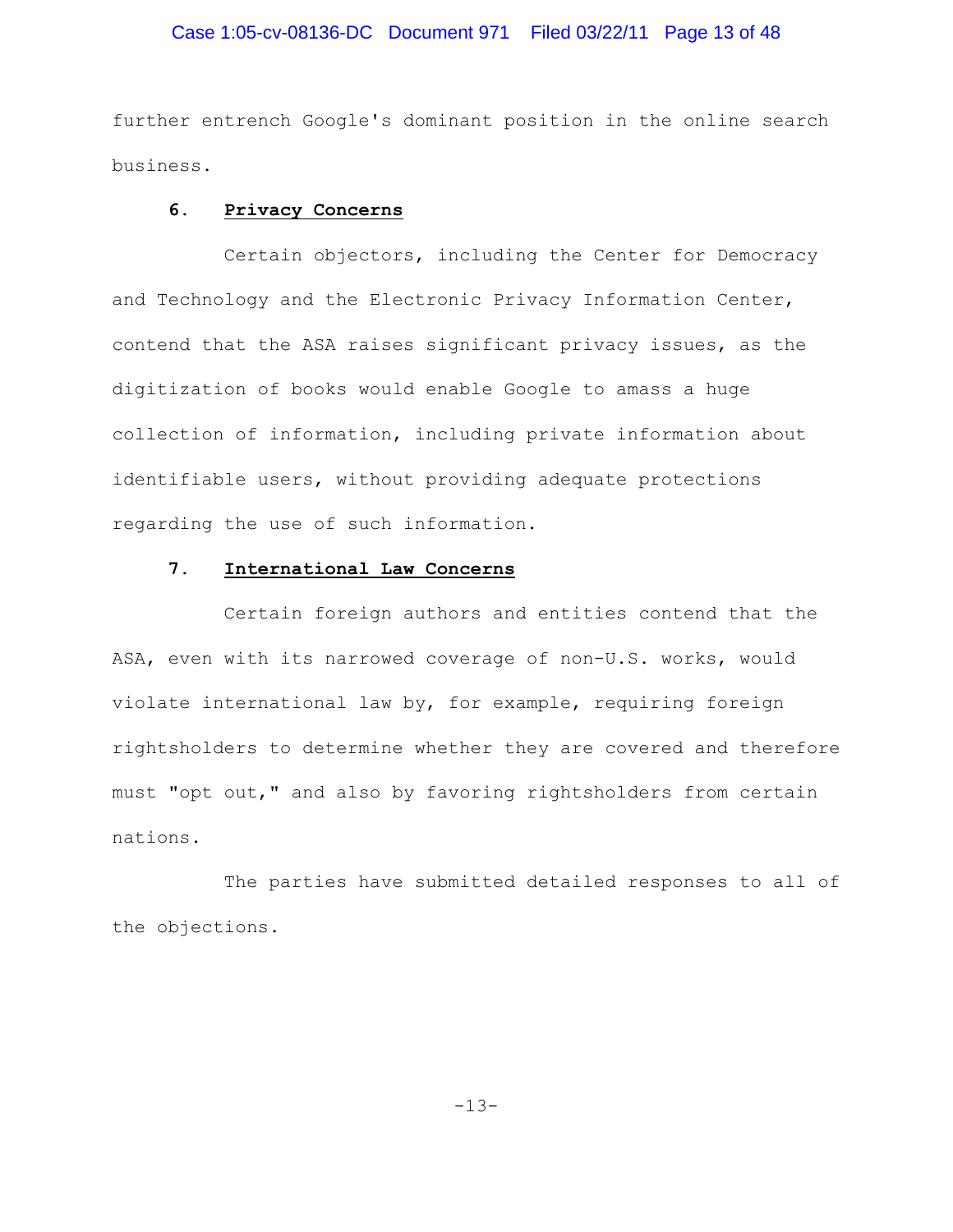#### **DISCUSSION**

#### **A. Applicable Law**

Under Rule 23(e) of the Federal Rules of Civil Procedure, a settlement of a class action requires approval of the court. Fed. R. Civ. P. 23(e). The court may approve a settlement that is binding on the class only if it determines that the settlement is "fair, adequate, and reasonable, and not a product of collusion." Joel A. v. Giuliani, 218 F.3d 132, 138 (2d Cir. 2000); see Fed. R. Civ. P. 23(e)(2). This analysis requires the court to consider both "the settlement's terms and the negotiating process leading to settlement." Wal-Mart Stores, Inc. v. Visa U.S.A. Inc., 396 F.3d 96, 116 (2d Cir.), cert. denied, 125 S. Ct. 2277 (2005). "A 'presumption of fairness, adequacy, and reasonableness may attach to a class settlement reached in arm's-length negotiations between experienced, capable counsel after meaningful discovery.'" Id. (quoting Manual for Complex Litigation (Third) § 30.42 (1995)).

Rule 23(e) does not set forth the factors a court is to consider in determining whether an agreement is fair, reasonable, and adequate. In this Circuit, courts traditionally consider the following factors, commonly referred to as the Grinnell factors: (1) the complexity, expense, and likely duration of the

 $-14-$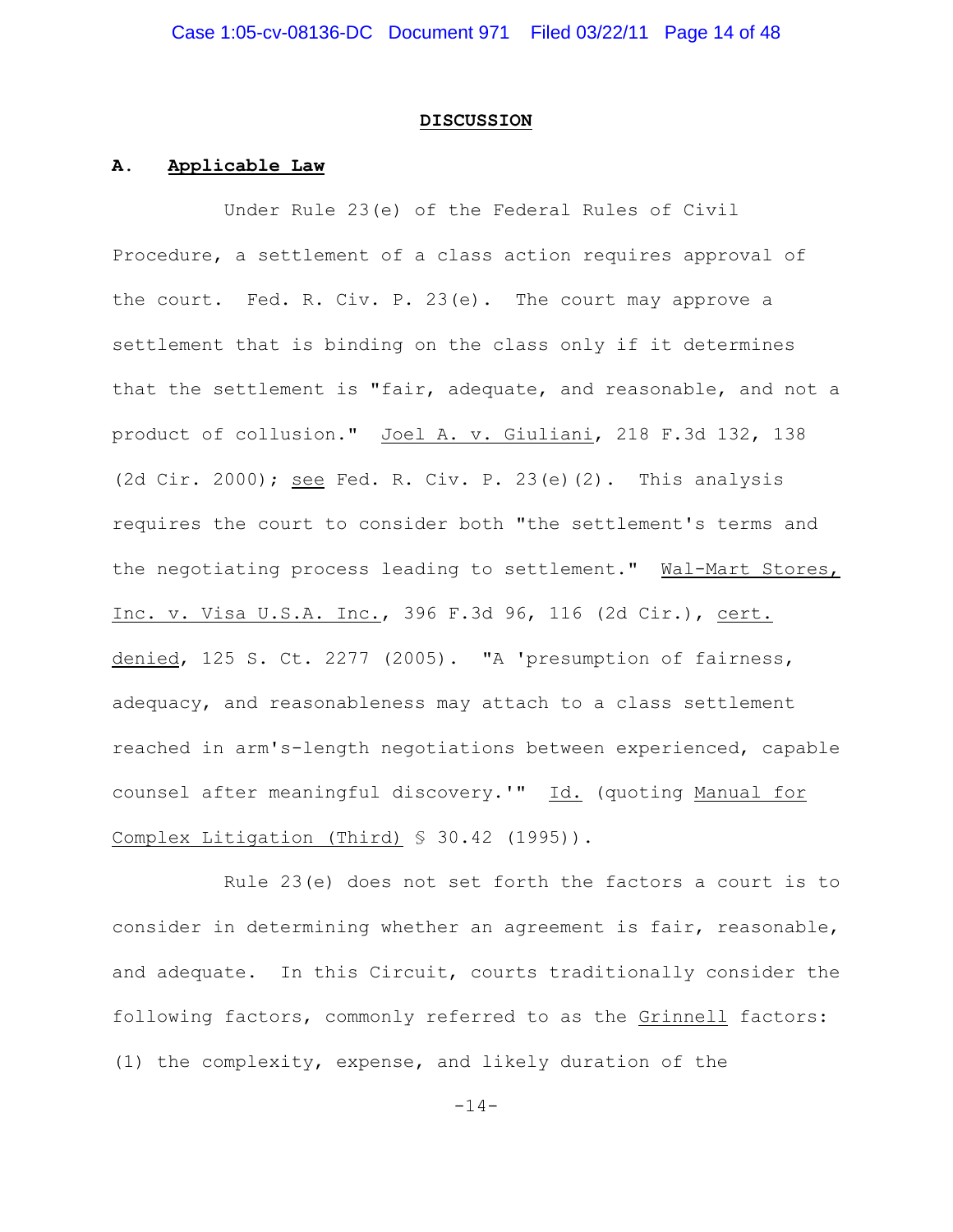# Case 1:05-cv-08136-DC Document 971 Filed 03/22/11 Page 15 of 48

litigation; (2) the reaction of the class to the settlement; (3) the stage of the proceedings and the amount of discovery completed; (4) the risks of establishing liability; (5) the risks of establishing damages; (6) the risks of maintaining a class action through trial; (7) the ability of defendants to withstand greater judgment; (8) the range of reasonableness of the settlement fund in light of the best possible recovery; and (9) the range of reasonableness of the settlement fund in light of the attendant risks of litigation. City of Detroit v. Grinnell Corp., 495 F.2d 448, 463 (2d Cir. 1974) (internal citations omitted), abrogated on other grounds by Goldberger v. Integrated Res., Inc., 209 F.3d 43 (2d Cir. 2000); see also Wal-Mart Stores, 396 F.3d at 117-19 (applying Grinnell factors in considering approval of settlement). The weight given to any particular factor varies based on the facts and circumstances of the case. 7B Charles Alan Wright, Arthur R. Miller & Mary Kay Kane, Federal Practice and Procedure: Civil § 1797.1, at 77 (3d ed. 2005).

Public policy, of course, favors settlement. Wal-Mart Stores, 396 F.3d at 116-17; accord Williams v. First Nat'l Bank, 216 U.S. 582, 595 (1910) ("Compromises of disputed claims are favored by the courts."); TBK Partners, Ltd. v. W. Union Corp., 675 F.2d 456, 461 (2d Cir. 1982) (noting "the paramount policy of

 $-15-$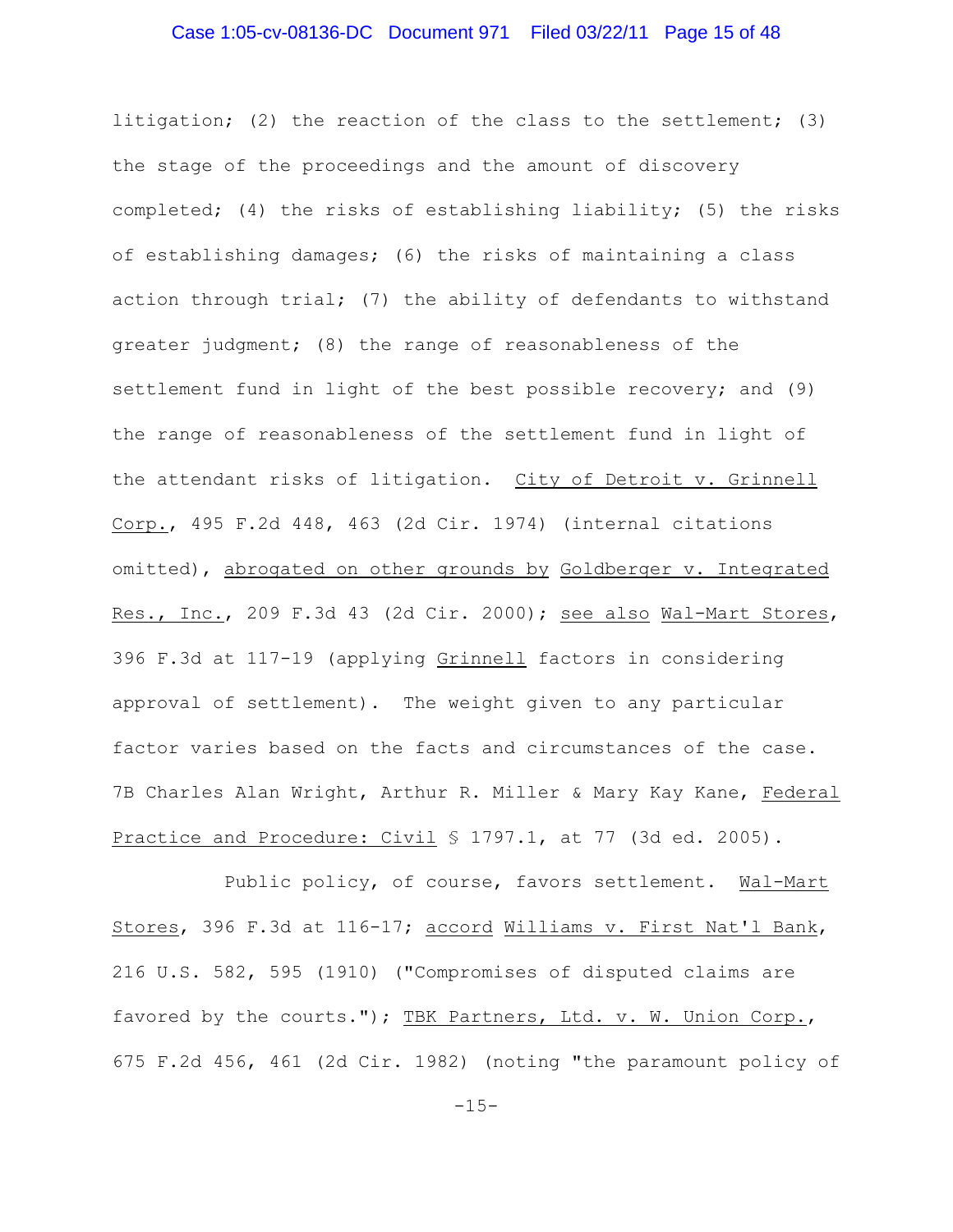# Case 1:05-cv-08136-DC Document 971 Filed 03/22/11 Page 16 of 48

encouraging settlements"). Consequently, when evaluating a settlement agreement, the court is not to substitute its judgment for that of the parties, nor is it to turn consideration of the adequacy of the settlement "into a trial or a rehearsal of the trial." Grinnell, 495 F.2d at 462. "Rather, the Court's responsibility is to reach an intelligent and objective opinion of the probabilities of ultimate success should the claims be litigated and to form an educated estimate of the complexity, expense and likely duration of such litigation and all other factors relevant to a full and fair assessment of the wisdom of the proposed compromise." In re Met. Life Derivative Litig., 935 F. Supp. 286, 292 (S.D.N.Y. 1996) (quoting Lewis v. Newman, 59 F.R.D. 525, 527-28 (S.D.N.Y. 1973) (internal quotation marks and ellipsis omitted)).

In this case, the fairness and reasonableness of the ASA has been challenged on the basis that it would release claims not properly before the Court. The Second Circuit has observed that "[b]road class action settlements are common," and that consequently "[p]laintiffs in a class action may release claims that were or could have been pled in exchange for settlement relief." Wal-Mart Stores, 396 F.3d at 106. But the Second Circuit has recognized that there are limits. First, "class

-16-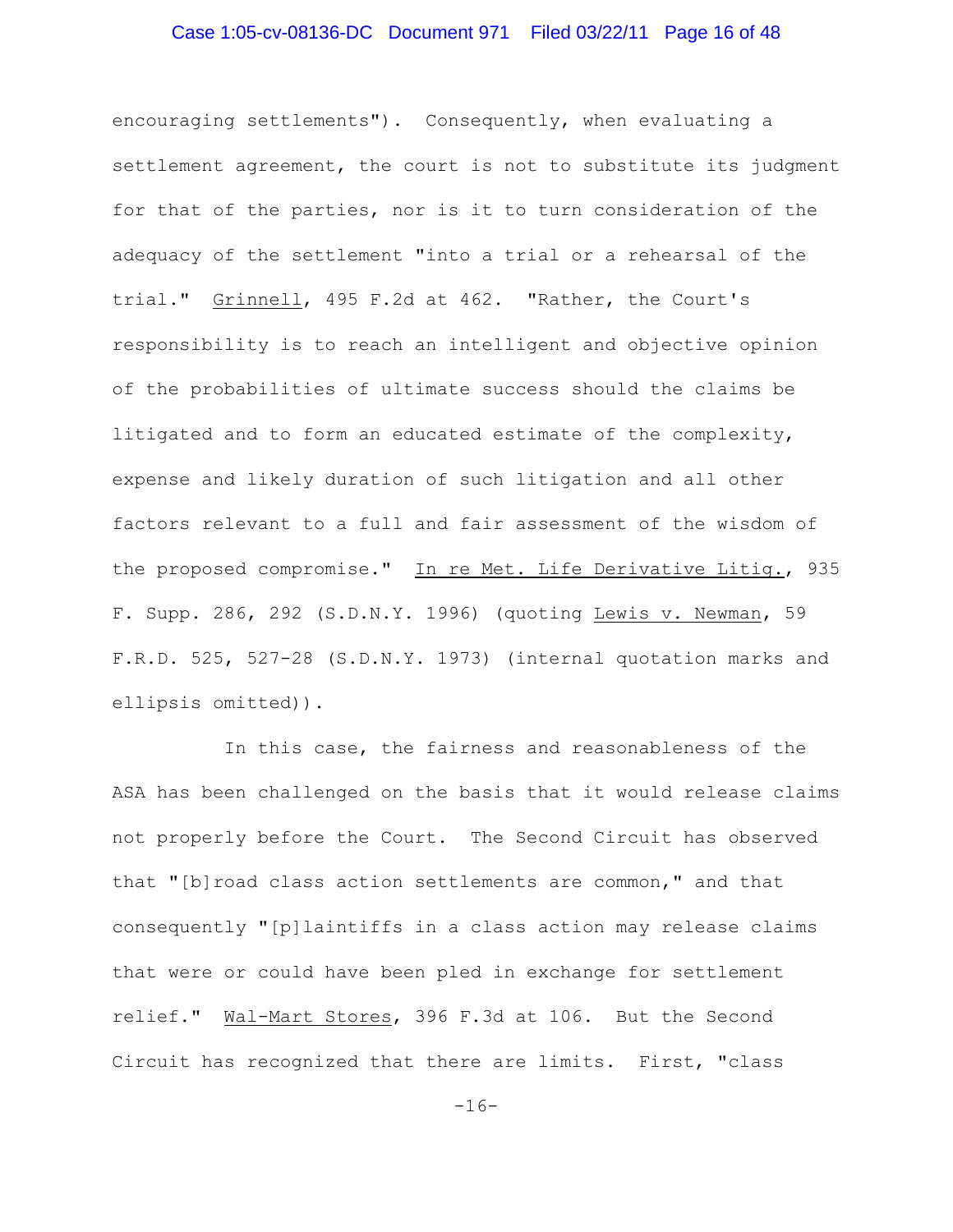# Case 1:05-cv-08136-DC Document 971 Filed 03/22/11 Page 17 of 48

action releases may include claims not presented and even those which could not have been presented as long as the released conduct arises out of the 'identical factual predicate' as the settled conduct." Id. at 107 (quoting TBK Partners, 675 F.2d at 460). Second, the released claims must be adequately represented prior to settlement, in the sense that "[c]laims arising from a shared set of facts will not be precluded where class plaintiffs have not adequately represented the interests of class members." Id. at 106-07, 110.<sup>7</sup>

#### **B. Application**

I consider the "settlement's terms" and the "negotiating process" in the context of discussing the Grinnell

 $\frac{7}{10}$  In the context of a consent decree resolving a race discrimination class action, the Supreme Court has identified similar concerns while addressing the scope of a federal court's remedial authority. In Local No. 93, Int'l Ass'n of Firefighters, AFL-CIO C.L.C. v. City of Cleveland (Firefighters), it held that a consent decree must (1) "spring from and serve to resolve a dispute within the court's subject-matter jurisdiction"; (2) "com[e] within the general scope of the case made by the pleadings"; and (3) "further the objectives of the law upon which the complaint was based." 478 U.S. 501, 525 (1986) (alteration in original) (internal quotation marks omitted). Although the consent decree in Firefighters permitted forward-looking conduct, the conduct was remedial in nature and was intended to address the harm that was the subject of the lawsuit, i.e., the past discrimination. The consent decree did not create new and independent forward-looking business arrangements.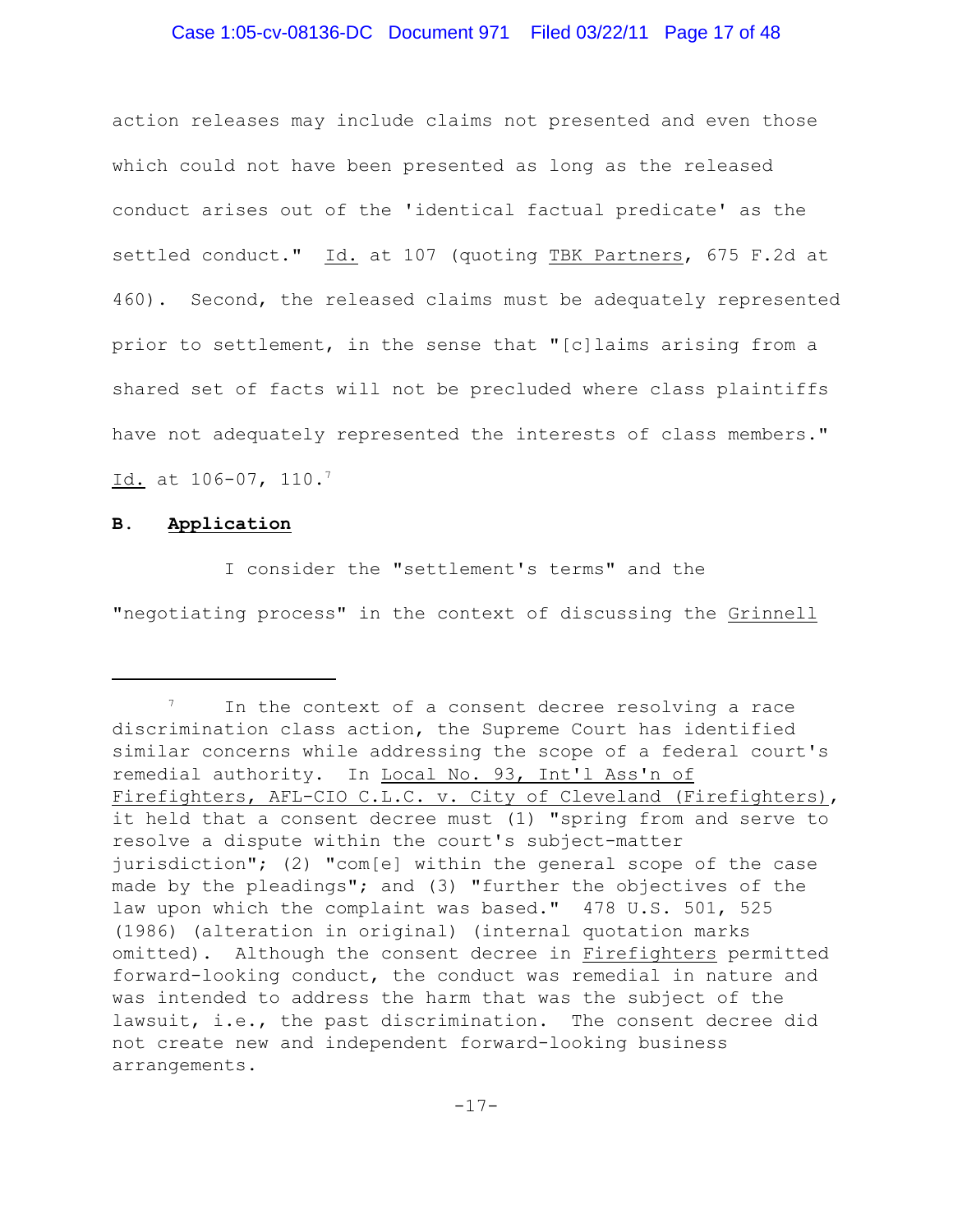# Case 1:05-cv-08136-DC Document 971 Filed 03/22/11 Page 18 of 48

factors. As the Second Circuit did in Wal-Mart Stores, I combine certain of the factors and discuss them together. See 396 F.3d at 118 (combining fourth, fifth, and sixth factors), 119 (combining eighth and ninth factors). Of course, I consider also the objections to the ASA.

As a preliminary matter, I conclude that most of the Grinnell factors favor approval of the settlement. The ASA was the product of arm's length negotiations between experienced, capable counsel, with assistance from DOJ. Further litigation would be complex, expensive, and time-consuming. Although the parties have conducted only limited discovery, the case has been pending for some years. The legal and factual issues are complex, and there is a risk that if plaintiffs were to proceed to trial, they would be unable to establish liability or prove damages. As discussed further below, substantial questions exist as to whether the case could be maintained as a class action, in its present form, through trial. In light of the attendant risks, the financial aspects of the ASA fall well within the range of reasonableness.

Only two of the Grinnell factors weigh against approval of the settlement: the reaction of the class and defendant's ability to withstand judgment. As for the latter, there is no

-18-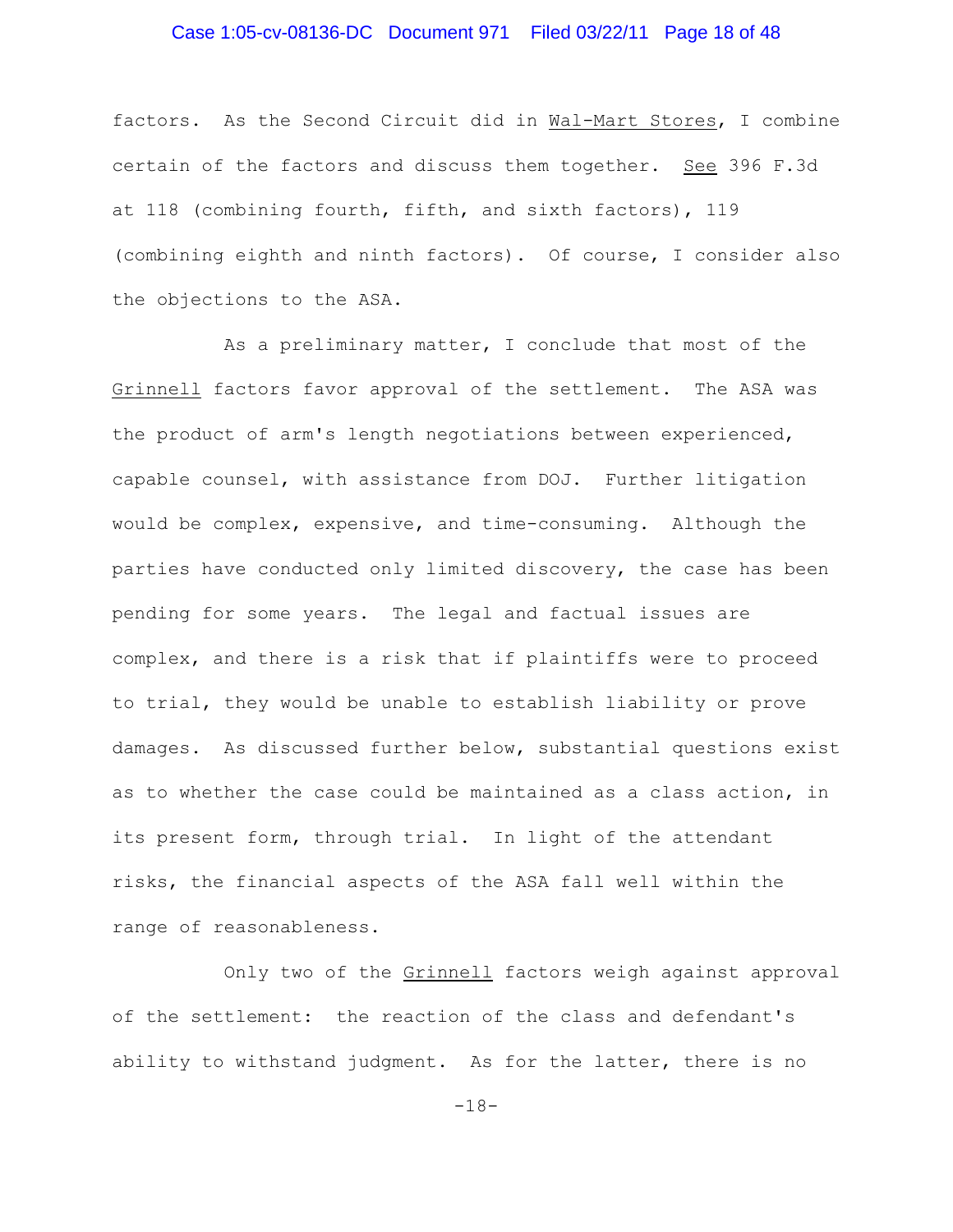# Case 1:05-cv-08136-DC Document 971 Filed 03/22/11 Page 19 of 48

real risk that a judgment following trial would render Google insolvent, and thus the avoidance of insolvency is not an issue. The former, however, is important. Not only are the objections great in number, some of the concerns are significant. Further, an extremely high number of class members -- some 6800 -- opted out. See In re Gen. Motors Corp. Pick-Up Truck Fuel Tank Prods. Liab. Litig., 55 F.3d 768, 785, 812 (3d Cir. 1995) (noting that "the number and vociferousness of the objectors" is a factor to consider in weighing reasonableness of proposed settlement). I turn to the objections now.

## **1. Adequacy of Class Notice**

The objections to the adequacy of the class notice are rejected. I am satisfied that the class received adequate notice. More than 1.26 million individual notices in thirty-six languages were sent directly to copyright owners, potential class members, and publisher and author associations worldwide. (Pls.' Suppl. Mem. 36-37, 54-60, ECF No. 955). Plaintiffs also established a website to provide information about the case, the original proposed settlement, and the ASA. Of course, the case has received enormous publicity, and it is hard to imagine that many class members were unaware of the lawsuit. (But see

-19-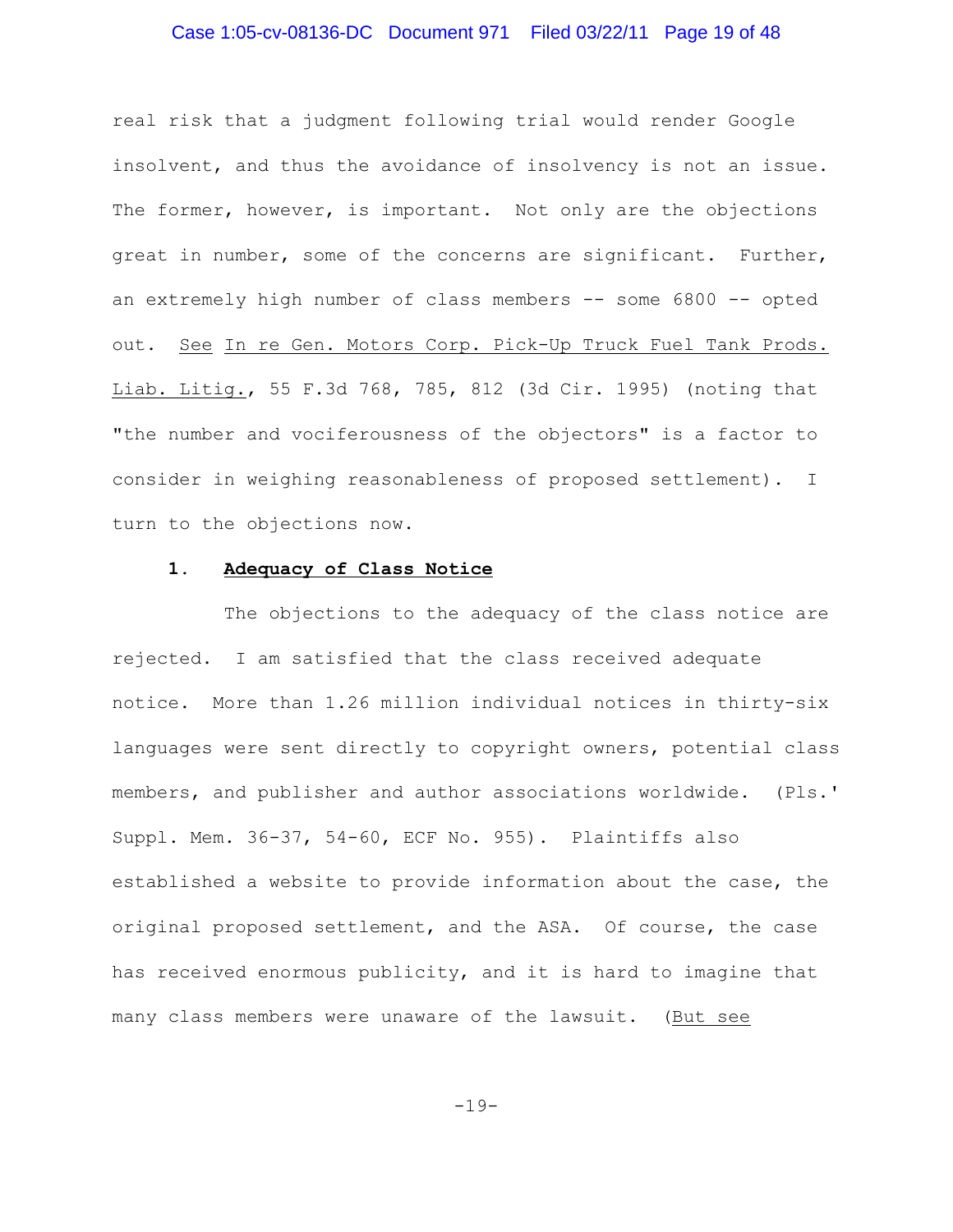# Case 1:05-cv-08136-DC Document 971 Filed 03/22/11 Page 20 of 48

Objections of Wash. Legal Found. to ASA & Class Certification, ECF No. 901 (objecting to notice)).

#### **2. Adequacy of Class Representation**

The adequacy of representation inquiry considers whether "1) plaintiff's interests are antagonistic to the interest of other members of the class and 2) plaintiff's attorneys are qualified, experienced and able to conduct the litigation." Baffa v. Donaldson, Lufkin & Jenrette Sec. Corp., 222 F.3d 52, 60 (2d Cir. 2000). Here, representative plaintiffs are represented by counsel highly experienced in class action and copyright litigation. I am confident that they are qualified, experienced, and able to conduct the litigation.

As to the first prong of the analysis, however, as discussed below, I conclude that there is a substantial question as to the existence of antagonistic interests between named plaintiffs and certain members of the class. See Amchem Prods., Inc. v. Windsor, 521 U.S. 591, 595 (1997) ("[T]he settling parties achieved a global compromise with no structural assurance of fair and adequate representation for the diverse groups and individuals affected."). While it is true, as plaintiffs argue, that "differences in views or characteristics between class members do not mean the Class has not been adequately

 $-20-$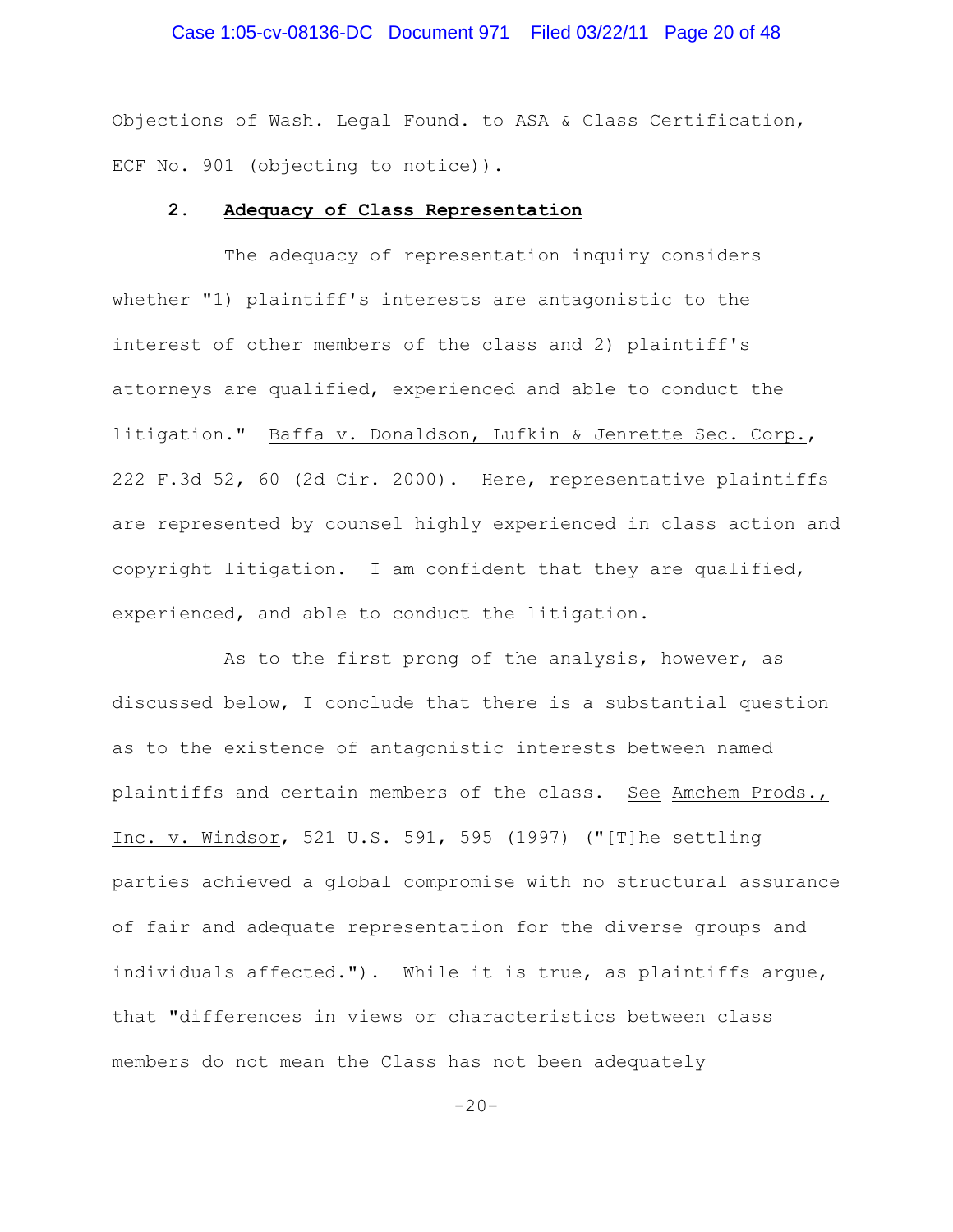### Case 1:05-cv-08136-DC Document 971 Filed 03/22/11 Page 21 of 48

represented" (Pls.' Suppl. Mem. 24, ECF No. 955), the differences here are troubling.

#### **3. Scope of Relief Under Rule 23**

The ASA can be divided into two distinct parts. The first is a settlement of past conduct and would release Google from liability for past copyright infringement. The second would transfer to Google certain rights in exchange for future and ongoing arrangements, including the sharing of future proceeds, and it would release Google (and others) from liability for certain future acts. (See, e.g., ASA  $\$  10.1(f), 10.1(g),  $10.2(a)$ ).<sup>8</sup> I conclude that this second part of the ASA contemplates an arrangement that exceeds what the Court may permit under Rule 23. As articulated by the United States, the ASA "is an attempt to use the class action mechanism to implement forward-looking business arrangements that go far beyond the dispute before the Court in this litigation." (DOJ Statement of

<sup>&</sup>lt;sup>8</sup> The United States is of the view that the first part of the settlement -- settling claims for past infringement based on digitization for use of snippets -- is a matter that is appropriately settled in this case, while the second part -- the series of forward-looking commercial arrangements -- is not. (Hr'g Tr. 117-18 (William Cavanaugh)).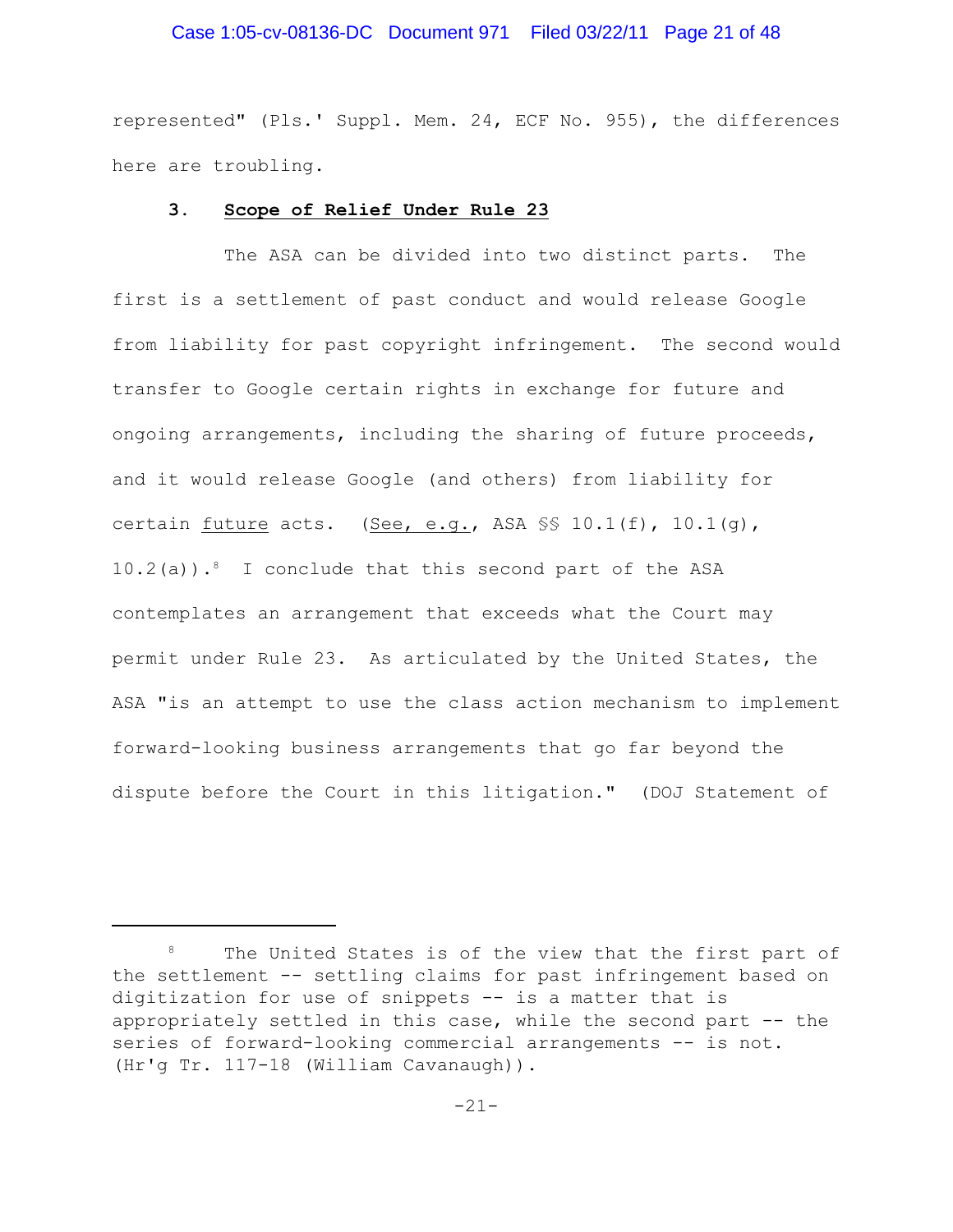# Case 1:05-cv-08136-DC Document 971 Filed 03/22/11 Page 22 of 48

Interest 2, Feb. 4, 2010, ECF No. 922 ("DOJ SOI")).<sup>9</sup> Moreover, the Rules Enabling Act provides that the rules of procedure "shall not abridge, enlarge or modify any substantive right." 28 U.S.C. § 2072(b). As the Supreme Court noted in Amchem: "Rule 23 . . . must be interpreted with fidelity to the Rules Enabling Act and applied with the interests of absent class members in close view." 521 U.S. at 629.

Although I am persuaded that the parties are seeking in good faith to use this class action to create an effective and beneficial marketplace for digital books, I am troubled in several respects.

#### **a. A Matter for Congress**

First, the establishment of a mechanism for exploiting unclaimed books is a matter more suited for Congress than this Court. The ASA would create, for example, the Registry and the Fiduciary. Together, they would represent -- purportedly on an independent basis -- the interests of Rightsholders, including those who have not registered but are covered merely because they did not opt out.

But see Uhl v. Thoroughbred Tech. & Telecomm., Inc., 309 F.3d 978 (7th Cir. 2002) (affirming approval of settlement of class action based on forward-looking business arrangement).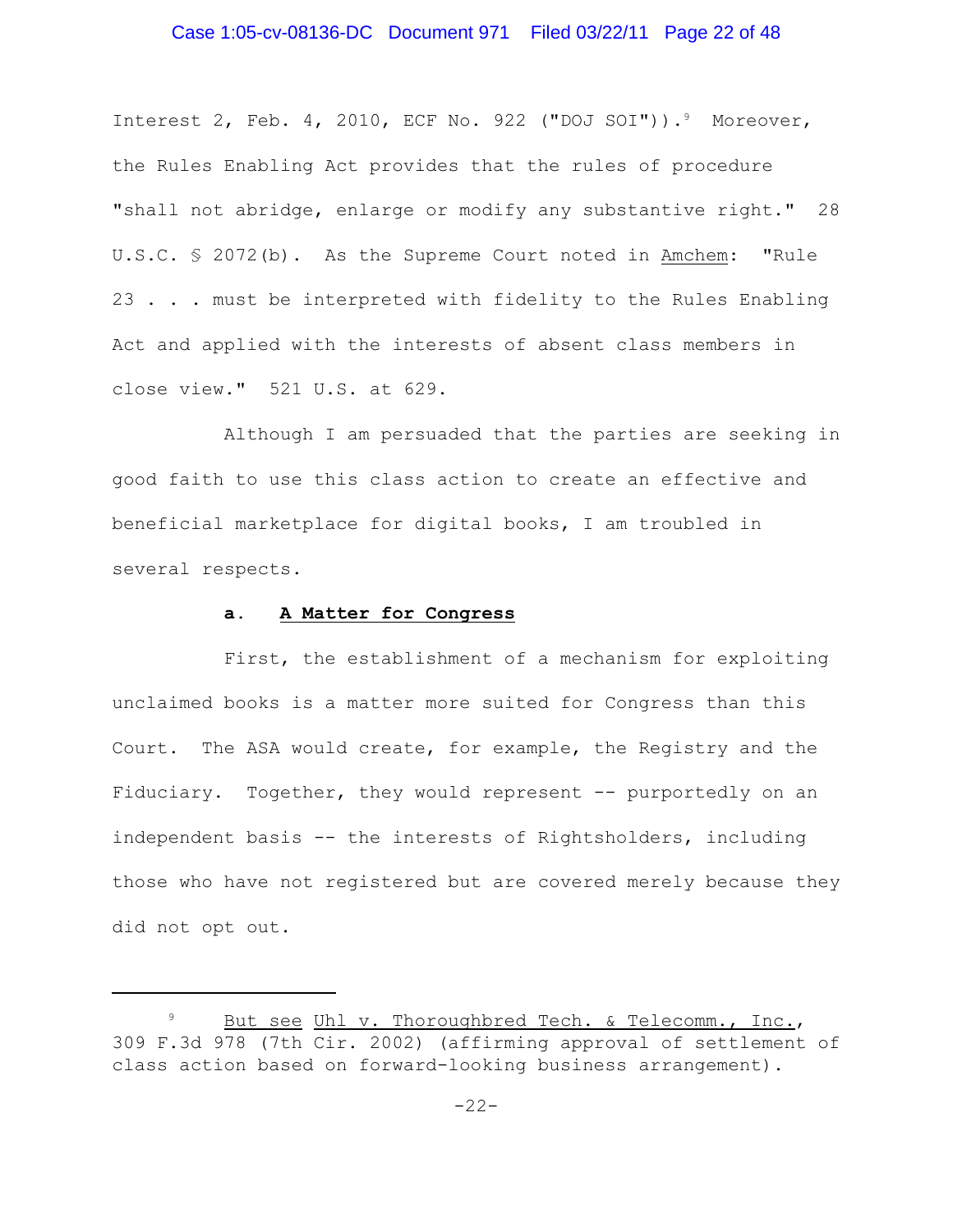The questions of who should be entrusted with guardianship over orphan books, under what terms, and with what safeguards are matters more appropriately decided by Congress than through an agreement among private, self-interested parties. Indeed, the Supreme Court has held that "it is generally for Congress, not the courts, to decide how best to pursue the Copyright Clause's objectives." Eldred v. Ashcroft, 537 U.S. 186, 212 (2003); accord Sony Corp. of Am. v. Universal City Studios, Inc., 464 U.S. 417, 429 (1984) ("[I]t is Congress that has been assigned the task of defining the scope of the limited monopoly that should be granted to authors or to inventors in order to give the public appropriate access to their work product."). $10$  In Sony, the Supreme Court noted that it was Congress's responsibility to adapt the copyright laws in response to changes in technology:

> From its beginning, the law of copyright has developed in response to significant changes in technology. Indeed, it was the invention of a new form of copying equipment -- the printing press -- that gave rise to the original need for copyright protection.

 $10$  See also Amchem Prods., 521 U.S. at 628-29 ("The argument is sensibly made that a nationwide administrative claims processing regime would provide the most secure, fair, and efficient means of compensating victims of asbestos exposure. Congress, however, has not adopted such a solution.").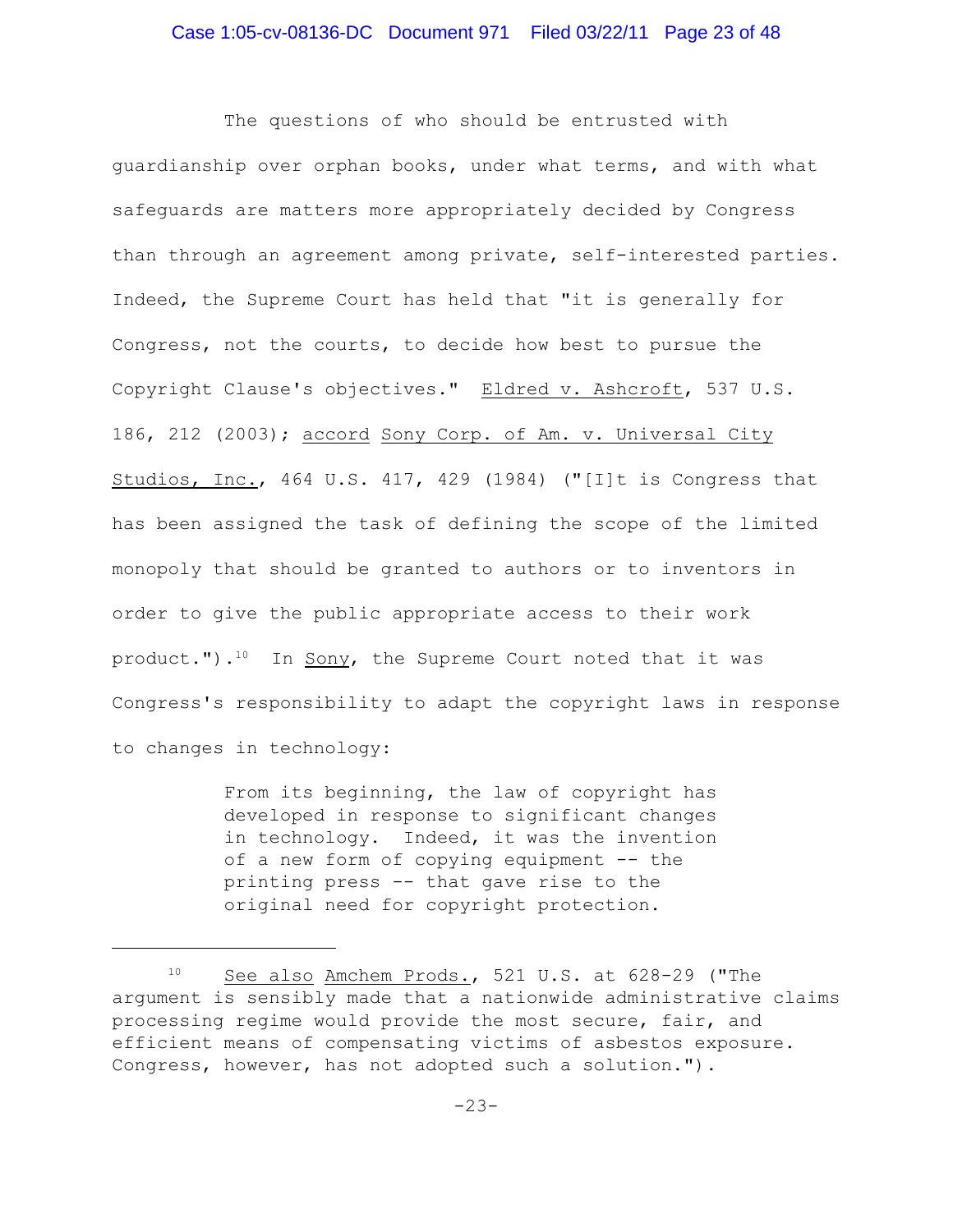Repeatedly, as new developments have occurred in this country, it has been the Congress that has fashioned new rules that new technology made necessary.

464 U.S. at 430-31 (footnotes omitted).

In fact, Congress has made "longstanding efforts" to enact legislation to address the issue of orphan works. (Objections of Microsoft to ASA & Certification of Class 4-5 & nn.10-11, ECF No. 874 (quoting Statement of Marybeth Peters)). "Orphan Books" legislation was proposed in Congress in 2006 and 2008, but the proposed laws were not enacted. See Glorioso, supra n.3, at 980 (reviewing proposed legislation).

As discussed below, the ASA would also raise international concerns, and foreign countries, authors, and publishers have asserted that the ASA would violate international law. For this reason as well, the matter is better left for Congress.

### **b. The Scope of the Pleadings**

Second, the ASA would release claims well beyond those contemplated by the pleadings. This case was brought to challenge Google's use of "snippets," as plaintiffs alleged that Google's scanning of books and display of snippets for online searching constituted copyright infringement. Google defended by

 $-24-$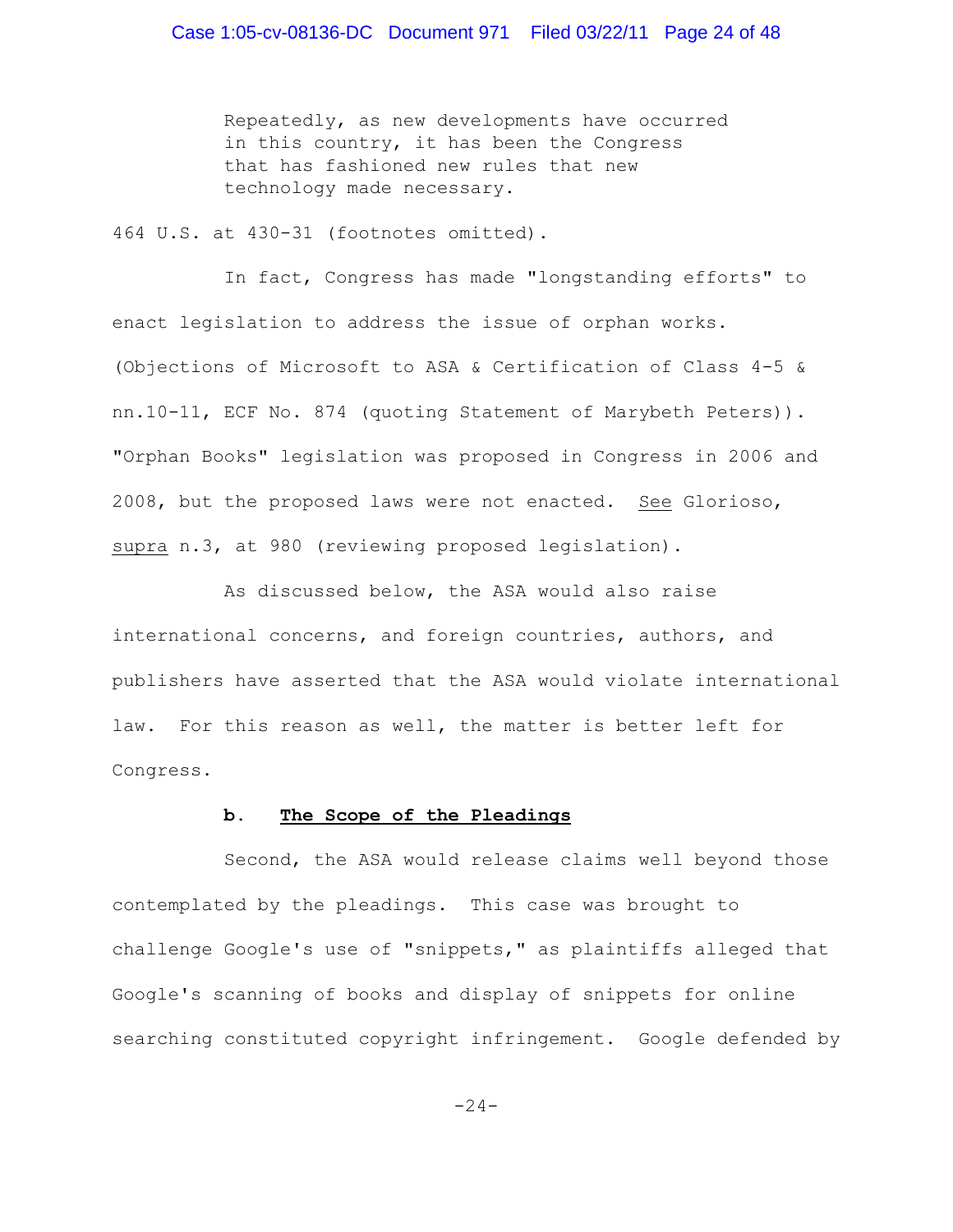# Case 1:05-cv-08136-DC Document 971 Filed 03/22/11 Page 25 of 48

arguing that it was permitted by the fair use doctrine to make available small portions of such works in response to search requests. There was no allegation that Google was making full books available online, and the case was not about full access to copyrighted works. The case was about the use of an indexing and searching tool, not the sale of complete copyrighted works.

The parties argue that the pleadings are not limited to plaintiffs' claims with respect to the display of snippets, citing the Third Amended Complaint. (Pls.' Suppl. Mem. 33-34, ECF No. 955 (quoting Third Am. Compl. ¶¶ 4-8, 60, ECF No. 782)). While it is true that the pleadings refer to broader conduct (including the creation of "digital copies" of books (Third Am. Compl. ¶ 4, ECF No. 782; see also Hr'g Tr. 158-59 ("When the publishers sued, they sued for the intial act of scanning our books without permission, cover to cover. We were not so concerned about what uses were made.") (Bruce P. Keller))), the copying and display of copyrighted material occurred in the context of "Google Book Search," which "is designed to allow users to search the text of books online. The digital archiving of the Books that are the subject of this lawsuit was undertaken by Google as part of Google Book Search." (Third Am. Compl. ¶ 41, ECF No. 782; see also id. ¶ 55 (describing Google's

 $-25-$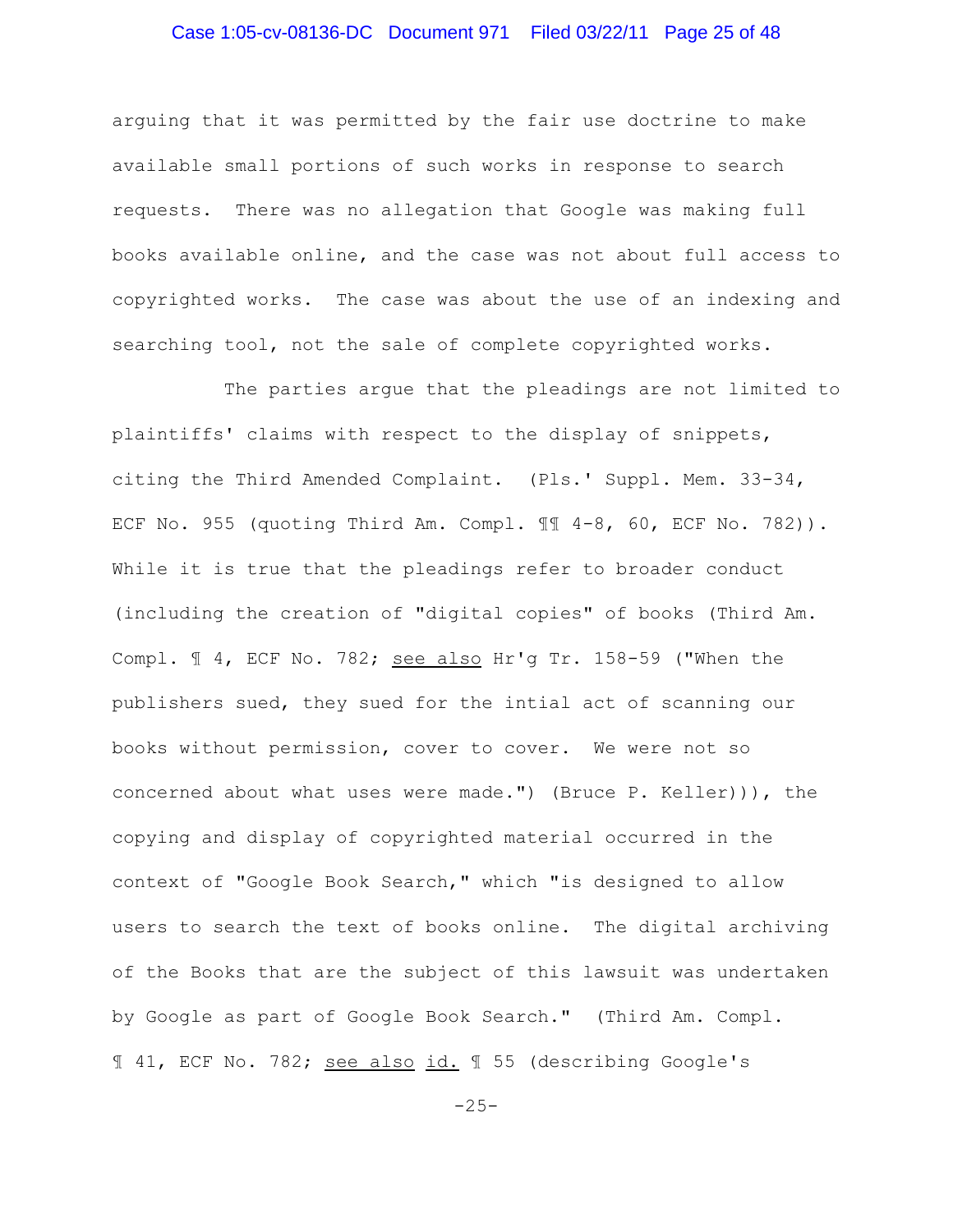### Case 1:05-cv-08136-DC Document 971 Filed 03/22/11 Page 26 of 48

agreements with four university libraries and one public library "to 'digitally scan books from their collections so that users worldwide can search them in Google'")).

Google did not scan the books to make them available for purchase, and, indeed, Google would have no colorable defense to a claim of infringement based on the unauthorized copying and selling or other exploitation of entire copyrighted books.<sup>11</sup> Yet, the ASA would grant Google the right to sell full access to copyrighted works that it otherwise would have no right to exploit. $12$  The ASA would grant Google control over the digital commercialization of millions of books, including orphan books

 $11$  Counsel for Google acknowledged at the fairness hearing that Google would not have tried to defend digitizing and selling entire books. (Hr'g Tr. 150 (Daralyn J. Durie)).

 $12$  Certain authors note, for example, that the ASA would release other intellectual property claims that were never asserted in the case. (Objections of Arlo Guthrie et al. to Proposed Class Action Settlement Agreement 14, ECF Nos. 209, 849-2 ("This expansive release [ASA  $\text{\$}$  10.1(f)] bars class members from protecting their most fundamental intellectual property rights, including for example the trademark interests of Catherine Ryan Hyde [to the mark Pay It Forward]. . . . Moreover, the release would preclude authors from pursuing any number of other claims commonly associated with full protection of their intellectual property rights -- including for example right of publicity, disparagement, and tortious interference claims -- that also were not alleged.")).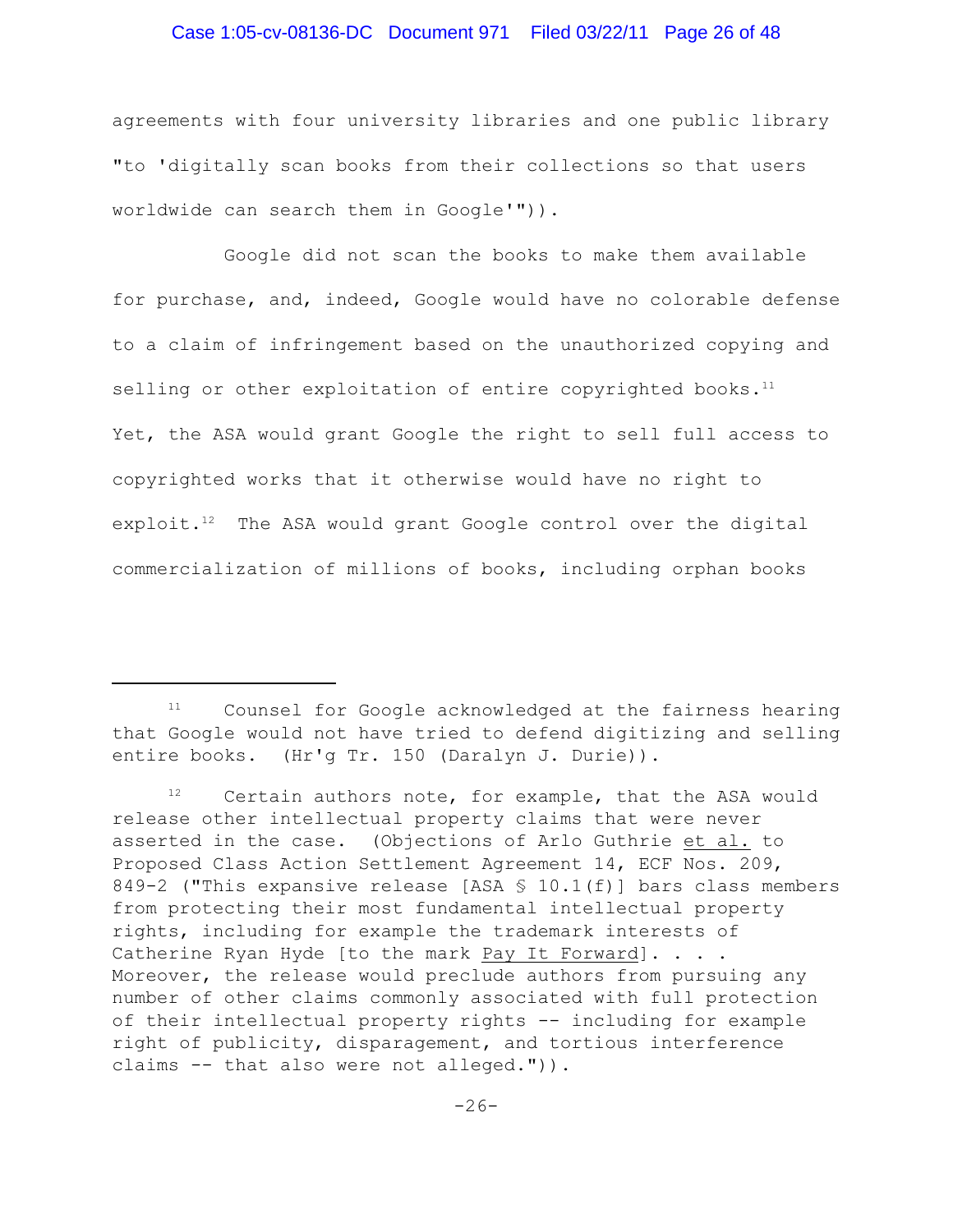and other unclaimed works. $13$  And it would do so even though Google engaged in wholesale, blatant copying, without first obtaining copyright permissions. While its competitors went through the "painstaking" and "costly" process of obtaining permissions before scanning copyrighted books, "Google by comparison took a shortcut by copying anything and everything regardless of copyright status." (Hr'g Tr. 43 (Thomas Rubin, counsel for Microsoft)). As one objector put it: "Google pursued its copyright project in calculated disregard of authors' rights. Its business plan was: 'So, sue me.'" (Objection of Robert M. Kunstadt to Proposed Settlement 3, ECF No. 74).<sup>14</sup>

 $13$  As articulated by the academic authors objecting to the ASA: "The Google Book Search (GBS) initiative envisioned in the [ASA] is not a library. It is instead a complex and large-scale commercial enterprise in which Google -- and Google alone -- will obtain a license to sell millions of books for decades to come." (Letter from Pamela Samuelson to Court (Jan. 27, 2010) (ECF No. 893) ("Samuelson Letter")).

 $14$  Some objectors accused Google of engaging in piracy. (See, e.g., Letter from Erika Faith Larsen to Court 1 (Jan. 27, 2010) (ECF No. 818) ("I am opting out because I believe this to be a copyright infringement and a form of pirating."); Letter from William Ash to Court 1 (Jan. 12, 2010) (ECF No. 884) ("Google . . . is trying to benefit by weakening copyright. It seems to first want to do this with 'orphaned' works based on the shady practice of stealing by finding. . . . Google is trying to legalize piracy.")).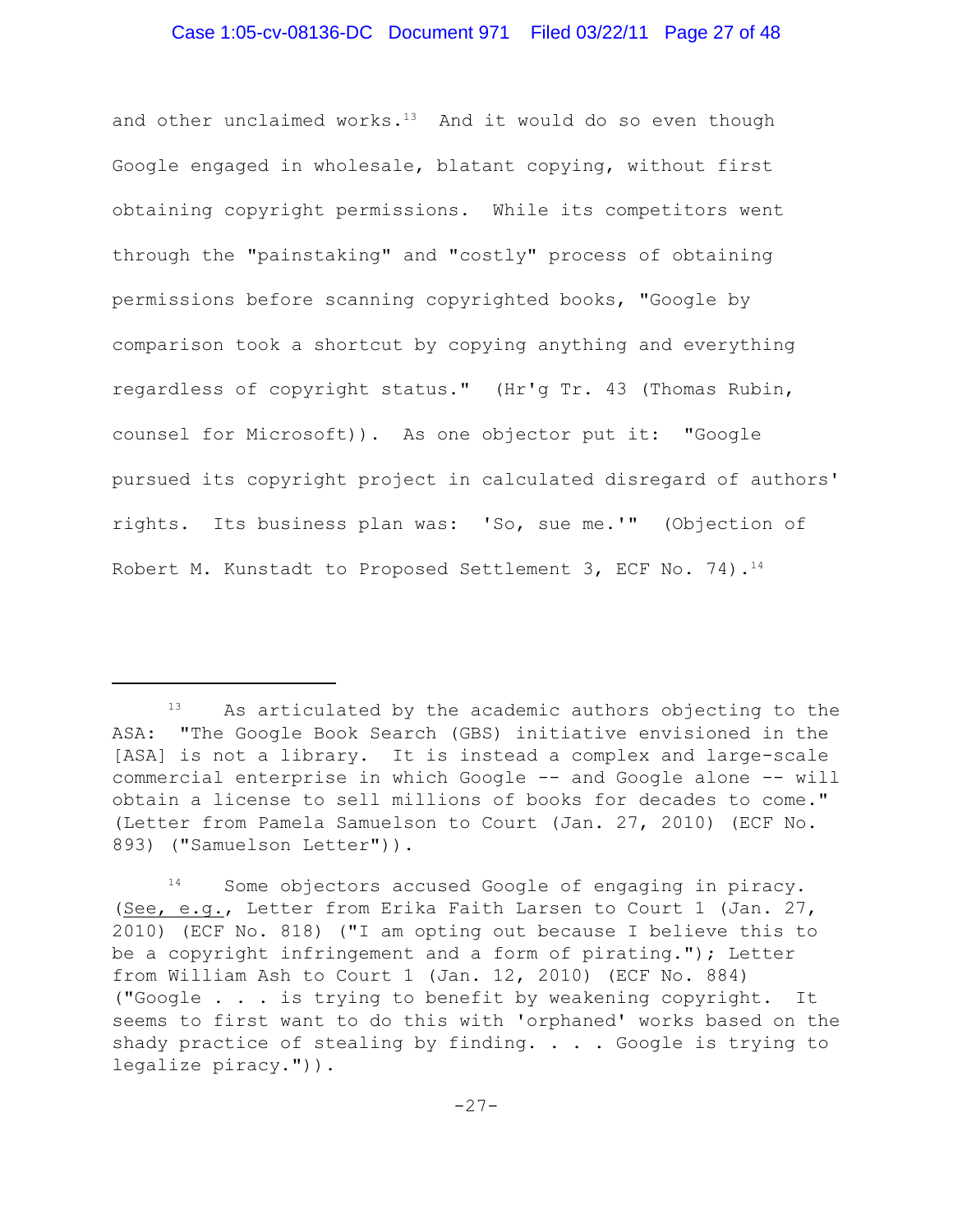Applying Firefighters, I conclude that the released claims would not come within "the general scope of the case made by the pleadings." 478 U.S. at  $525.^{15}$  Applying Wal-Mart Stores, I conclude that the released conduct would not arise out of the "identical factual predicate" as the conduct that is the subject of the settled claims. 396 F.3d at 107 (citation omitted).

#### **c. The Interests of Class Members**

Third, the class plaintiffs have not adequately represented the interests of at least certain class members. See Wal-Mart Stores, 396 F.3d at 106-07, 110. The academic author objectors, for example, note that their interests and values differ from those of the named plaintiffs: "Academic authors, almost by definition, are committed to maximizing access to

 $^{15}$  As for the third prong of the Firefighters test, supporters of the proposed settlement argue that it would "serve[] copyright law's central purpose of advancing knowledge and culture by furthering copyright's social utility and social justice goals through inclusion of those who have been excluded. The Google Books Project furthers these goals by using an accepted copyright mechanism (i.e., a private, court-supervised settlement) to address the novel copyright problems presented by the new technologies, while still preserving the rights of copyright holders." Lateef Mtima & Steven D. Jamar, Fulfilling the Copyright Social Justice Promise: Digitizing Textual Information, 55 N.Y.L. Sch. L. Rev. 77, 79-80 (2010); see Harper & Row Pubs., Inc. v. Nation Enters., 471 U.S. 539, 545 (1985) ("[C]opyright is intended to increase and not to impede the harvest of knowledge."). As discussed below, however, the ASA raises significant copyright concerns as well.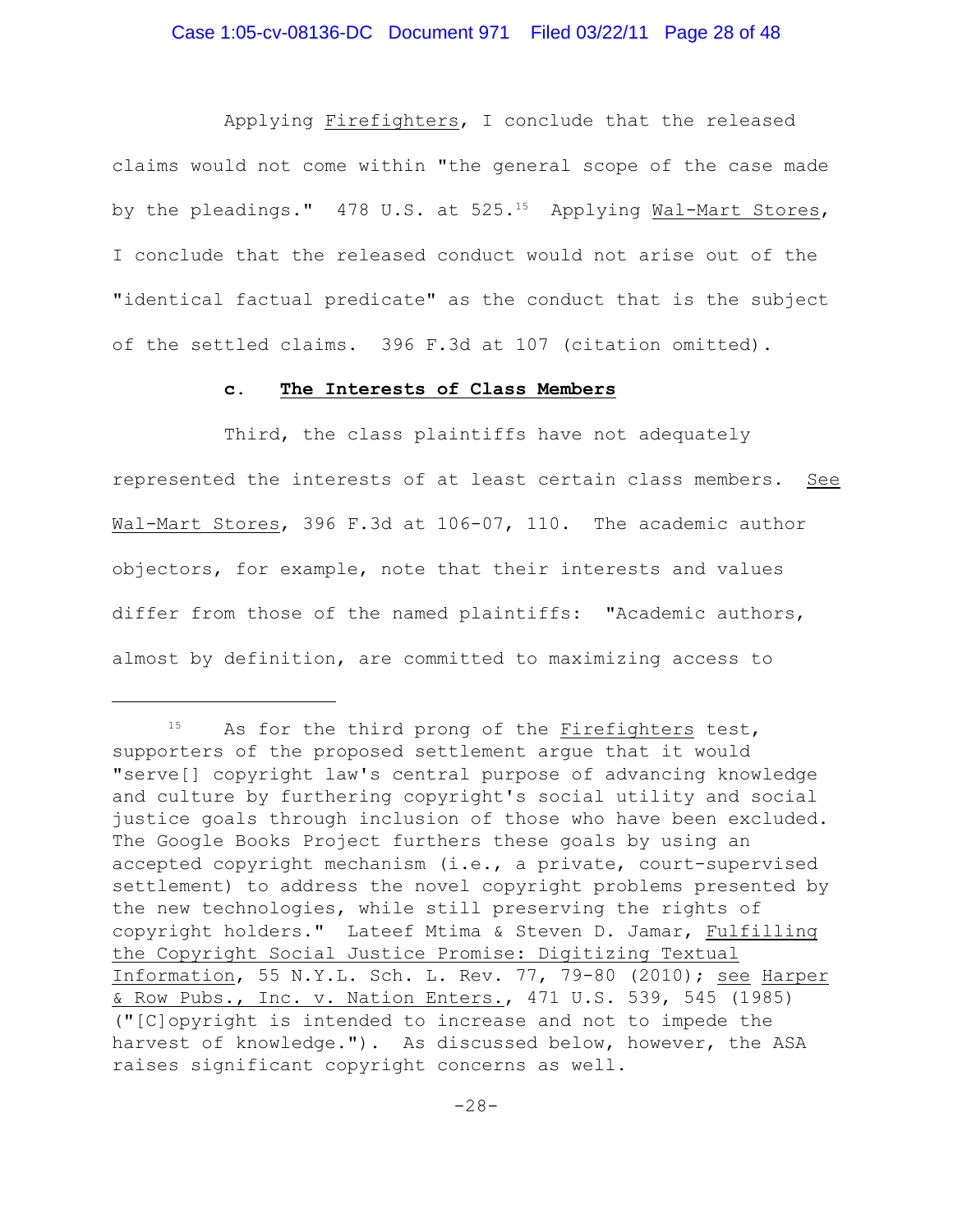# Case 1:05-cv-08136-DC Document 971 Filed 03/22/11 Page 29 of 48

knowledge. The [Authors] Guild and the [Association of American Publishers], by contrast, are institutionally committed to maximizing profits." (Samuelson Letter 3 (ECF No. 893)).<sup>16</sup> In addition, the class representatives have interests that may be at odds, at least in part, with interests of foreign Rightsholders, as discussed below. Likewise, the named plaintiffs have interests different from Rightsholders who do not come forward to register. The parties have little incentive to identify and locate the owners of unclaimed works, as fewer opt-outs will mean more unclaimed works for Google to exploit.<sup>17</sup>

Plaintiffs argue that in "virtually every class action settlement, a percentage (often a high percentage) of class members does not file claims or otherwise participate but, nevertheless, their claims are released. From a Rule 23 perspective, there is no more an 'orphan' problem here than in any other class action settlement in which less than 100% of the

 $16$  Many academic authors, for example, would prefer that orphan books be treated on an "open access" or "free use" basis rather than one where they would be controlled by one private entity. (See Hr'g Tr. 55-57 (Pamela Samuelson)).

 $P17$  Plaintiffs contend that "one of the Registry's core missions is to locate Rightsholders of unclaimed out-of-print books . . . . The Registry will strive to locate the Rightsholders of unclaimed Books." (Pls.' Suppl. Mem. 21, ECF No. 955).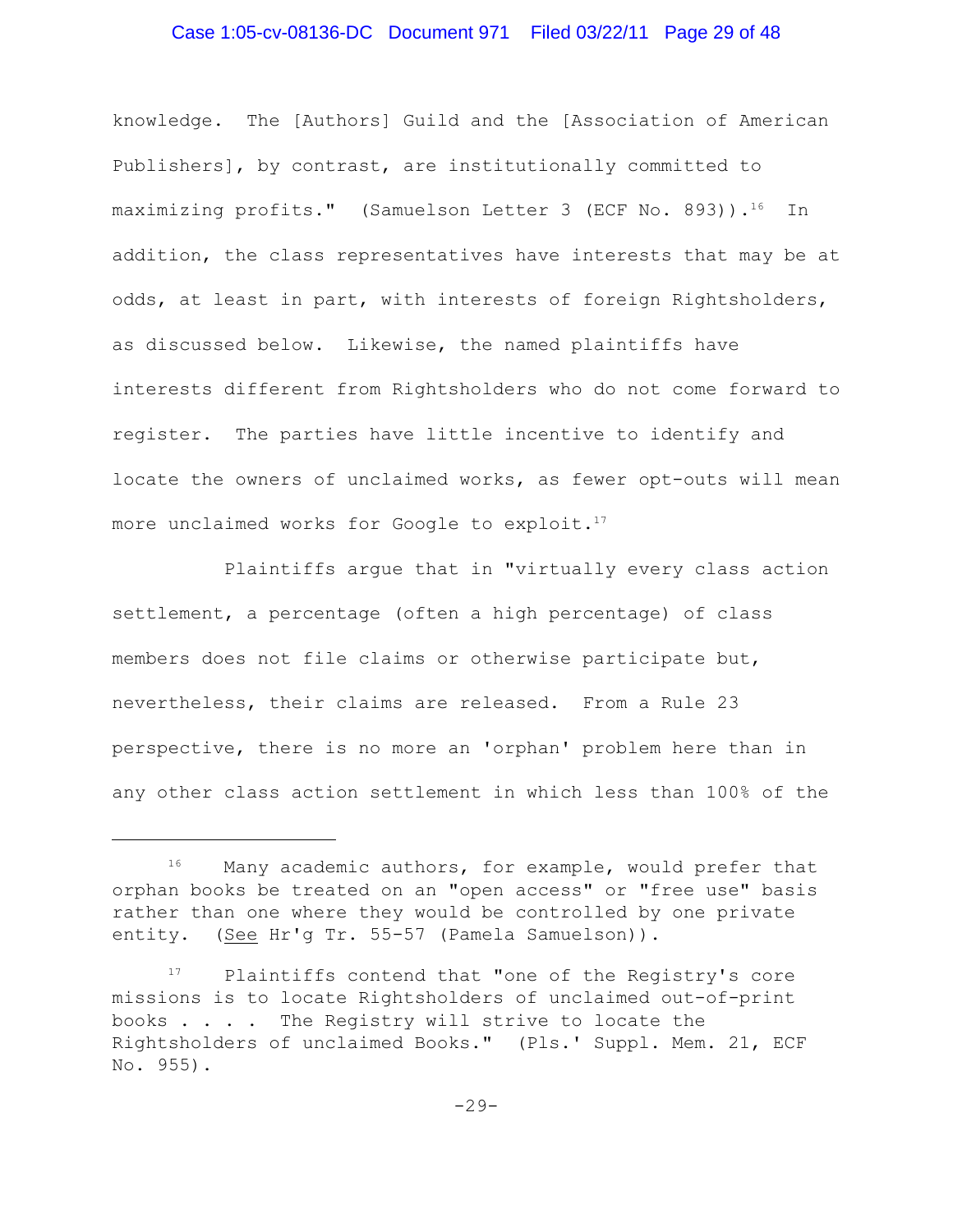# Case 1:05-cv-08136-DC Document 971 Filed 03/22/11 Page 30 of 48

class participates." (Pls.' Suppl. Mem. 3-4, ECF No. 955). I disagree. While it is true that in virtually every class action many class members are never heard from, the difference is that in other class actions class members are merely releasing "claims" for damages for purported past aggrievements. In contrast, here class members would be giving up certain property rights in their creative works, and they would be deemed -- by their silence -- to have granted to Google a license to future use of their copyrighted works.

### **4. Copyright Concerns**

As alluded to above, the Copyright Clause of the Constitution grants Congress the power "[t]o promote the Progress of Science and useful Arts, by securing for limited Times to Authors and Inventors the exclusive Right to their respective Writings and Discoveries." U.S. Const. art. I, § 8, cl. 8. The Supreme Court has recognized that courts should encroach only reluctantly on Congress's legislative prerogative to address copyright issues presented by technological developments: "Sound policy, as well as history, supports our consistent deference to Congress when major technological innovations alter the market for copyrighted materials." Sony, 464 U.S. at 431.

 $-30-$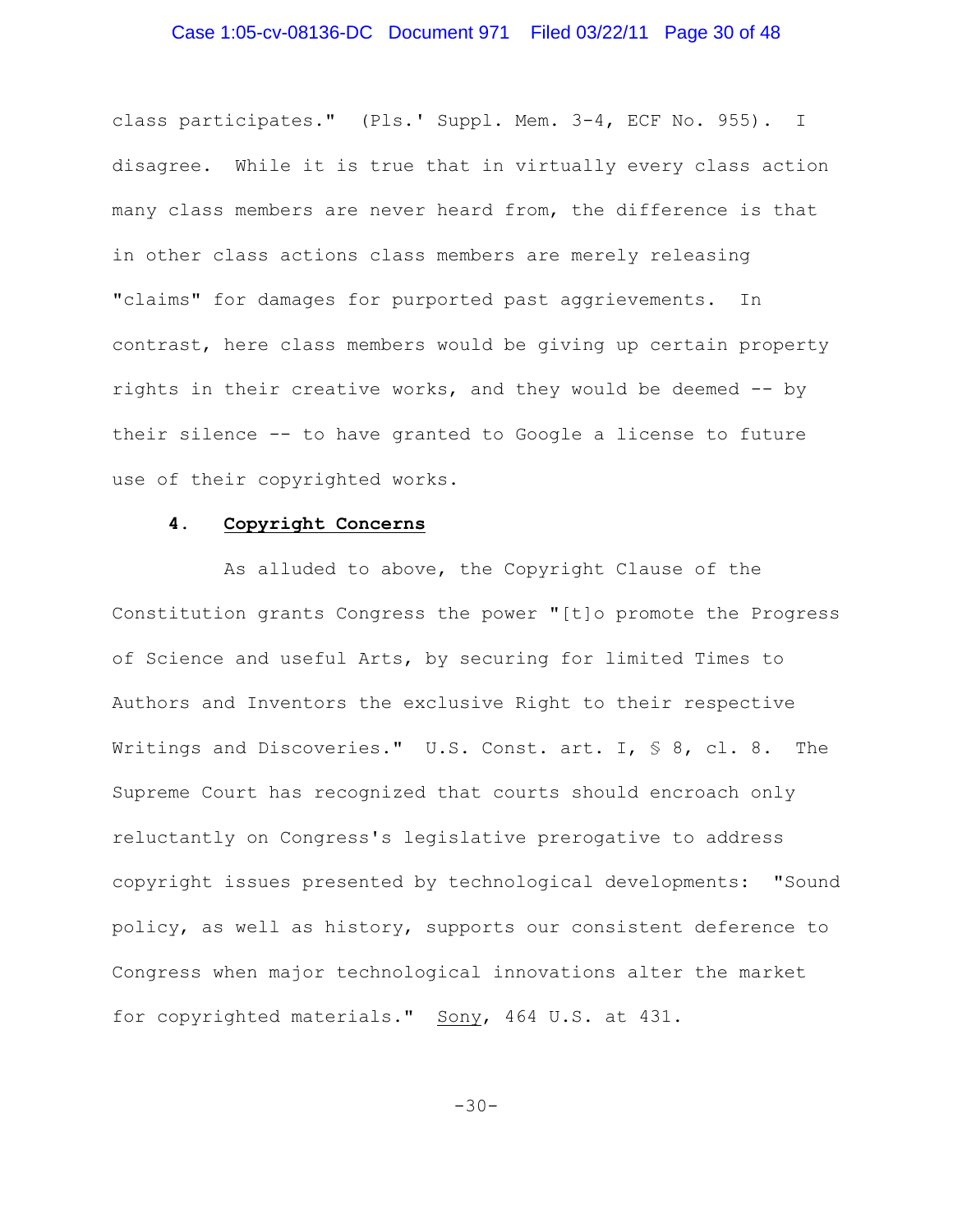# Case 1:05-cv-08136-DC Document 971 Filed 03/22/11 Page 31 of 48

The ASA raises statutory concerns as well. Certain objectors contend that the ASA's opt-out provisions would grant Google the ability to expropriate the rights of copyright owners who have not agreed to transfer those rights. (See, e.g., Objection of Amazon to ASA 9, ECF No. 823). The argument may have merit. The Copyright Act provides:

> When an individual author's ownership of a copyright, or any of the exclusive rights under a copyright, has not previously been transferred voluntarily by that individual author, no action by any governmental body or other official or organization purporting to seize, expropriate, transfer, or exercise rights of ownership with respect to the copyright, or any of the exclusive rights under the copyright, shall be given effect under this title, except as provided under title 11.

17 U.S.C. § 201(e). Yet, the ASA proposes to expropriate rights of individuals involuntarily.

Plaintiffs argue that § 201(e) was enacted to prevent governmental suppression of copyrights and that it does not apply to private parties. (Pls.' Suppl. Mem. 113, ECF No. 955 (citing, e.g., In re Peregrine Entm't, Ltd., 116 B.R. 194, 206 n.16 (C.D. Cal. 1990))). The statute, however, refers to "any governmental body or other official or organization," and at a minimum a fair question exists as to whether this Court or the Registry or the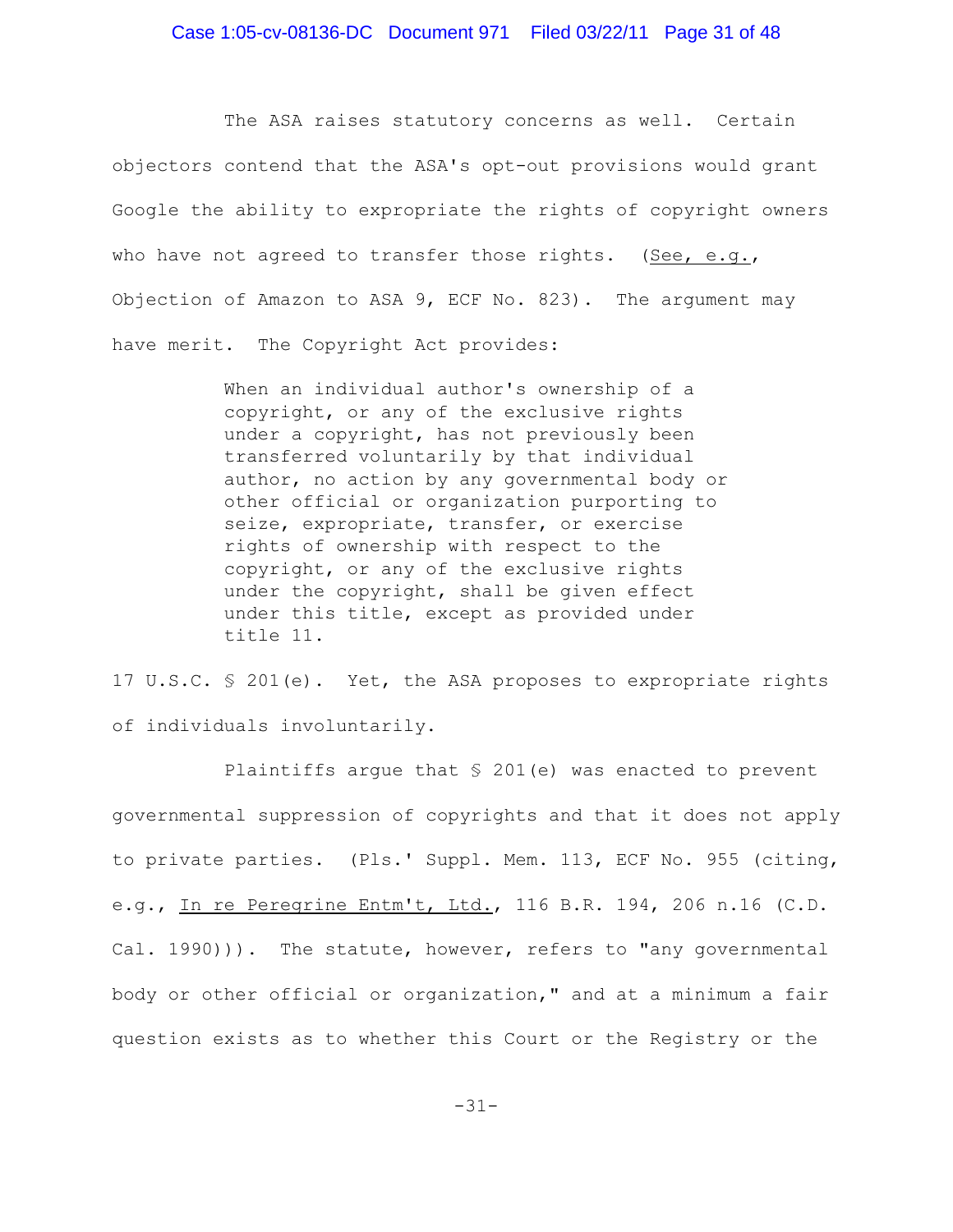# Case 1:05-cv-08136-DC Document 971 Filed 03/22/11 Page 32 of 48

Fiduciary would be expropriating copyright interests belonging to authors who have not voluntarily transferred them. As Professor Nimmer has written: "By its terms Section 201(e) is not limited to acts by governmental bodies and officials. It includes acts of seizure, etc., by any 'organization' as well." 3 Melville B. Nimmer & David Nimmer, Nimmer on Copyright § 10.04 (Rev. Ed. 2010) (footnote omitted). In any event, I need not decide the precise question of whether the ASA would in fact violate § 201(e); the notion that a court-approved settlement agreement can release the copyright interests of individual rights owners who have not voluntarily consented to transfer is a troubling one. See also 17 U.S.C. § 106(1), (3) ("[T]he owner of copyright under this title has the exclusive rights to do and to authorize any of the following:  $\ldots$  . reproduce the copyrighted work  $\ldots$ . [and] distribute copies . . . of the copyrighted work to the public by sale or other transfer of ownership.") (emphasis added).

A copyright owner's right to exclude others from using his property is fundamental and beyond dispute. See Fox Film Corp. v. Doyal, 286 U.S. 123, 127 (1932) ("The owner of the copyright, if he pleases, may refrain from vending or licensing and content himself with simply exercising the right to exclude

-32-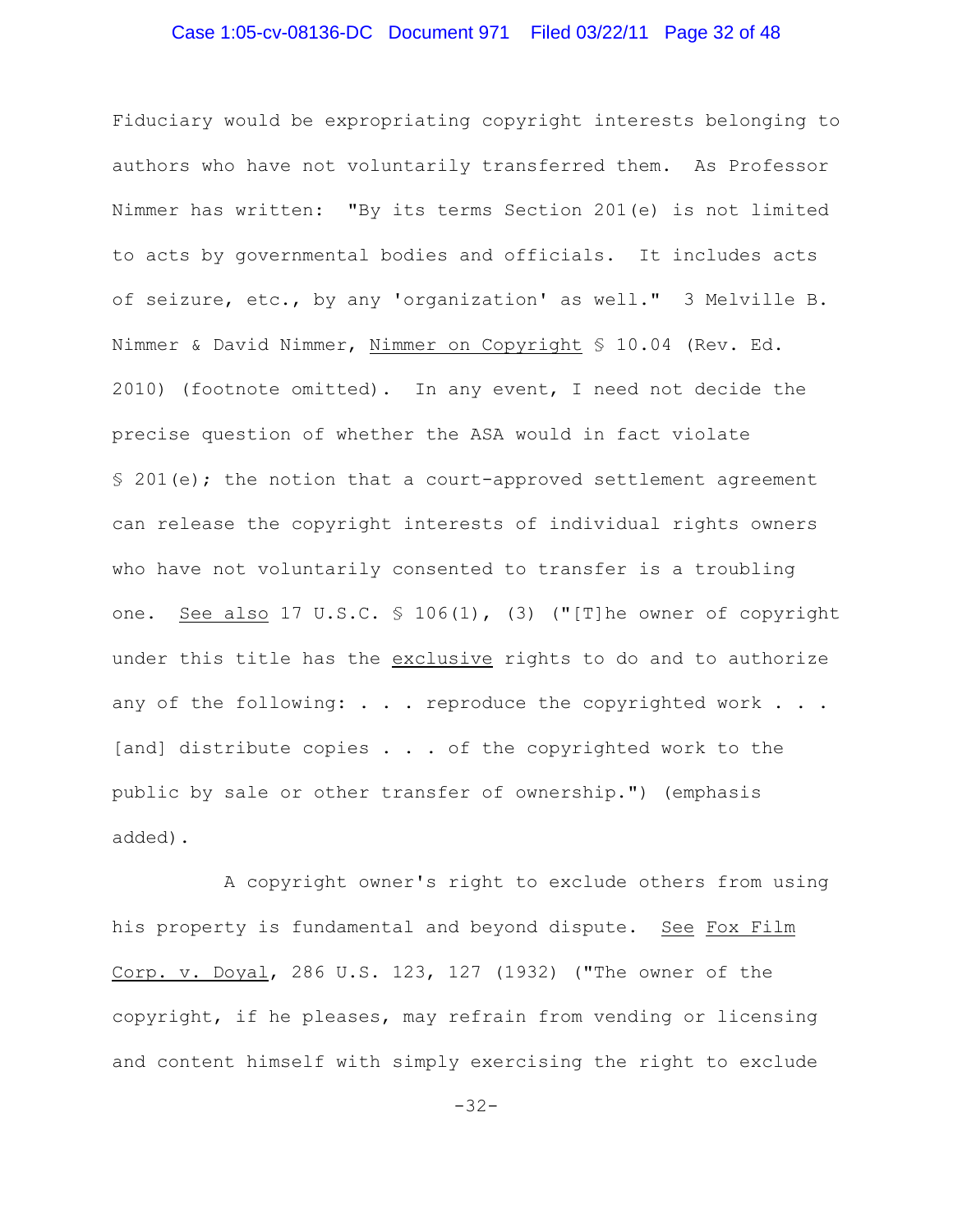# Case 1:05-cv-08136-DC Document 971 Filed 03/22/11 Page 33 of 48

others from using his property."). As counsel for Amazon argued: "[T]he law of the United States is a copyright owner may sit back, do nothing and enjoy his property rights untrammeled by others exploiting his works without permission." (Hr'g Tr. 46-47 (David Nimmer)). Under the ASA, however, if copyright owners sit back and do nothing, they lose their rights. (See id. at 47). Absent class members who fail to opt out will be deemed to have released their rights even as to future infringing conduct. "Copyright owners who are not aware that the [ASA] affects their interest unknowingly leave Google to decide how their books are used." Glorioso, supra n.3, at 992.

Many objectors highlighted this concern in their submissions to the Court. An author from the United Kingdom states, very simply: "I do not want my books to be digitized." (Letter from Tony Peake to Settlement Administrator 1 (Dec. 24, 2009) (ECF No. 821)). A 79-year old nature writer and author of 23 books illustrated with photographs of animals in the wild worries that the loss of control over her works could result in their being used to "vilif[y] the wildlife I spent my life trying to help the public come to understand and protect." (Letter from Hope Ryden to Court 1 (Apr. 17, 2009) (ECF No. 84)). An author from Canada writes: "I am opting out because I believe in the

-33-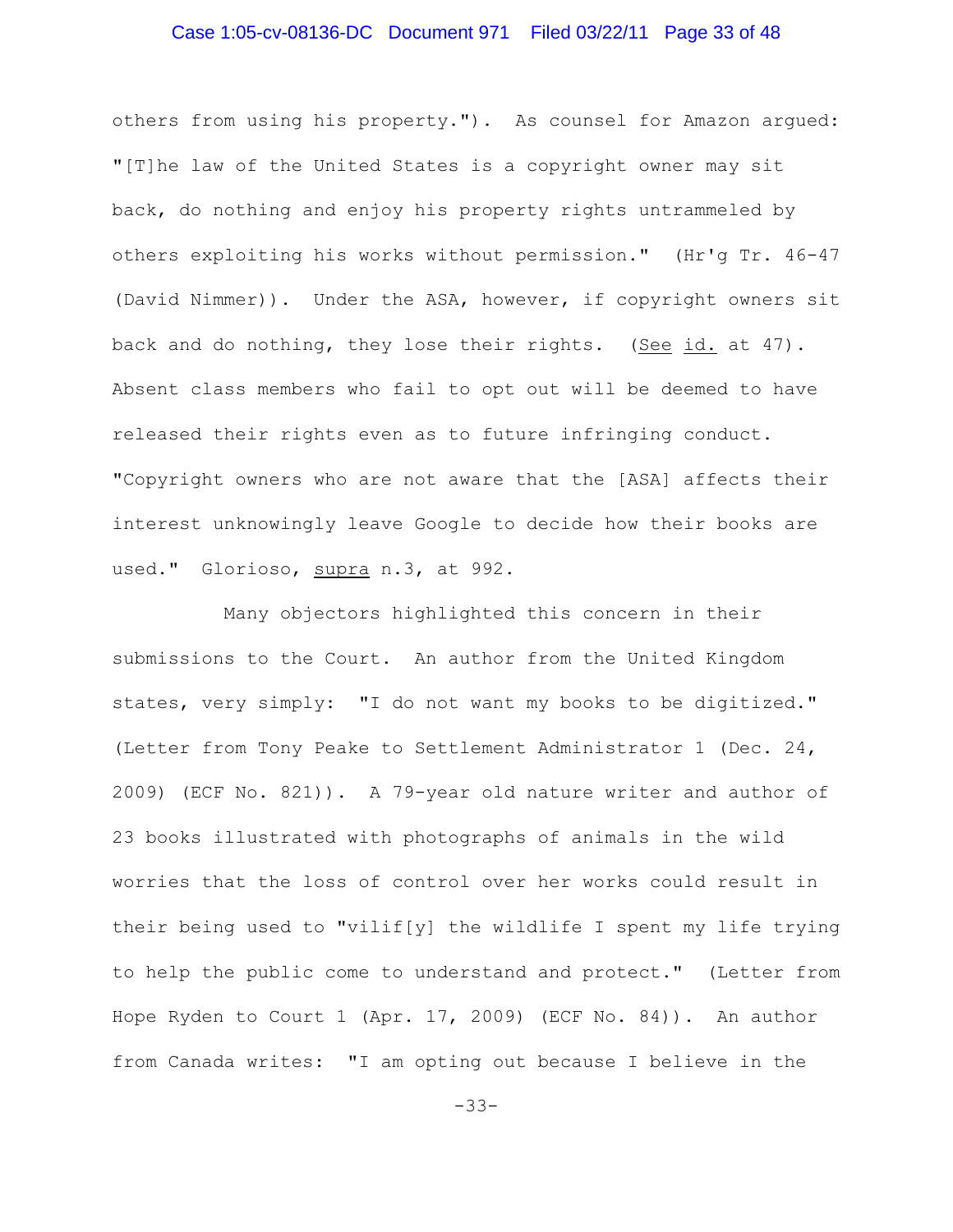# Case 1:05-cv-08136-DC Document 971 Filed 03/22/11 Page 34 of 48

integrity of copyright. I believe that only I, myself, should have the right to determine how my work can be used." (Letter from Dina E. Cox to Court 1 (Jan. 19, 2010) (ECF No. 783)). Finally, an author from Texas gives the example of her grandfather. He self-published a memoir, Dust and Snow, in 1988. He passed away in the 1990s, and the copyright to the book passed to his three daughters. The author observes:

> From Google's point of view, Dust and Snow is an "orphaned" book. If and when Google scans it, the company is likely to be unsuccessful in trying to locate the publisher, since the book was self-published and my grandfather is now deceased. In essence, the way the settlement is written, such "orphaned" titles are automatically handed to Google free of charge to do with as it will.

> From my family's point of view, Dust and Snow is not orphaned at all. It is very clear who owns the copyright. So why is Google being granted the automatic right to take over the copyright of books like my grandfather's?

(Letter from Margaret Jane Ross to Court 2 (Jan. 20, 2010) (ECF No. 787)).

While the named plaintiffs and Google would argue that these authors can simply opt out (see Hr'g Tr. 144 (Daralyn J. Durie)), the comments underscore certain points. First, many authors of unclaimed works undoubtedly share similar concerns.

-34-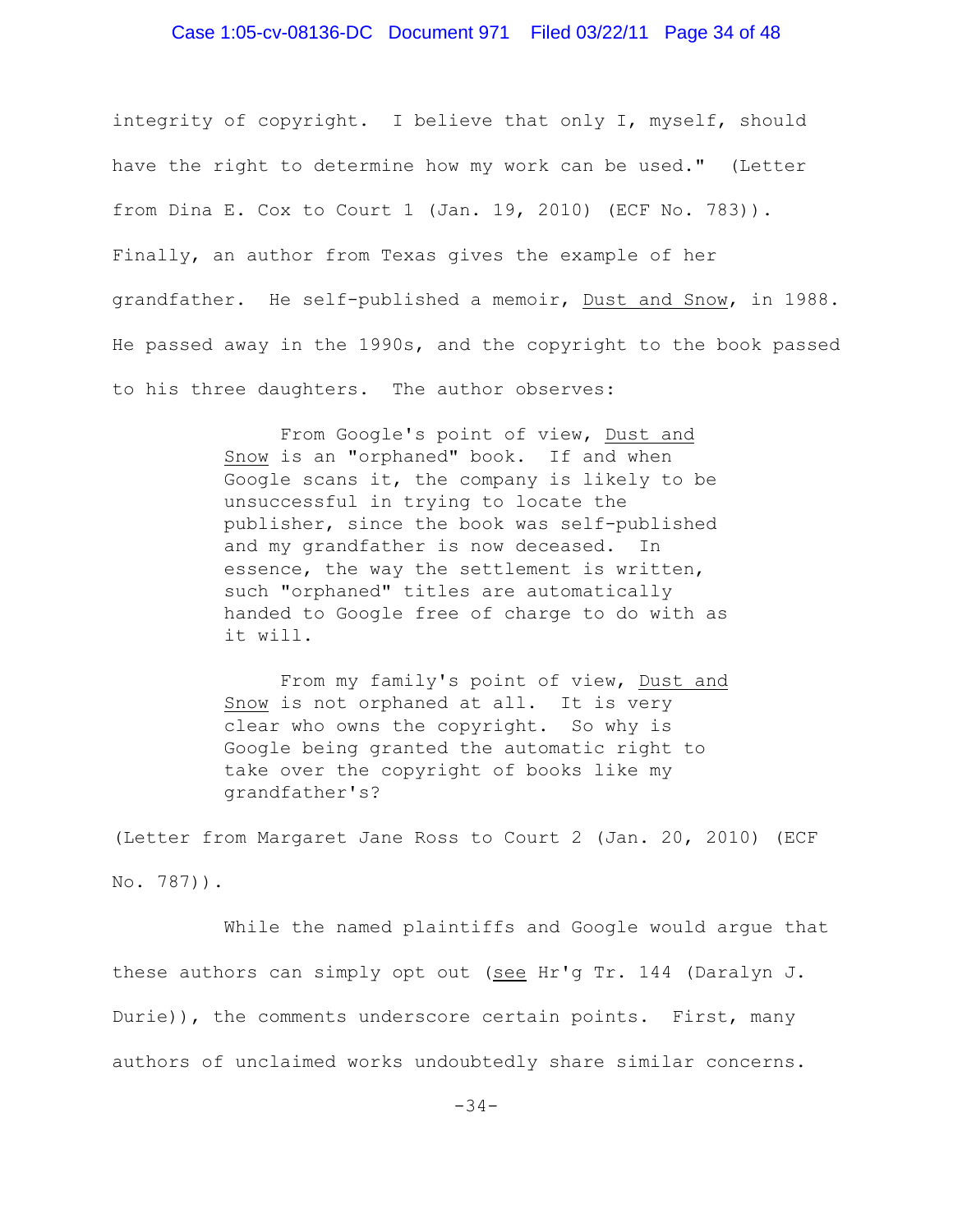### Case 1:05-cv-08136-DC Document 971 Filed 03/22/11 Page 35 of 48

Second, it is incongruous with the purpose of the copyright laws to place the onus on copyright owners to come forward to protect their rights when Google copied their works without first seeking their permission.<sup>18</sup> Third, there are likely to be many authors -- including those whose works will not be scanned by Google

By accepting this settlement, the court will be setting a highly questionable precedent, usurping the role of the legislature by creating a legal loophole for one corporation and reversing the very foundation of copyright protection. We who have devoted our lives to assisting the work of creative individuals are left with a sense of moral indignation. We have pledged, in our contracts with clients, to sell or license their rights to ethically and financially sound purchasers and licensees. And for many years we have toiled over agreements and contracts to accomplish this, aided by the protections of the law. The situation we find ourselves in now is one of dismay and powerlessness, with only the weak ability to "object" or opt out. We beseech you to give authors back their rights. Force Google to negotiate like any other publisher. And let us get back to work.

(Letter from Stuart Bernstein & Susan Bergholz to Court 3-4 (Jan. 26, 2010) (ECF No. 888)).

 $18$  In one submission, two literary agents expressed this concern eloquently: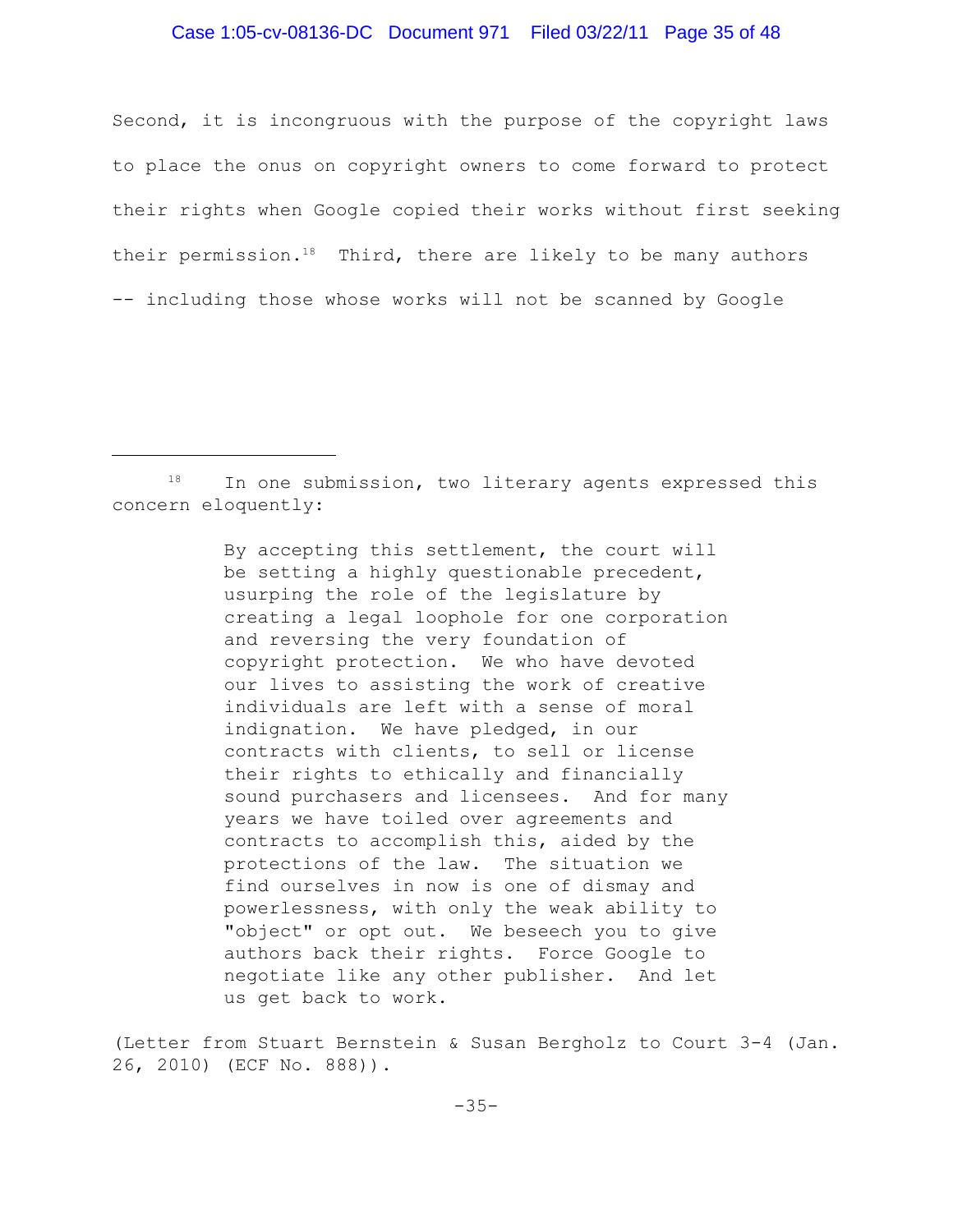### Case 1:05-cv-08136-DC Document 971 Filed 03/22/11 Page 36 of 48

until some years in the future -- who will simply not know to come forward. 19

#### **5. Antitrust Concerns**

The United States, Amazon, and Microsoft, among others, raise a number of antitrust concerns presented by the ASA.

The ASA would give Google a de facto monopoly over unclaimed works. Only Google has engaged in the copying of books en masse without copyright permission. (See DOJ SOI 21, ECF No. 922; Hr'g Tr. 43 (Thomas Rubin)). As the United States observed in its original statement of interest:

> This de facto exclusivity (at least as to orphan works) appears to create a dangerous probability that only Google would have the ability to market to libraries and other institutions a comprehensive digital-book subscription. The seller of an incomplete database -- i.e., one that does not include the millions of orphan works -- cannot compete effectively with the seller of a comprehensive product.

(DOJ Statement of Interest 24, Sept. 18, 2009, ECF No. 720). And as counsel for the Internet Archive noted, the ASA would give Google "a right, which no one else in the world would have,  $\ldots$ .

 $19$  Google notes that under the ASA -- and unlike in other class actions -- class members retain "the right to change their mind. They can pull their books from the program at any point in time in the future." (Hr'g Tr. 152 (Daralyn J. Durie)).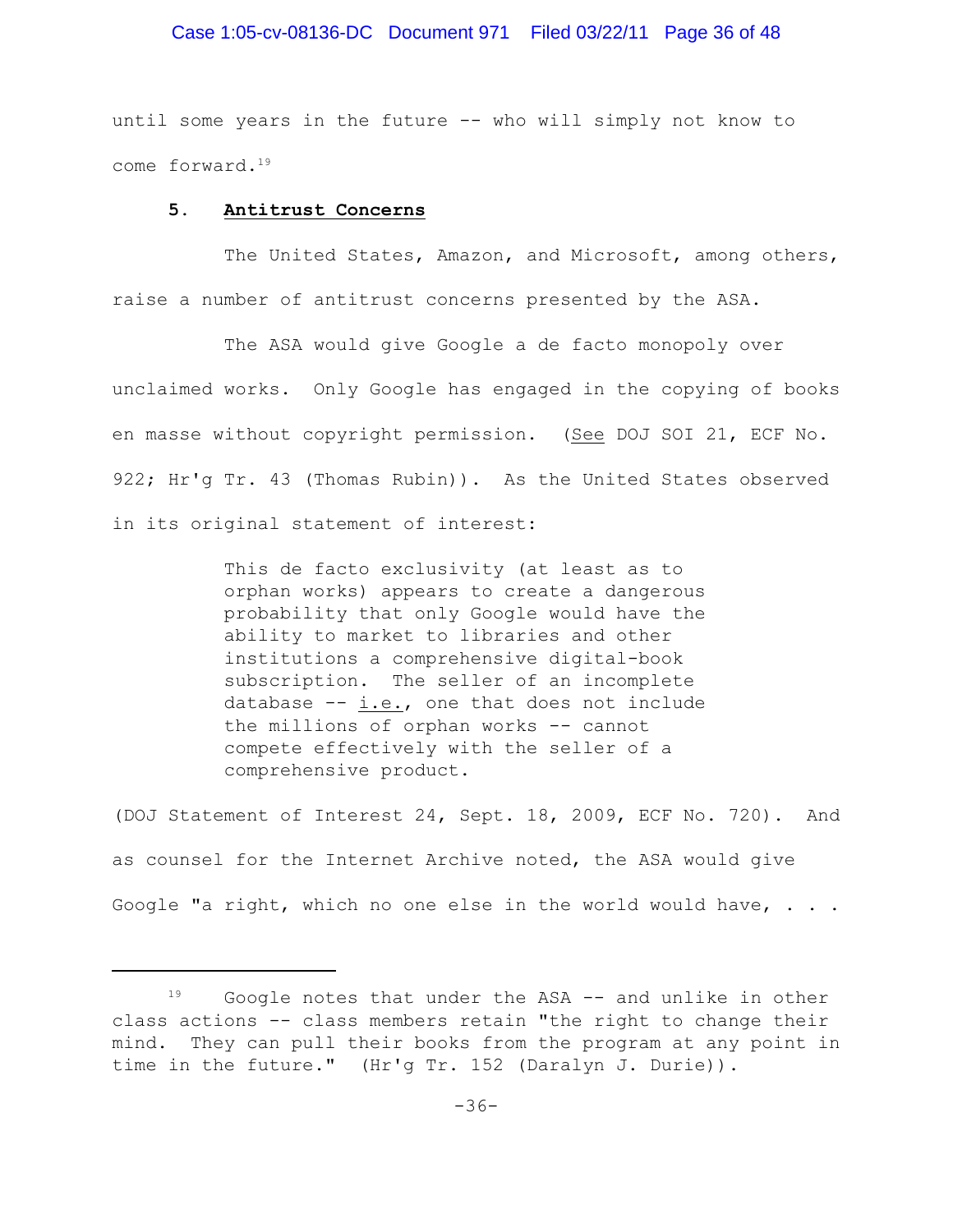# Case 1:05-cv-08136-DC Document 971 Filed 03/22/11 Page 37 of 48

to digitize works with impunity, without any risk of statutory liability, for something like 150 years." (Hr'g Tr. 95 (Hadrian Katz)).

The ASA would arguably give Google control over the search market. (See, e.g., Suppl. Mem. of Open Book Alliance in Opp'n to ASA 14-19, ECF No. 840). The ASA would permit third parties to display snippets from books scanned by Google, but only if they "have entered into agreements with Google." (ASA § 3.9). Likewise, the ASA would permit third parties to "index and search" scanned books only if they are non-commercial entities or they otherwise have Google's prior written consent. (ASA §§ 1.123, 1.93(e), 7.2(b)). The ASA would broadly bar "direct, for profit, commercial use of information extracted from Books in the Research Corpus" except with the express permission of the Registry and Google. (ASA § 7.2(d)(viii)). Google's ability to deny competitors the ability to search orphan books would further entrench Google's market power in the online search market. Cf. United States v. Griffith, 334 U.S. 100, 109 (1948) (holding that owners of movie theaters with monopoly power in certain towns violated § 2 of Sherman Act by obtaining exclusive licensing agreements for first-run films, allowing them to

-37-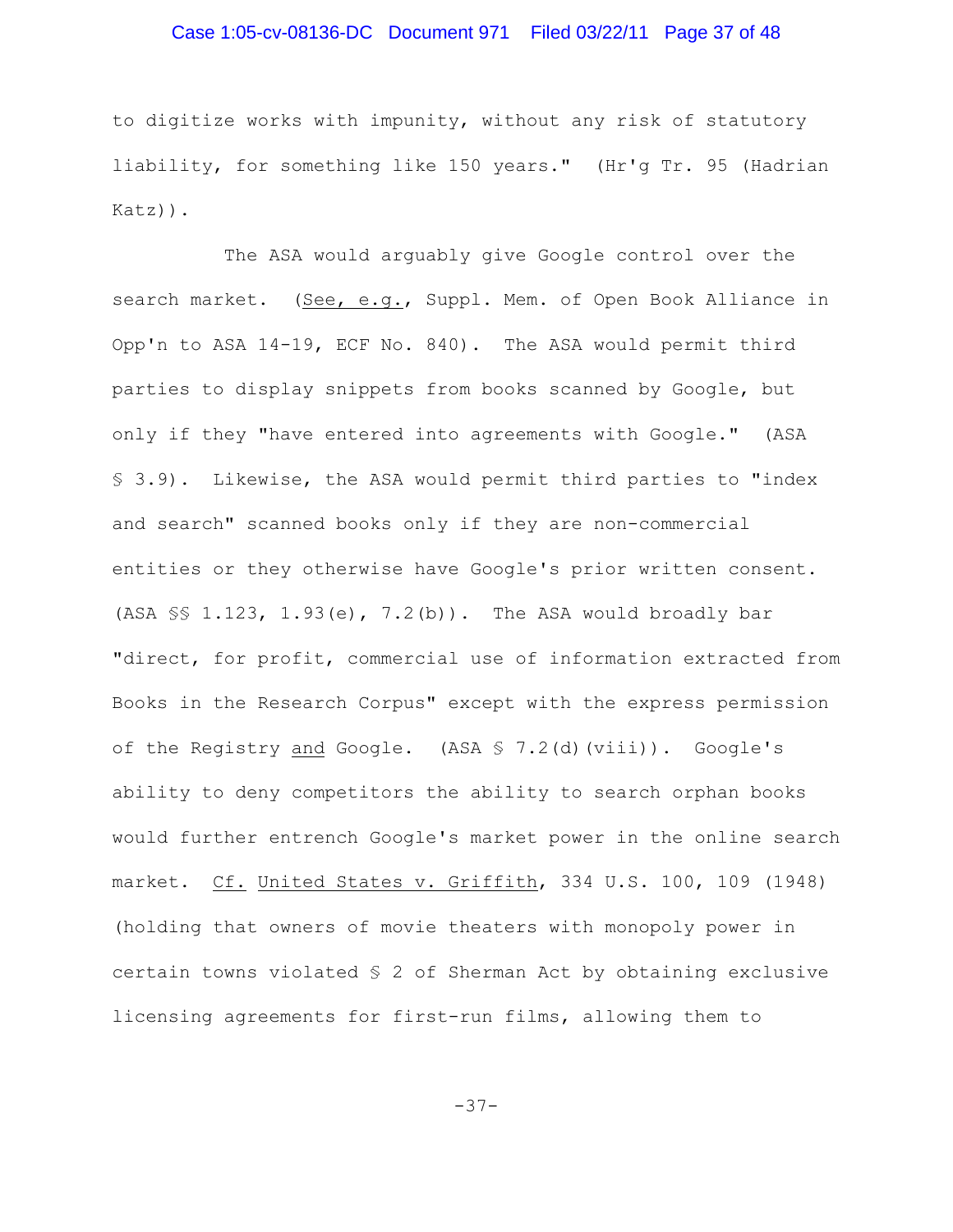### Case 1:05-cv-08136-DC Document 971 Filed 03/22/11 Page 38 of 48

foreclose competition and establish monopolies in more towns). $20$ (See Mem. of Internet Archive in Opp'n to ASA 3-4, ECF No. 811 ("Internet Archive Mem.") ("Google would have the right to make complete copies of orphan works and use them for both display and non-display purposes, with no risk of copyright liability. Competitors that attempted to do the same thing, however, would face exposure to statutory damages.")).

The heart of the [ASA] is that it would give Google a license to sell complete copies of out-of-print books unless their copyright owners object. It is all but certain that many orphan copyright owners will be unable to object. This sweeping default license will operate only in Google's favor, instantly giving it a dominant market position.

(Letter from Inst. for Info. Law & Policy to Court 5 (Jan. 28, 2010) (ECF No. 856)).

 $20$  Nor is it merely Google's competitors that have raised antitrust concerns. For example, amicus curiae Public Knowledge, a non-profit public interest organization "devoted to preserving the free flow of information in the digital age," objects that the ASA would grant Google "a monopoly in the market for orphan books." (Br. of Pub. Knowledge in Opp'n to ASA 2, ECF No. 895). It argues that "public access to orphan books must be open to all comers on a level playing field." (Id.). In addition, the Institute for Information Law and Policy at New York Law School argues: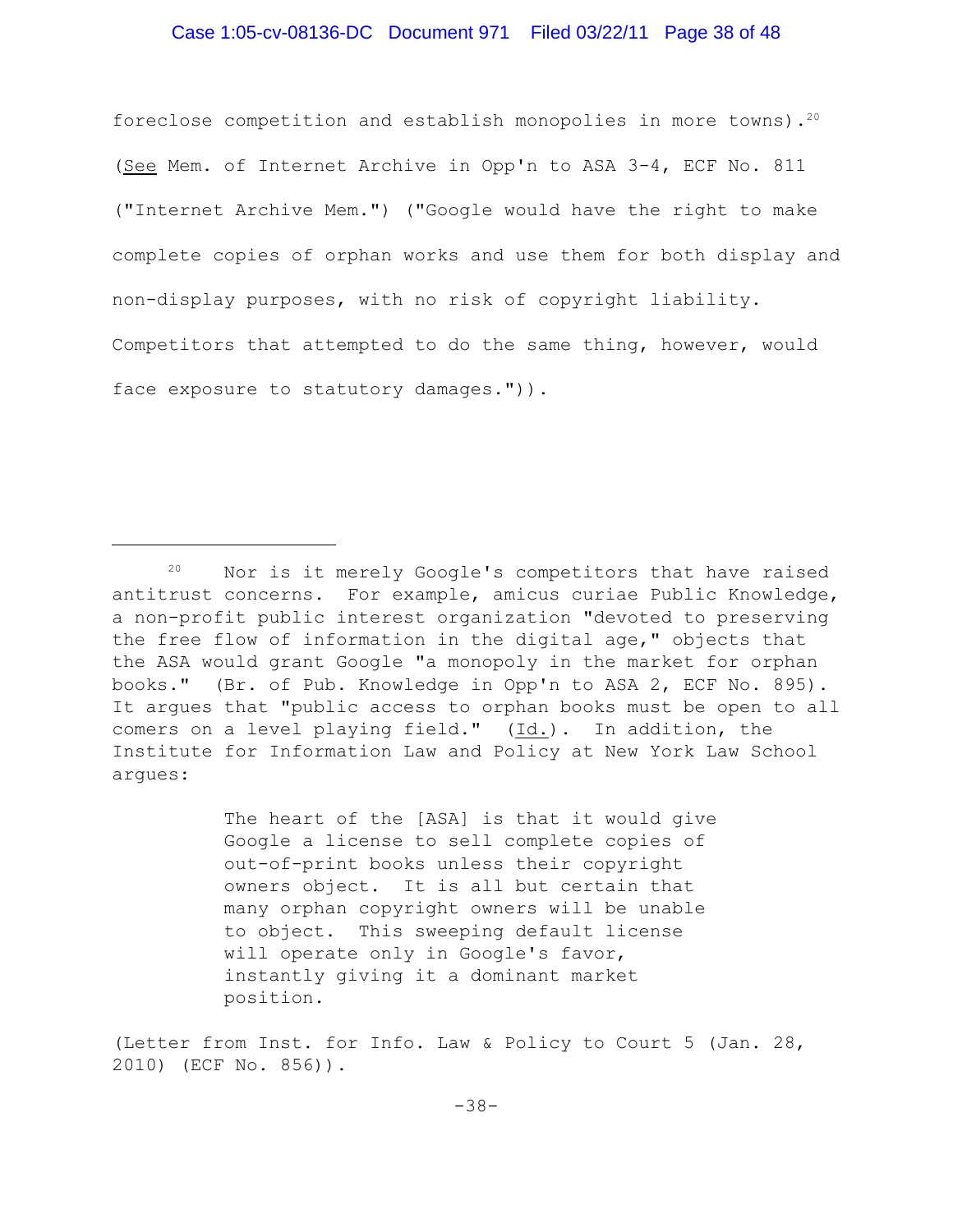### **6. Privacy Concerns**

The Consumer Watchdog, Privacy Authors and Publishers, and others raise privacy concerns. The Consumer Watchdog argues that the ASA would give Google "the ability to collect nearly unlimited data about the activities of users of its Book Search and other programs, including users' search queries, the identity of books a particular user reads, how long that reader spends on each book, and even what particular pages were read." (Second Br. of Consumer Watchdog in Opp'n to ASA 11, ECF No. 841). These objectors contend that the ASA fails to provide adequate protections for users of Google Book Search. (Id. at 11-12; Privacy Authors & Publishers' Objection to Proposed Settlement 16, ECF No. 281). They contend that the ASA fails to follow established law that protects reader privacy by limiting the disclosure of reader information. (Privacy Authors & Publishers' Objection to Proposed Settlement 16-20, ECF No. 281 (citing case law and state statutes)).

The privacy concerns are real. Yet, I do not believe that they are a basis in themselves to reject the proposed settlement. The ASA provides that contact information provided by Class members to the Registry will not be disclosed to Google or the public if the Class member so requests. (ASA

-39-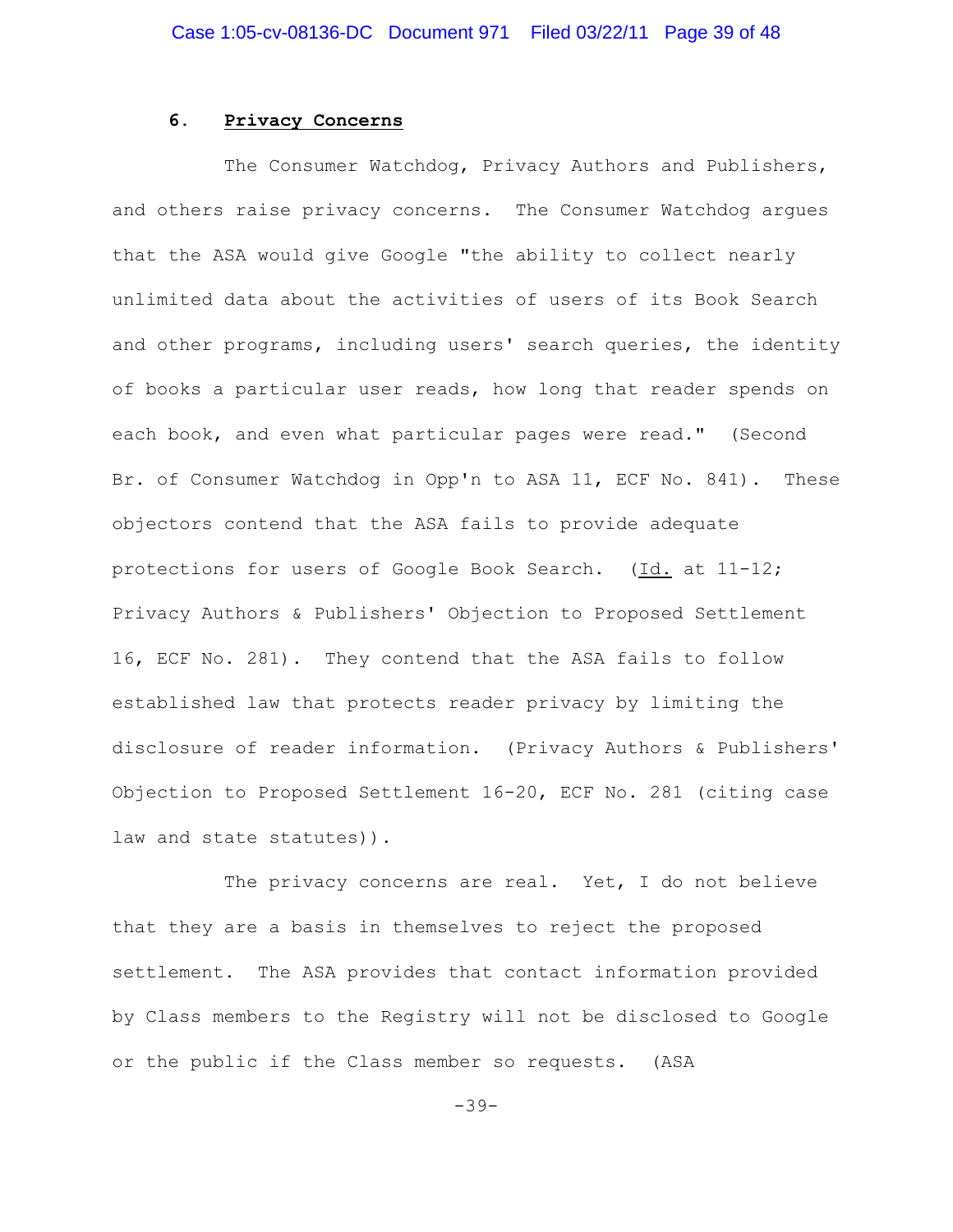# Case 1:05-cv-08136-DC Document 971 Filed 03/22/11 Page 40 of 48

 $\S$  6.6(c)(iii), (d)). It also provides that Google shall maintain in confidence any Rightsholder's personally identifiable information received in connection with the settlement. (ASA § 6.6(f)). Google has "committed" to certain safeguards (Def.'s Br. in Supp. of Approval of ASA 55-56, ECF No. 941), although these are voluntary undertakings only. I would think that certain additional privacy protections could be incorporated, while still accommodating Google's marketing efforts.

## **7. International Law Concerns**

The original settlement included any book subject to a U.S. copyright interest as of the Notice Commencement Date. That definition would have included all books published after 1989 in any country that is a signatory to the Berne Convention because the Berne Convention guarantees that foreign authors be given the same rights and privileges for their works as domestic authors. As the United States signed onto the Berne Convention in 1988, and it became effective in 1989, foreign books are covered by U.S. copyright protection (regardless of formal registration) after the effective date.

The ASA narrowed the definition so that any non-"United States work," see 17 U.S.C. § 101, is covered only if the copyright was affirmatively registered in Washington, D.C. or if

 $-40-$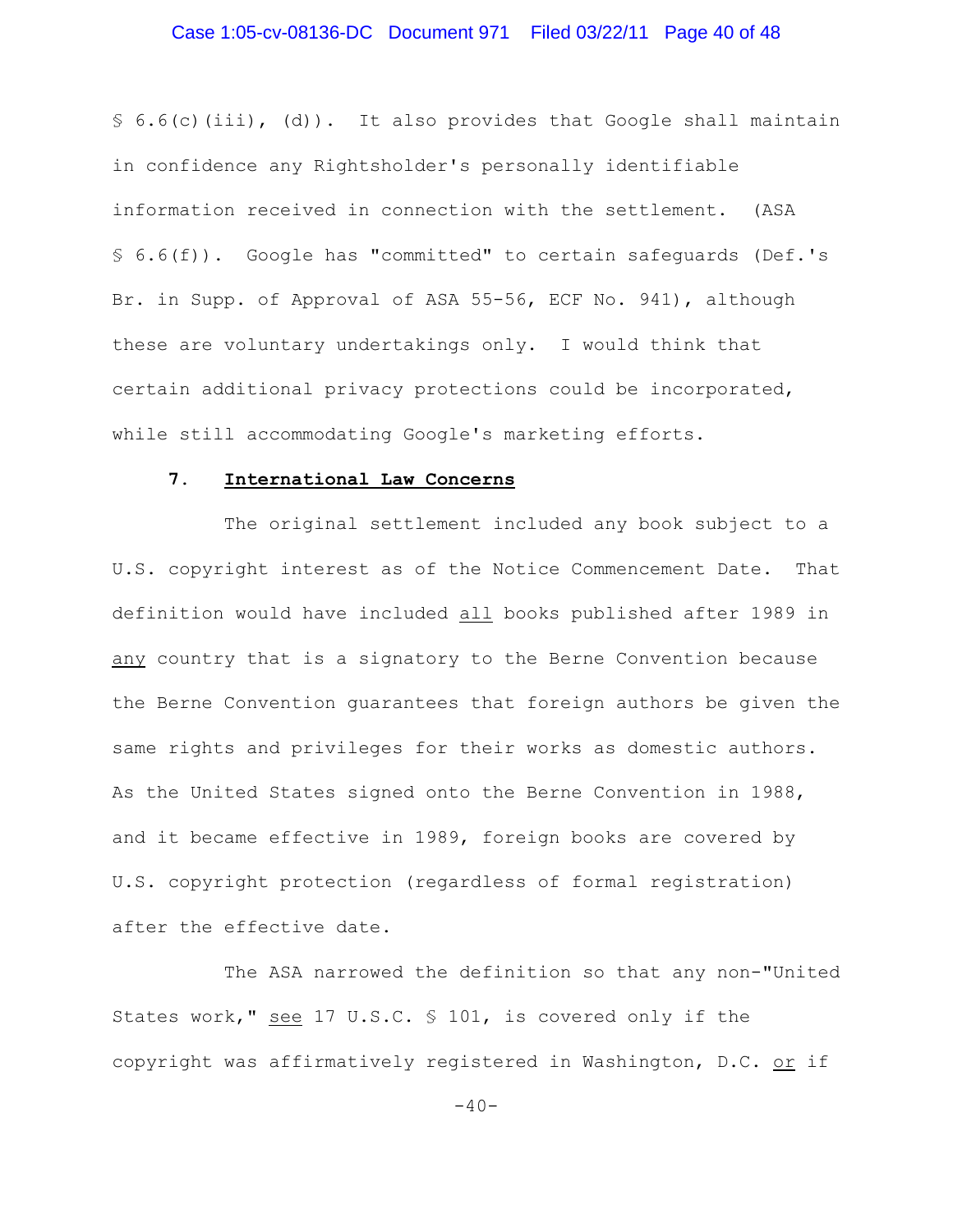# Case 1:05-cv-08136-DC Document 971 Filed 03/22/11 Page 41 of 48

the Book was published in Canada, the United Kingdom, or Australia, on or before January 5, 2009 (ASA § 1.19). Plaintiffs also added "six non-U.S. based Representative Plaintiffs who fairly and adequately represent the interests of Class members whose Books and Inserts were published in the U.K., Canada or Australia." (Pls.' Suppl. Mem. 25, ECF No. 955).

Foreign rightsholders remain concerned, however, because many foreign books were registered in the United States to ensure coverage under U.S. law, especially those registered before 1989. (See, e.g., Germany Mem. 2-3, ECF No. 852; Suppl. Decl. of French Republic 2, ECF No. 853; Objections of Carl Hanser Verlag et al. 1-2, ECF No. 868 (publishing and author associations in Germany, Switzerland, Austria, Italy, and New Zealand); Letter from Literar Mechana to Court 1 (Jan. 18, 2010) (ECF No. 797)). VG Wort, a German "collecting society" representing authors and publishers of literary works and the fiduciary owner of some 380,000 German authors and 9000 German publishers, notes that many foreign copyright owners remain members of the class because they registered their works with the U.S. Copyright Office. (Letter from VG Wort to Court 3-4 (Jan. 21, 2010) (ECF No. 857)). Indeed, France and Germany, as well as many authors and publishers from countries such as Austria,

 $-41-$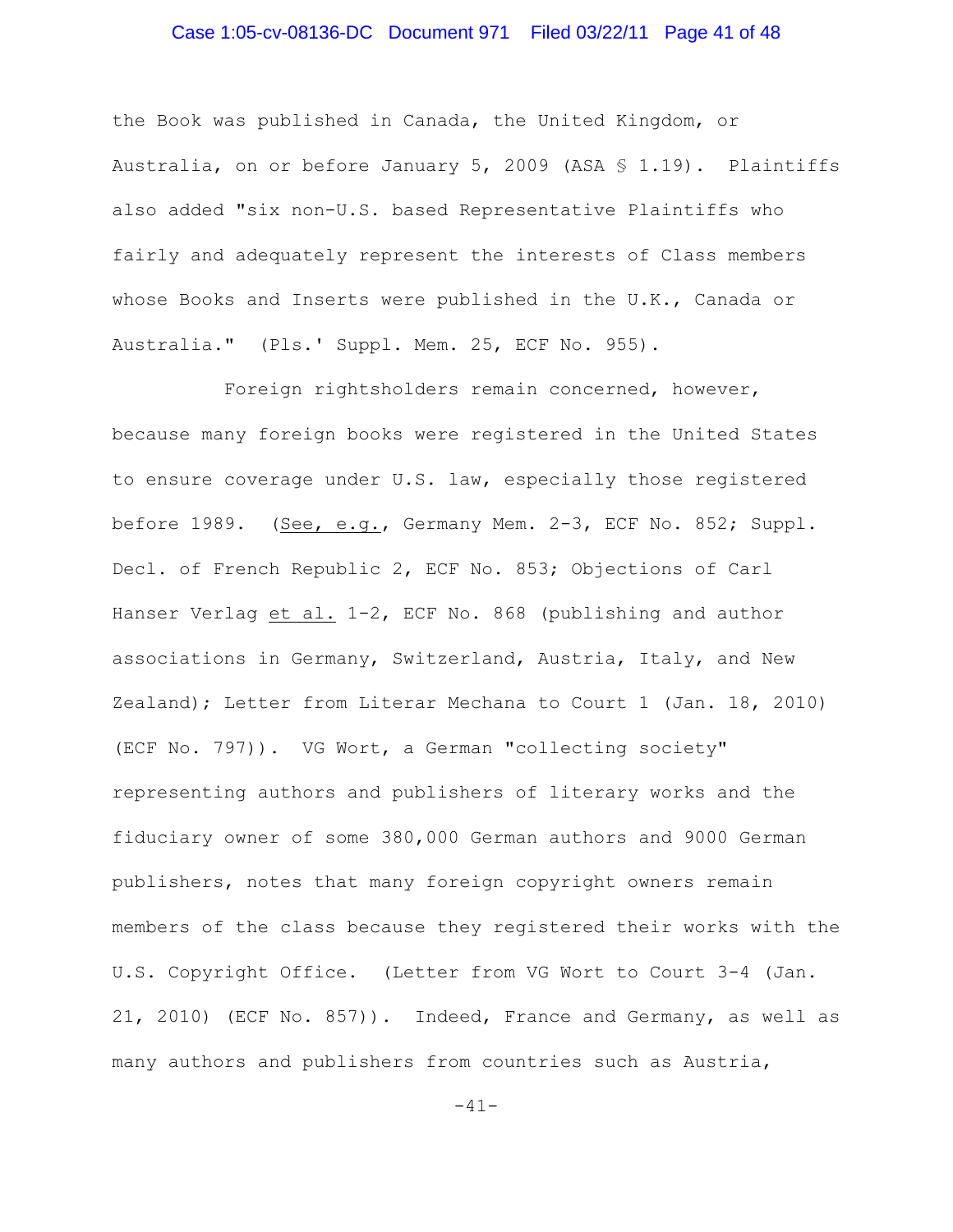# Case 1:05-cv-08136-DC Document 971 Filed 03/22/11 Page 42 of 48

Belgium, India, Israel, Italy, Japan, New Zealand, Spain, Sweden, Switzerland, and the United Kingdom continue to object to the ASA, even with the revisions.

Many foreign objectors express concern as to whether the ASA would violate international law, including the Berne Convention and the Agreement on Trade-Related Aspects of Intellectual Property Rights. Indian authors and publishers, for example, object that the ASA "continues to provide Google with sweeping rights to exploit works of Indian authors/publishers under copyright protection without their express permission/consent, a violation of international and Indian copyright laws." (Objections of Niyogi Books et al. 1, ECF No. 807). An association of Canadian university teachers asserts that the ASA would "put[] the United States in violation of international intellectual property law and specifically in violation of trade agreements among Canada, the United States, and other parties as those agreements relate to copyright." (Letter from Canadian Ass'n of Univ. Teachers to Court 2 (Jan. 28, 2010) (ECF No. 900)). The Japan P.E.N. Club, an organization consisting of poets, playwrights, essayists, editors, and novelists in Japan, also opposes approval of the ASA, arguing that the settlement would give Google "an almost insurmountable

 $-42-$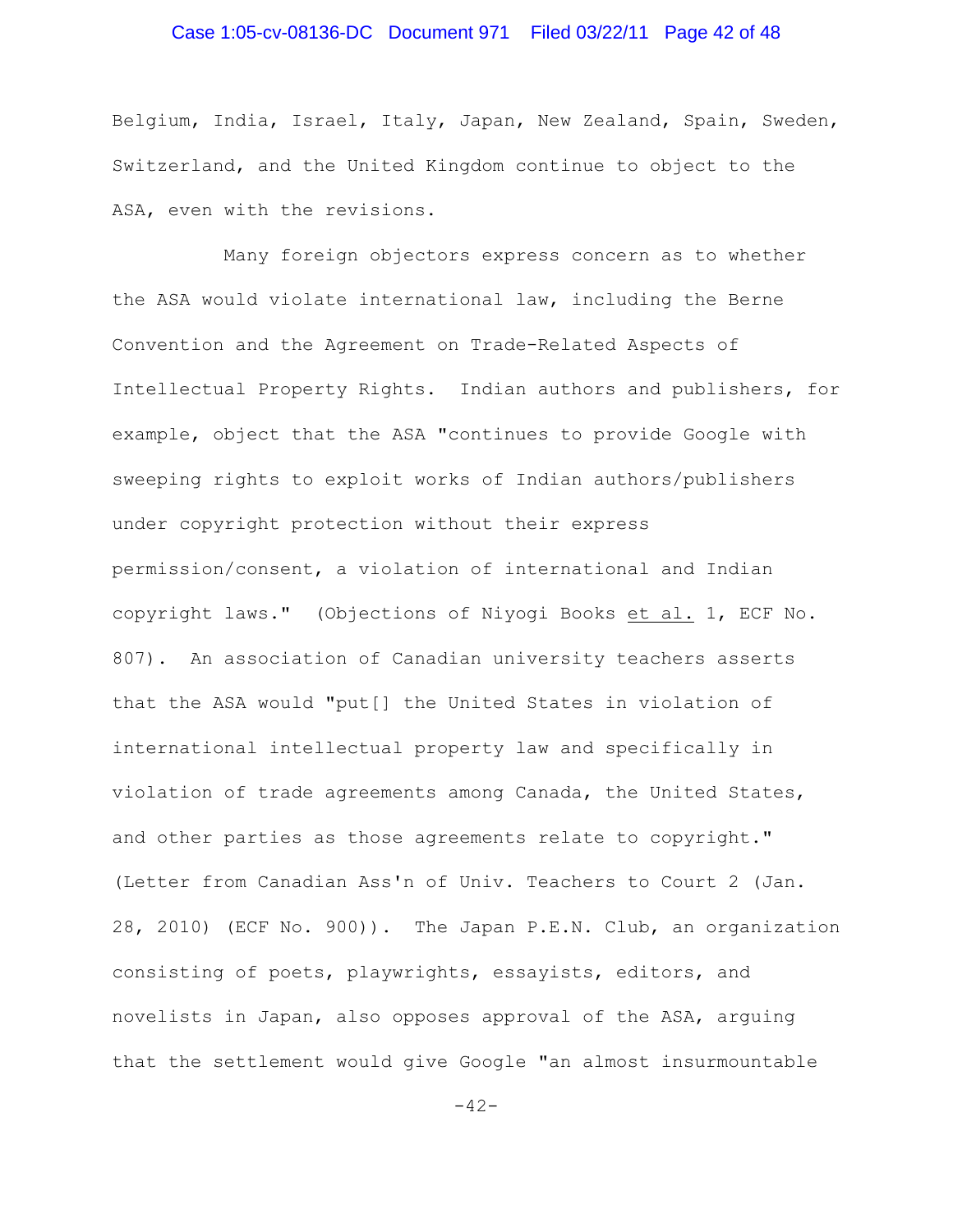# Case 1:05-cv-08136-DC Document 971 Filed 03/22/11 Page 43 of 48

market advantage worldwide in the world of digital book publishing, while granting it a monopoly at home in the United States and other English-speaking countries." (Japan P.E.N. Club Amicus Curiae Br. in Opp'n to ASA 6, ECF No. 848-2).

Google responds that "this case is about United States copyright interests. It's about uses of works in the United States." (Hr'g Tr. 157-58 (Daralyn J. Durie)). This argument, however, ignores the impact the ASA would have on foreign rightsholders. In any event, I need not decide whether the ASA would violate international law. In light of all the circumstances, it is significant that foreign authors, publishers, and, indeed, nations would raise the issue.

 A number of foreign objectors also complain that it was difficult for foreign authors to determine whether they were covered by the ASA. (See, e.g., Germany Mem. 6-7, ECF No. 852; Letter from Centro Español de Derechos Reprográficos to Court 1 (Jan. 22, 2010) (ECF No. 827); Letter from Irish Copyright Licensing Agency Ltd. to Court 1 (Jan. 26, 2010) (ECF No. 881); Letter from Assucopie to Court 1 (Jan. 22, 2010) (ECF No. 882)).<sup>21</sup> Works registered in the Copyright Office before 1978,

 $21$  There was some support for approval of the ASA from Australia, Canada, and the United Kingdom (see, e.g., Letter from Publishers Ass'n to Court 1 (Jan. 27, 2010) (ECF No. 825) (United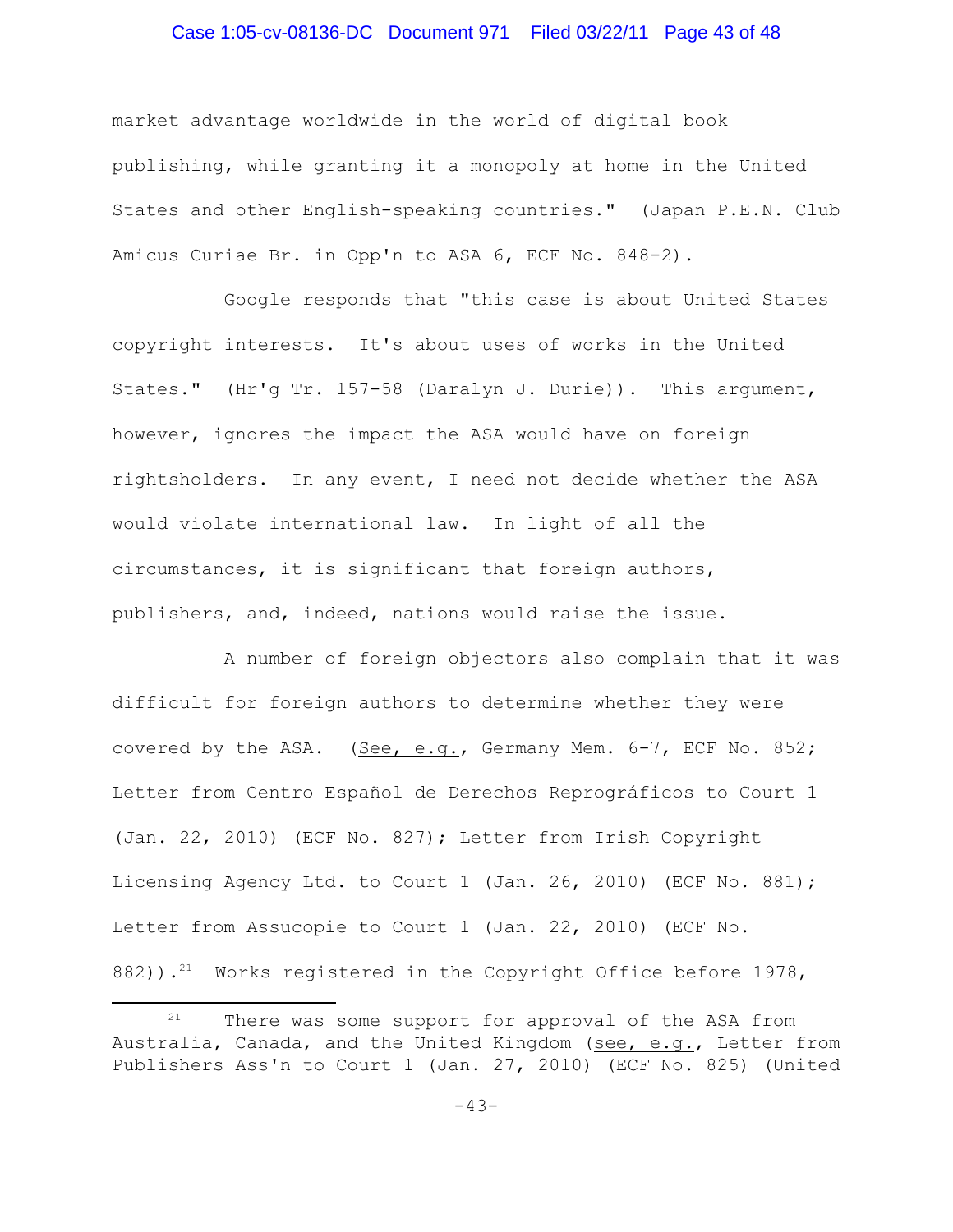### Case 1:05-cv-08136-DC Document 971 Filed 03/22/11 Page 44 of 48

for example, are not included in the online directory, and until recently the only way such foreign rightsholders could search the Copyright Office records was to do so in person in Washington, D.C., or by commissioning a member of the Copyright Office staff to conduct a search for a fee of \$330. (Objections of Carl Hanser Verlag et al. 12, ECF No. 868).

In addition, certain foreign objectors emphasize that the problem of orphan books is a global one. As Germany notes: "Courts and class action settlements are not the proper province for creating a cutting edge copyright . . . framework to bind future generations and impact global competition for the future of digital libraries." (Germany Mem. 11, ECF No. 852). Likewise, France argues:

> Concerning «Unclaimed books», national laws on «orphan» or «unclaimed» books in the digital age are now being elaborated in many countries. Each nation, pursuant to its own governing laws and structure, is the only actor with sufficient legitimacy to make

Kingdom); Letter from Canadian Publishers' Council to Court 1 (Jan. 27, 2010) (ECF No. 826); Letter from Australian Publishers Ass'n to Court 1 (Jan. 28, 2010) (ECF No. 830); Letter from Soc'y of Authors to Court 1-2 (Jan. 22, 2010) (ECF No. 876) (United Kingdom)), although not everyone from those countries agreed (see, e.g., Letter from Diana Kimpton to Court 1 (Jan. 10, 2010) (ECF No. 817) (United Kingdom); Letter from Jenny Darling & Assocs. to Court 1 (Jan. 22, 2010) (ECF No. 886) (Australia); Letter from Canadian Ass'n of Univ. Teachers to Court 1 (Jan. 28, 2010) (ECF No. 900)).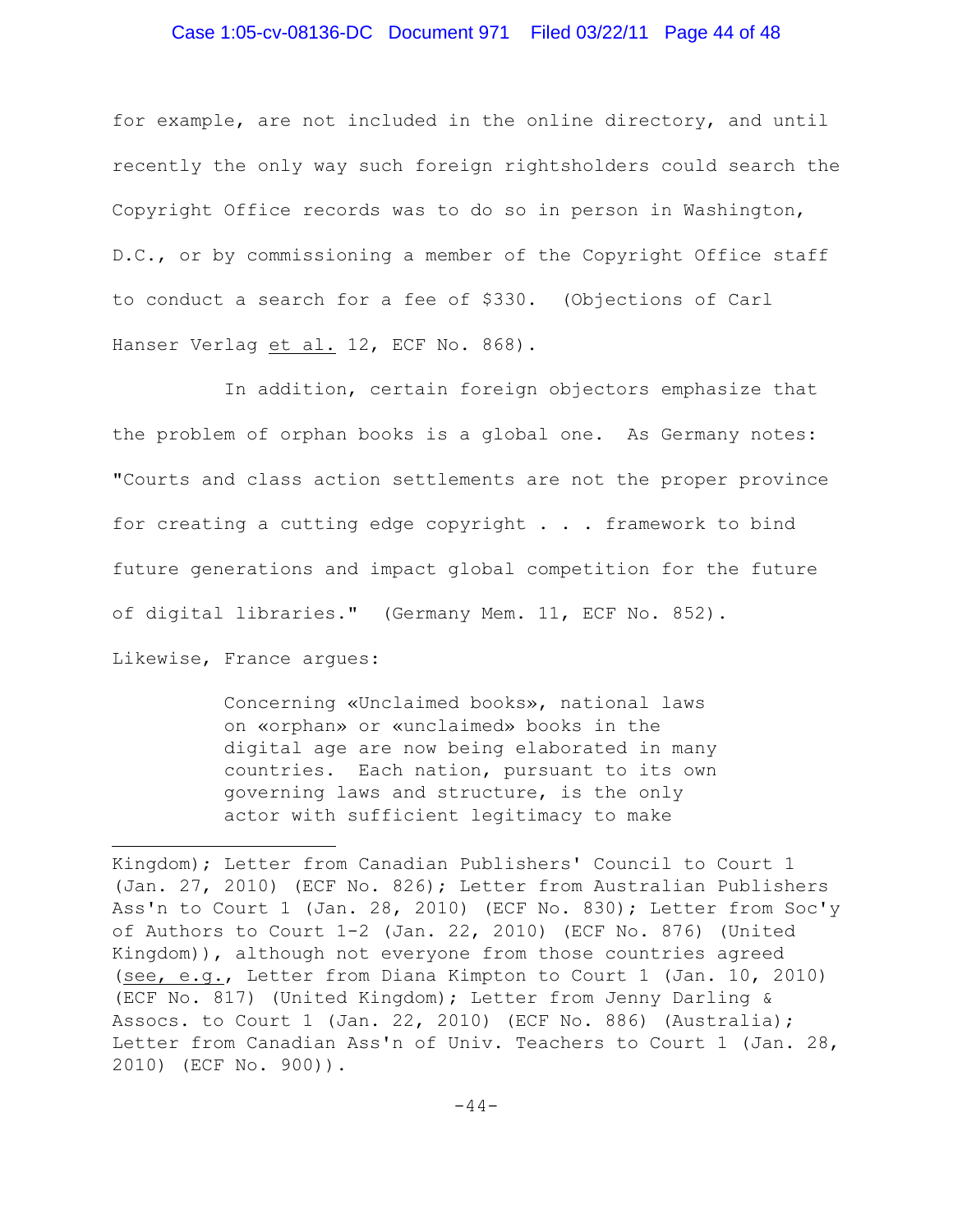decisions that affect Copyright. France considers that, in the meantime, any digital exploitation of books must abide by the international principles of copyright and, in particular, the prior consent of the rights holders.

(Suppl. Decl. of French Republic 2, ECF No. 853). The fact that other nations object to the ASA, contending that it would violate international principles and treaties, is yet another reason why the matter is best left to Congress.<sup>22</sup>

#### **CONCLUSION**

In the end, I conclude that the ASA is not fair, adequate, and reasonable. As the United States and other

<sup>22</sup> Germany further arques as follows:

The [ASA] still rewards Google -- a serial scanning infringer -- with a de facto exclusive license regarding copyrights held by authors for books published in the United States, Canada, Australia, and United Kingdom, as well as over German and other international authors whose books have been registered in the United States. Competing digital libraries in Germany ("Deutsche Digitale Bibliothek") and throughout the world do not enjoy rights to such authors or "Orphan Works" because Germany requires licensing of rights prior to the usage of Orphan Works. Such a sweeping de facto compulsory license system would require legislative action (equivalent to Congressional action) in Germany.

(Germany Mem. 8, ECF No. 852).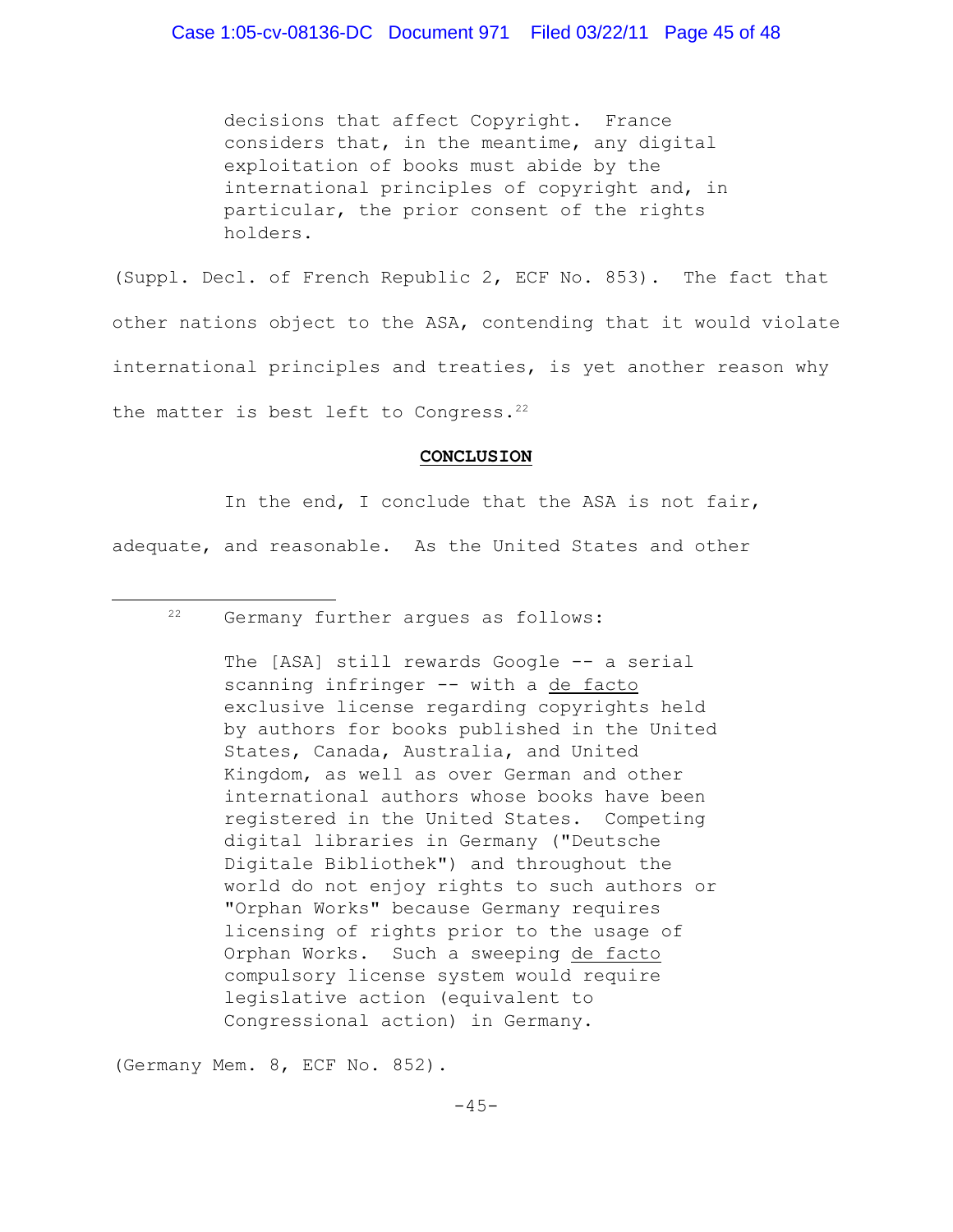# Case 1:05-cv-08136-DC Document 971 Filed 03/22/11 Page 46 of 48

objectors have noted, many of the concerns raised in the objections would be ameliorated if the ASA were converted from an "opt-out" settlement to an "opt-in" settlement. (See, e.q., DOJ SO1 23, ECF No. 922; Internet Archive Mem. 10, ECF No. 811). I urge the parties to consider revising the ASA accordingly.

The motion for final approval of the ASA is denied, without prejudice to renewal in the event the parties negotiate a revised settlement agreement. The motion for an award of attorneys' fees and costs is denied, without prejudice. approval of the ASA is denied,<br>1 the event the parties negotiate a<br>The motion for an award of<br>The metal, without prejudice.<br>2 status conference on April 25,<br>2 mm 11A of the Daniel Patrick<br>11A of the Daniel Patrick<br>11A of t

The Court will hold a status conference on April 25, 2011, at 4:30 p.m., in Courtroom 11A of the Daniel Patrick Moynihan Courthouse.

SO ORDERED.

Dated: March 22, 2011 New York, New York

Sitting By Designation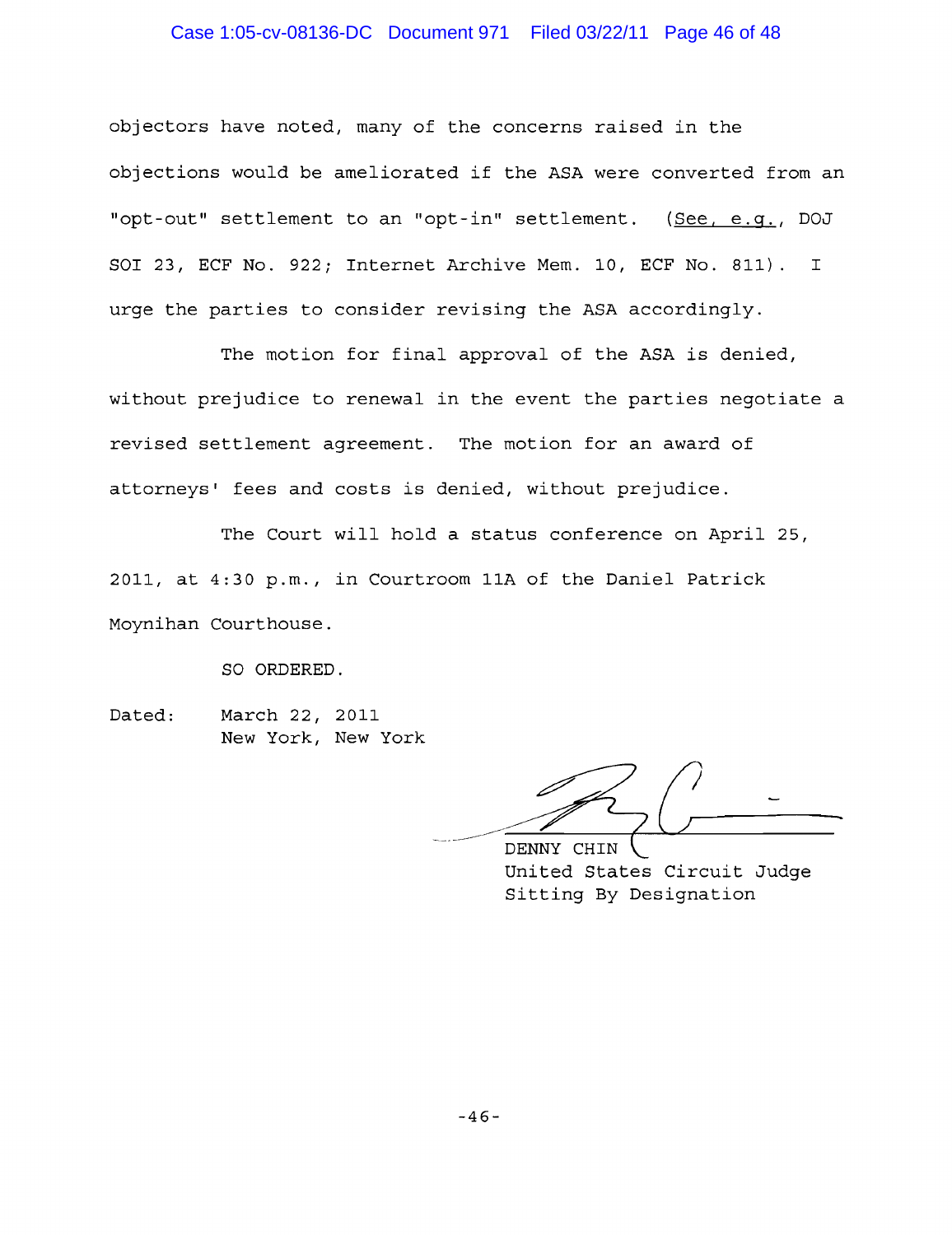### **APPEARANCES**

For Author Plaintiffs:

BONI & ZACK LLC By: Michael J. Boni, Esq, Joanne Zack, Esq. 15 St. Asaphs Road Bala Cynwyd, PA 19004

For Publisher Plaintiffs:

DEBEVOISE & PLIMPTON LLP By: Bruce P. Keller, Esq. Jeffrey P. Cunard Richard S. Lee, Esq. 919 Third Avenue New York, NY 10022

For Defendant Google Inc.

DURIE TANGRI LLP By: Daralyn J. Durie, Esq. Joseph C. Gratz, Esq. 217 Leidesdorff Street San Francisco, CA 94111

For United States of America:

PREET BHARARA, Esq. United States Attorney for the Southern District of New York By: John D. Clopper, Esq. Owen Knedler, Esq. Assistant United States Attorneys 86 Chambers Street, 5th Floor New York, NY 10007

 $-$  and  $-$